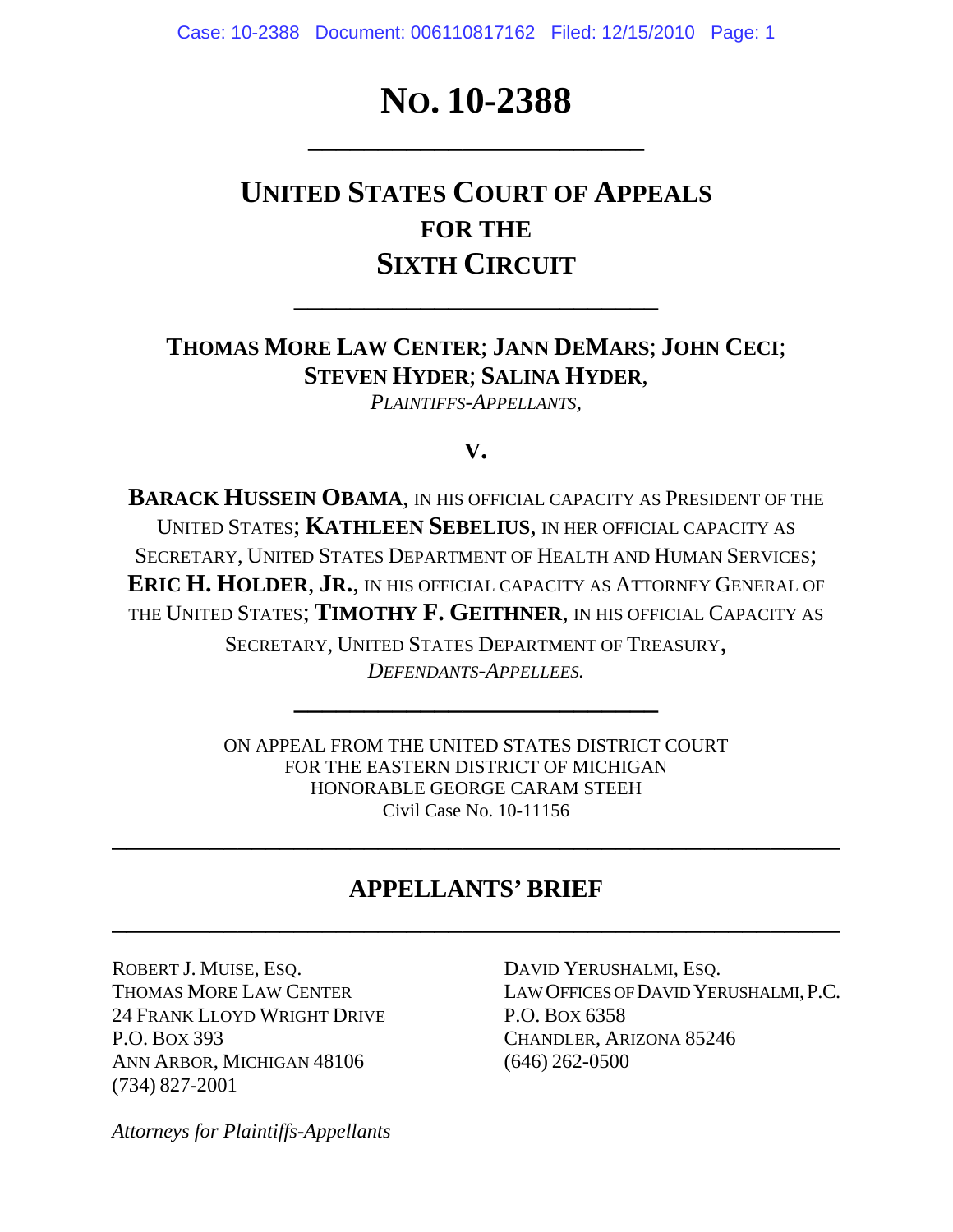### **DISCLOSURE OF CORPORATE AFFILIATIONS AND FINANCIAL INTERESTS**

Pursuant to Rule 26.1 of the Federal Rules of Appellate Procedure and 6th Cir.

R. 26.1, Plaintiffs-Appellants state the following:

 Plaintiff-Appellant Thomas More Law Center is not a publicly owned corporation. There are no publicly owned corporations, not a party to the appeal, that have a financial interest in the outcome.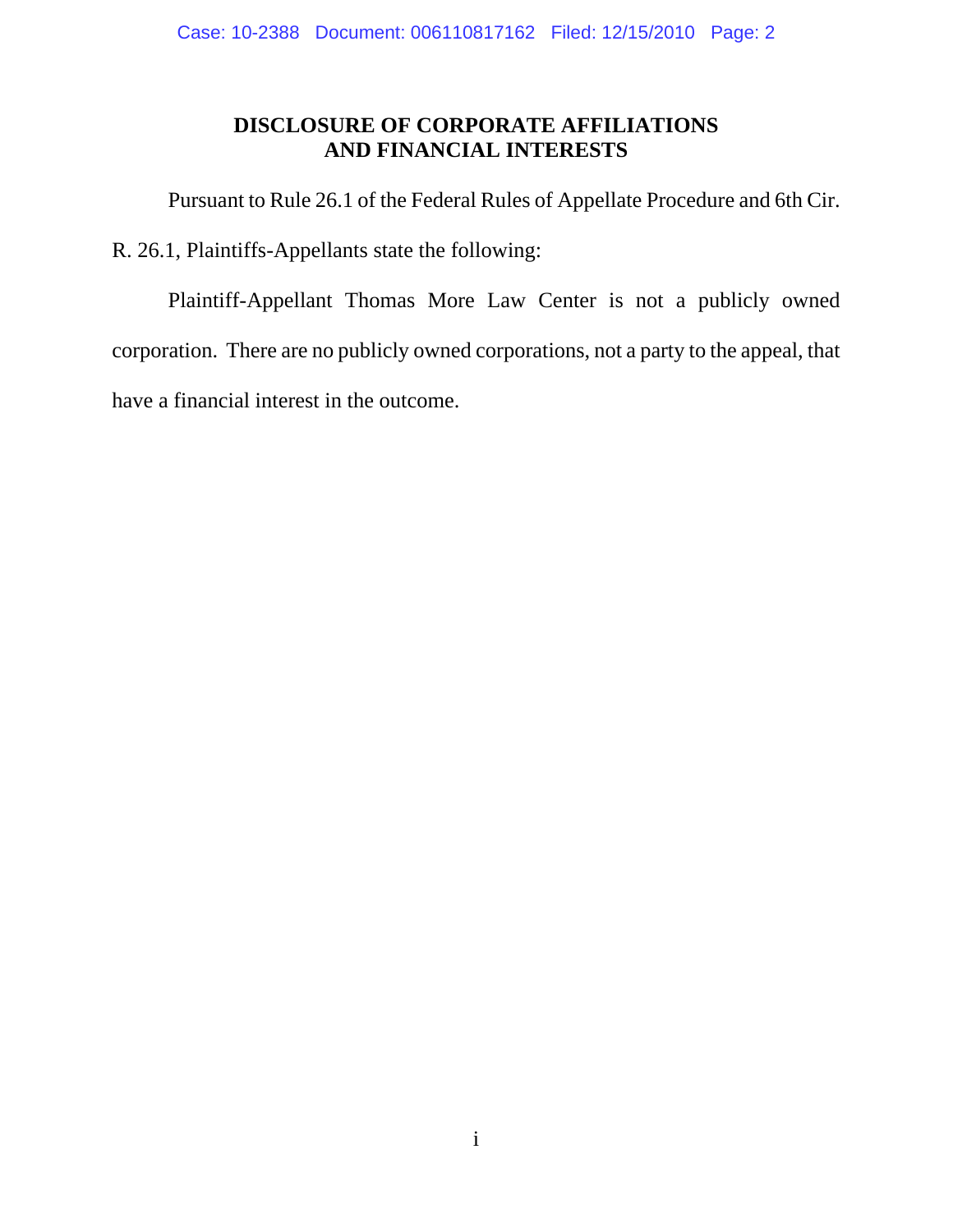#### **REASONS WHY ORAL ARGUMENT SHOULD BE PERMITTED**

Pursuant to Rule 34(a) of the Federal Rules of Appellate Procedure and 6th Cir. R. 34(a), Plaintiffs respectfully request that this court hear oral argument. This case presents for review an important question of first impression that has national implications: whether Congress has authority under the Commerce Clause to force private citizens to purchase healthcare coverage under penalty of federal law pursuant to the recently enacted "Patient Protection and Affordable Care Act."

Oral argument will assist this court in reaching a full understanding of the issues presented and the underlying facts. Moreover, oral argument will allow the attorneys for both sides to address any outstanding legal or factual issues that this court deems relevant.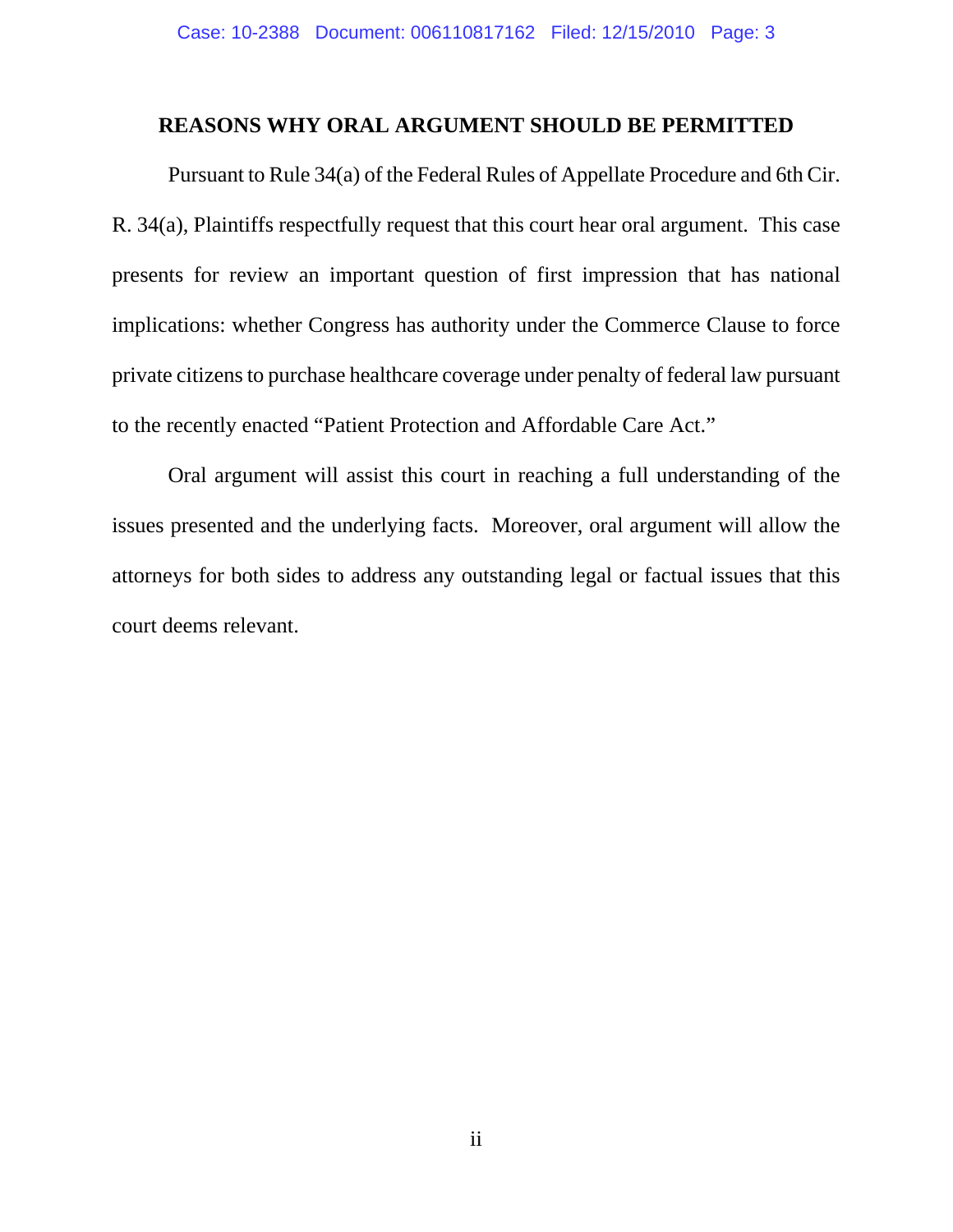## **TABLE OF CONTENTS**

## **Page**

|     |                                                                                                                               | DISCLOSURE OF CORPORATE AFFILIATIONS AND                                                                       |  |  |
|-----|-------------------------------------------------------------------------------------------------------------------------------|----------------------------------------------------------------------------------------------------------------|--|--|
|     |                                                                                                                               | REASONS WHY ORAL ARGUMENT SHOULD BE PERMITTED  ii                                                              |  |  |
|     |                                                                                                                               |                                                                                                                |  |  |
|     |                                                                                                                               |                                                                                                                |  |  |
|     |                                                                                                                               |                                                                                                                |  |  |
|     |                                                                                                                               |                                                                                                                |  |  |
|     |                                                                                                                               |                                                                                                                |  |  |
|     |                                                                                                                               |                                                                                                                |  |  |
|     |                                                                                                                               |                                                                                                                |  |  |
|     |                                                                                                                               |                                                                                                                |  |  |
|     |                                                                                                                               |                                                                                                                |  |  |
| I.  |                                                                                                                               |                                                                                                                |  |  |
| II. | The Act Violates the Commerce Clause because the Individual<br>Mandate Regulates Mere Existence Based on "Inactivity" and Not |                                                                                                                |  |  |
|     | A.                                                                                                                            | The Act Regulates All Legal U.S. Residents Who Have<br>Chosen Not to Engage in the Commercial Activity of      |  |  |
|     | <b>B.</b>                                                                                                                     | The Commerce Clause Authorizes the Federal Government<br>to Regulate Economic Activity that Affects Interstate |  |  |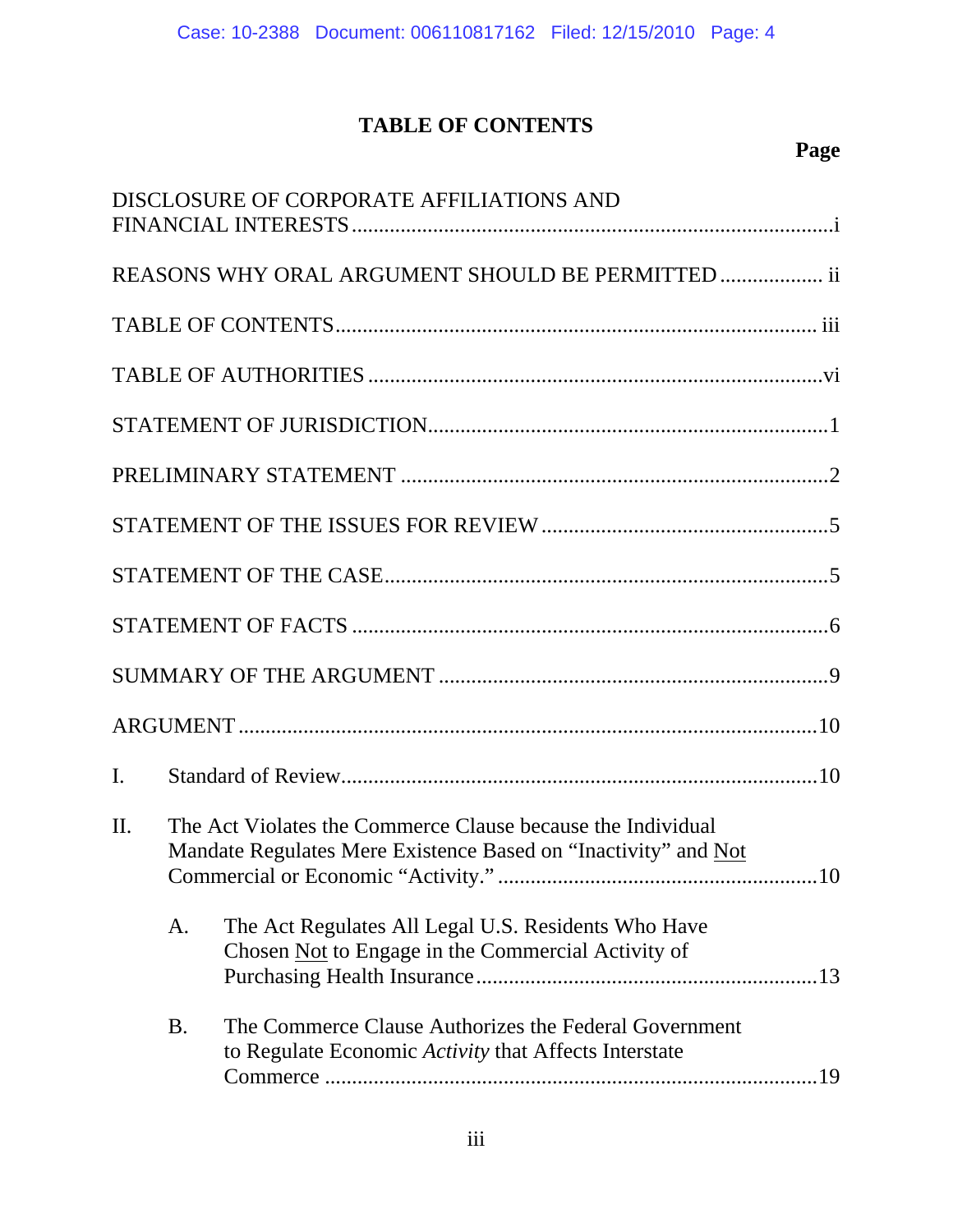|    |           | 1.<br>Article I, Section 8 of the Constitution authorizes<br>the federal government to regulate commerce "among                                                                           |
|----|-----------|-------------------------------------------------------------------------------------------------------------------------------------------------------------------------------------------|
|    |           | 2.                                                                                                                                                                                        |
|    | $C$ .     | The Act Does Not Regulate Economic "Activity," but rather<br>the Decision to Not Engage in Commercial or Economic Activity                                                                |
|    | D.        | The Necessary and Proper Clause under Comstock Does<br>Not Provide Constitutional Authority for the Individual                                                                            |
| Ш. |           | The Act's Penalty Imposed for Failure to Abide by the Individual                                                                                                                          |
|    | A.        | Irrespective of whether the "Penalty" Is Construed as a Penalty,<br>Regulatory Fee, or Tax, It Is only Triggered if the Individual<br>Mandate Survives Constitutional Challenge under the |
|    | <b>B.</b> | The Constitution Authorizes only Apportioned Direct Taxes,<br>Unapportioned "Derived" Income Taxes, and Uniform Indirect                                                                  |
|    | C.        | The Individual Mandate's "Penalty," if a Tax, Is a Direct<br>.46                                                                                                                          |
|    |           | 1.<br>The Individual Mandate's "penalty" cannot be an<br>indirect excise tax or duty because no activity or use                                                                           |
|    |           | The Individual Mandate's "penalty" is manifestly not<br>2.<br>an income tax exempted from apportionment under the                                                                         |
|    |           |                                                                                                                                                                                           |
|    |           |                                                                                                                                                                                           |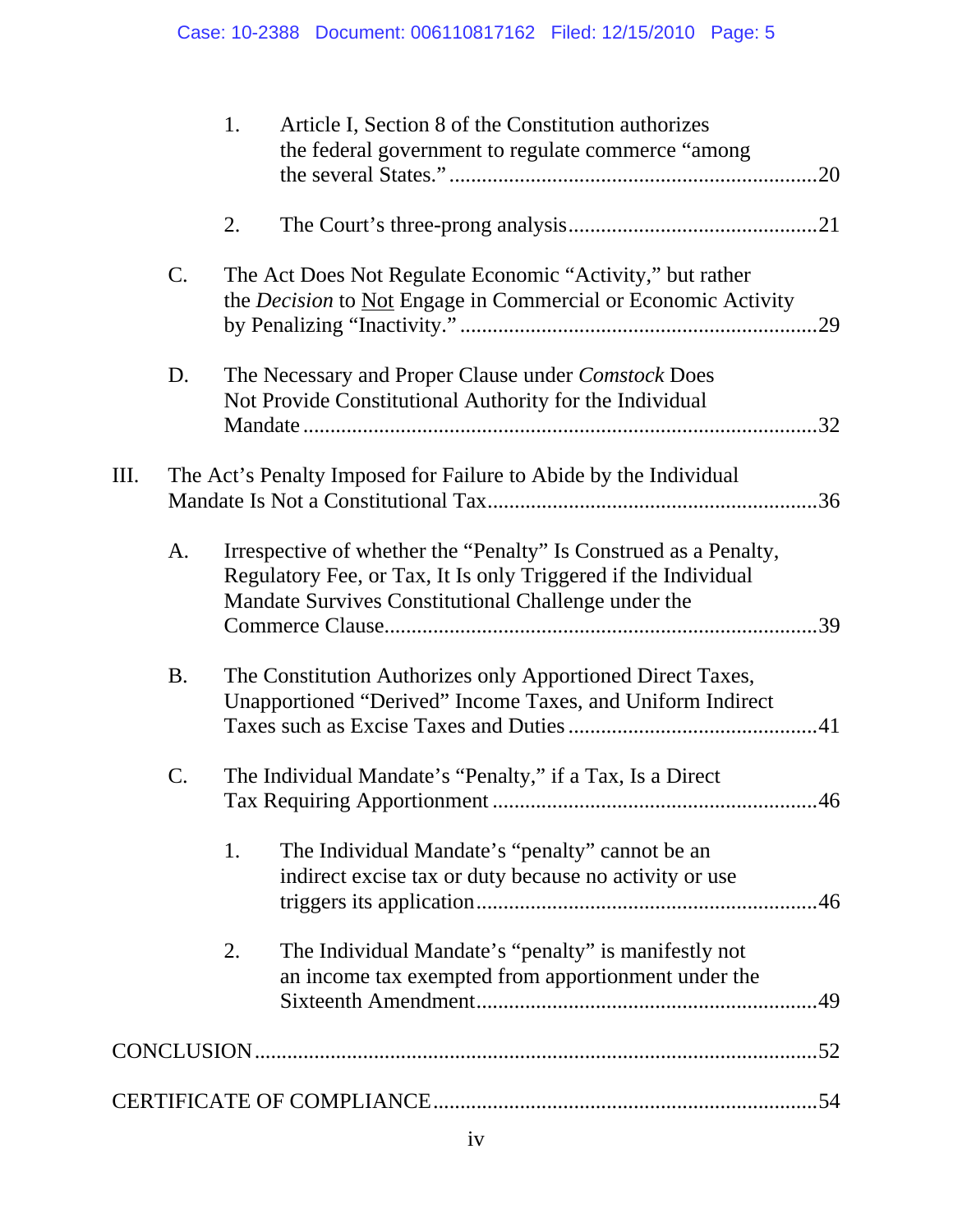| ADDENDUM: DESIGNATION OF RELEVANT DISTRICT COURT |  |
|--------------------------------------------------|--|
|                                                  |  |
|                                                  |  |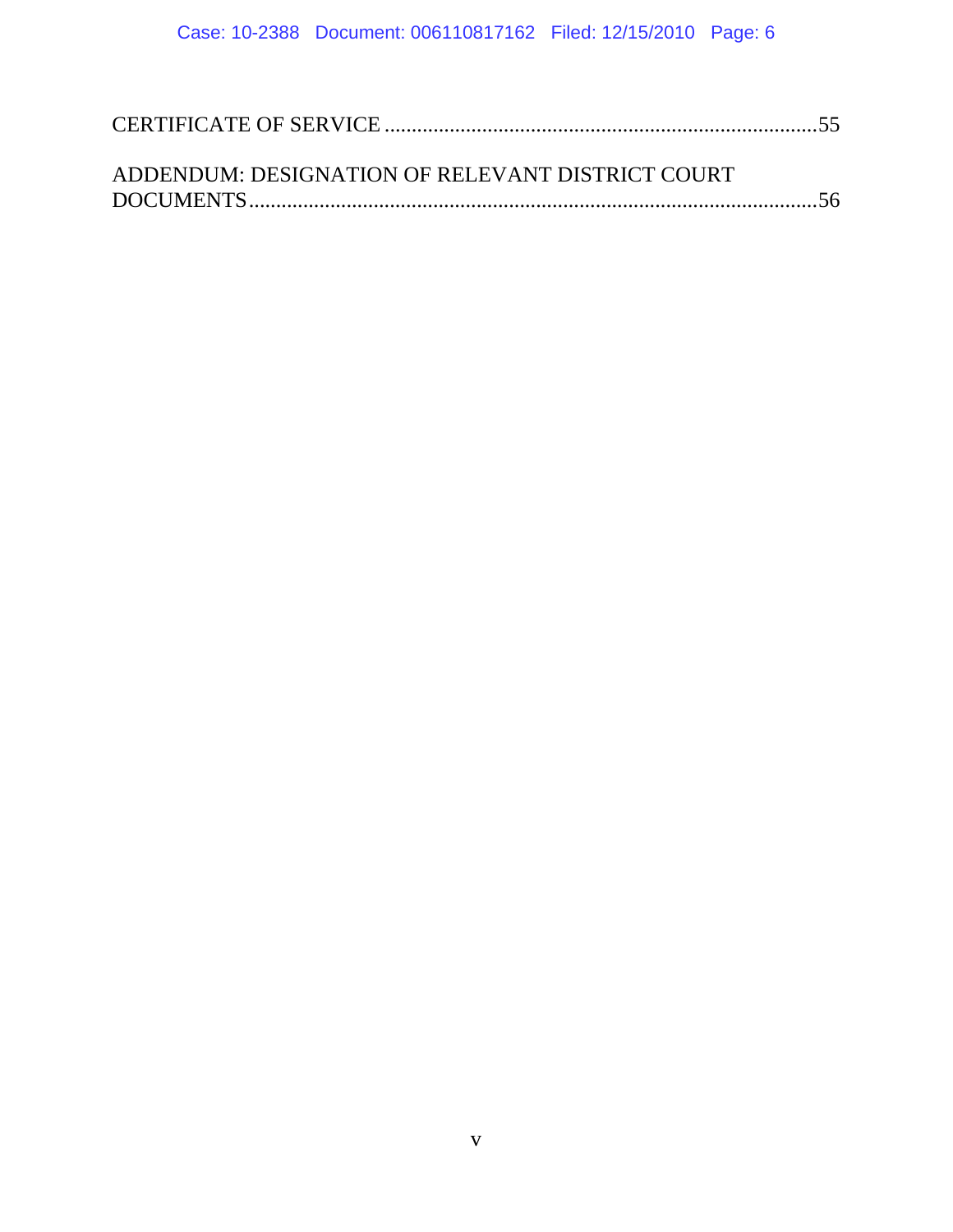## **TABLE OF AUTHORITIES**

| <b>Cases</b>                                                                                                    | Page |
|-----------------------------------------------------------------------------------------------------------------|------|
| Barden Detroit Casino, L.L.C. v. City of Detroit,                                                               |      |
| Burnet v. Sanford & Brooks Co.,                                                                                 |      |
| Commissioner v. Glenshaw Glass,                                                                                 |      |
| Commonwealth of Va. v. Sebelius,<br>No. 3:10CV188-HEH, 2010 U.S. Dist. LEXIS 130814,                            |      |
| Dooley v. United States,                                                                                        |      |
| Eisner v. Macomber,                                                                                             |      |
| Fernandez v. Wiener,                                                                                            |      |
| Florida v. United States Dep't of Health & Human Servs.,<br>No. 3:10-cv-91-RV/EMT, 2010 U.S. Dist LEXIS 111775, |      |
| Gibbons v. Ogden,                                                                                               | .20  |
| Gonzales v. Raich,                                                                                              |      |
| Heart of Atlanta Motel, Inc. v. United States,                                                                  |      |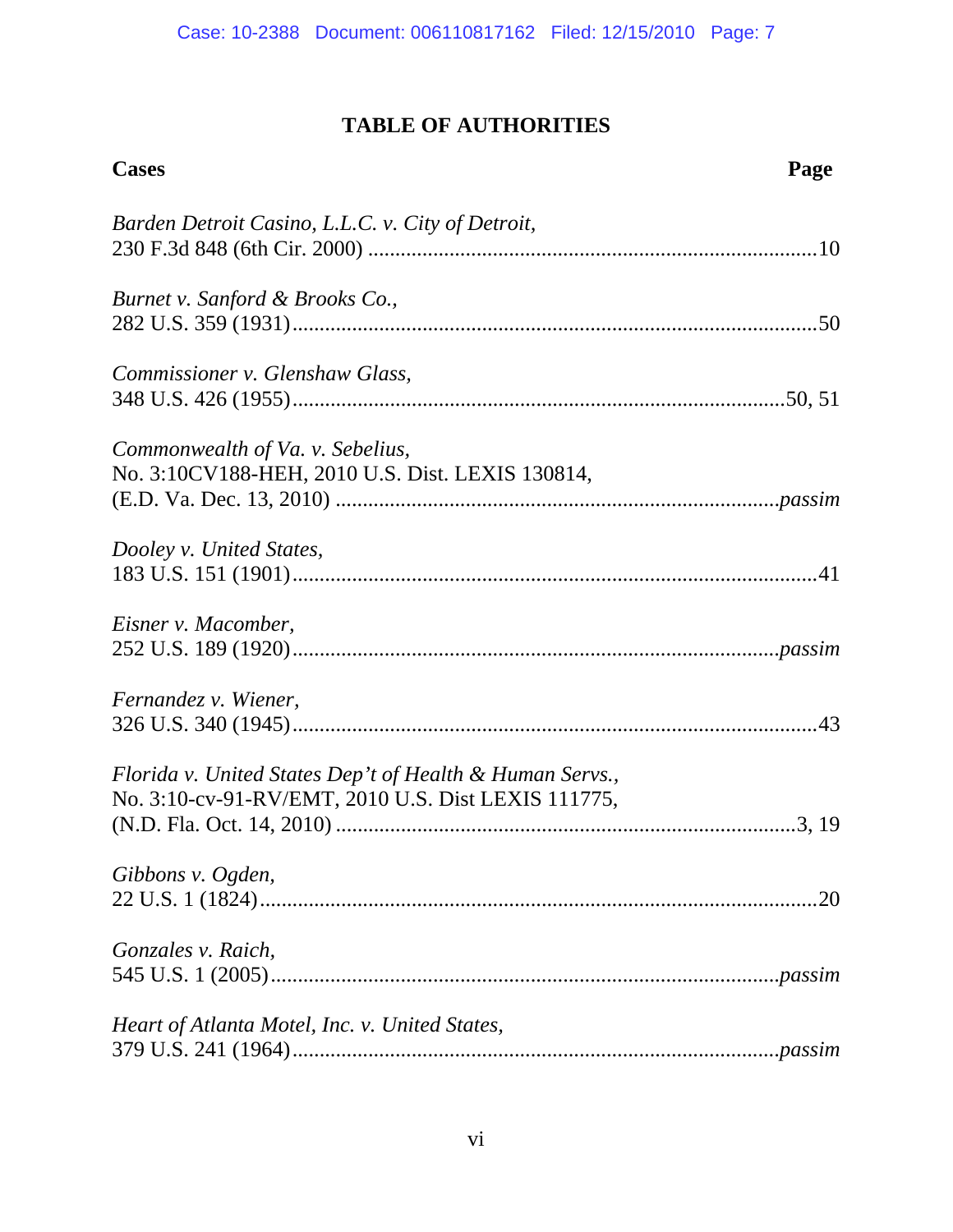| Helvering v. Bruun,                                                                                |
|----------------------------------------------------------------------------------------------------|
| Helvering v. Independent Life Ins. Co.,                                                            |
| Hodel v. Virginia Surface Mining & Reclamation Assn., Inc.,                                        |
| Hylton v. United States,                                                                           |
| Katzenbach v. McClung,                                                                             |
| Knowlton v. Moore,                                                                                 |
| Murphy v. IRS,                                                                                     |
| Perez v. United States,                                                                            |
| Pollock v. Farmers' Loan & Trust Co.,                                                              |
| Stadnyk v. Commissioner,<br>No. 09-1485, 2010 U.S. App. LEXIS 4209, (6th Cir. Feb. 26, 2010)47, 48 |
| Thomas v. United States,                                                                           |
| Union Elec. Co. v. United States,                                                                  |
| United States v. Comstock,                                                                         |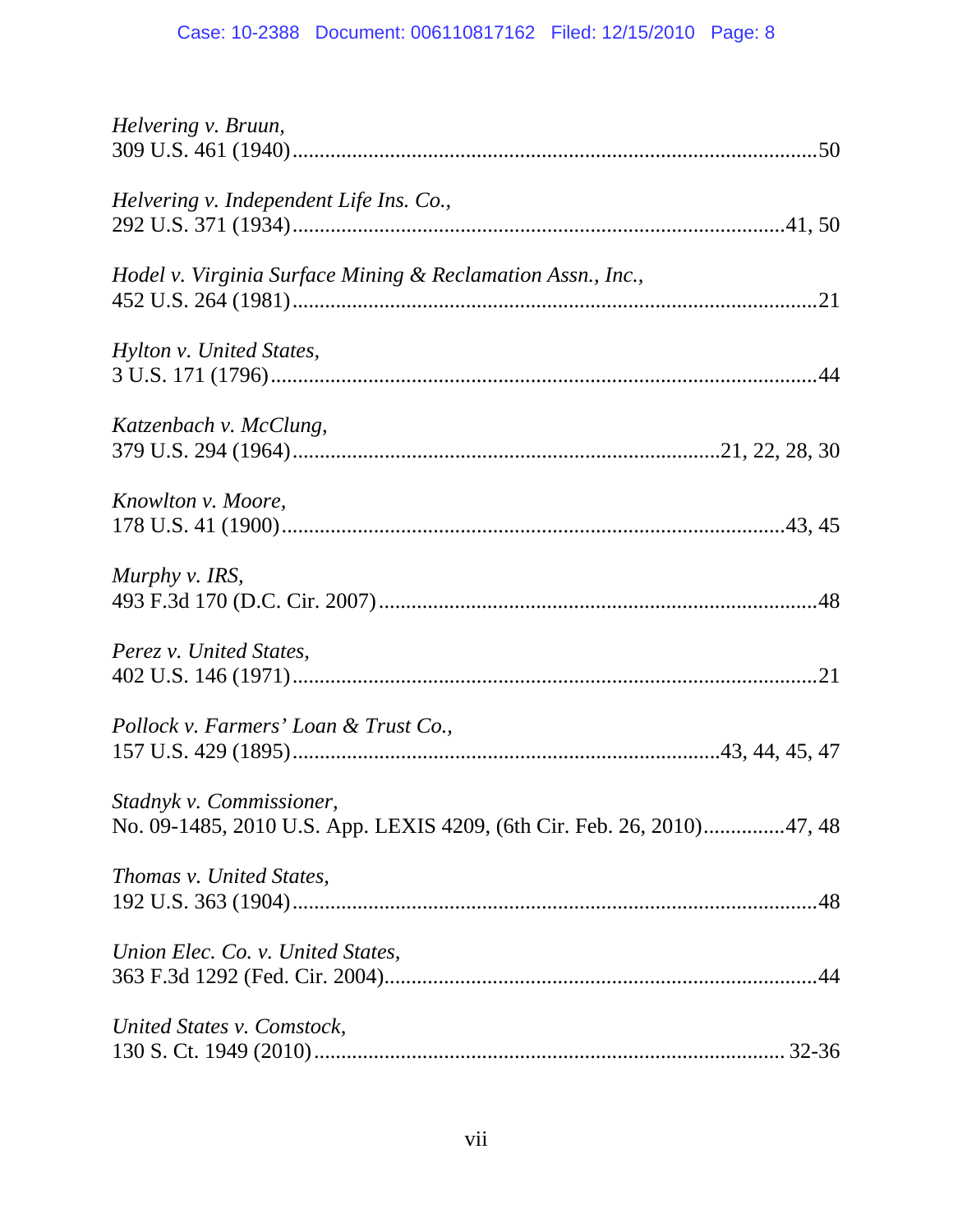| United States v. Evans,                                                                                                                                        |
|----------------------------------------------------------------------------------------------------------------------------------------------------------------|
| United States v. Kirby Lumber Co.,                                                                                                                             |
| United States v. Lopez,                                                                                                                                        |
| United States v. Manufacturers Nat'l Bank,                                                                                                                     |
| United States v. Morrison,                                                                                                                                     |
| United States v. Sanchez,                                                                                                                                      |
| Wickard v. Filburn,                                                                                                                                            |
| <b>Statutes and Rules</b>                                                                                                                                      |
| Pub. L. No. 111-148, 124 Stat. 119 (2010), amended by Healthcare and Education<br>Reconciliation Act of 2010, Pub. L. No. 111-152, 124 Stat. 1029 (2010)passim |
|                                                                                                                                                                |
|                                                                                                                                                                |
|                                                                                                                                                                |
|                                                                                                                                                                |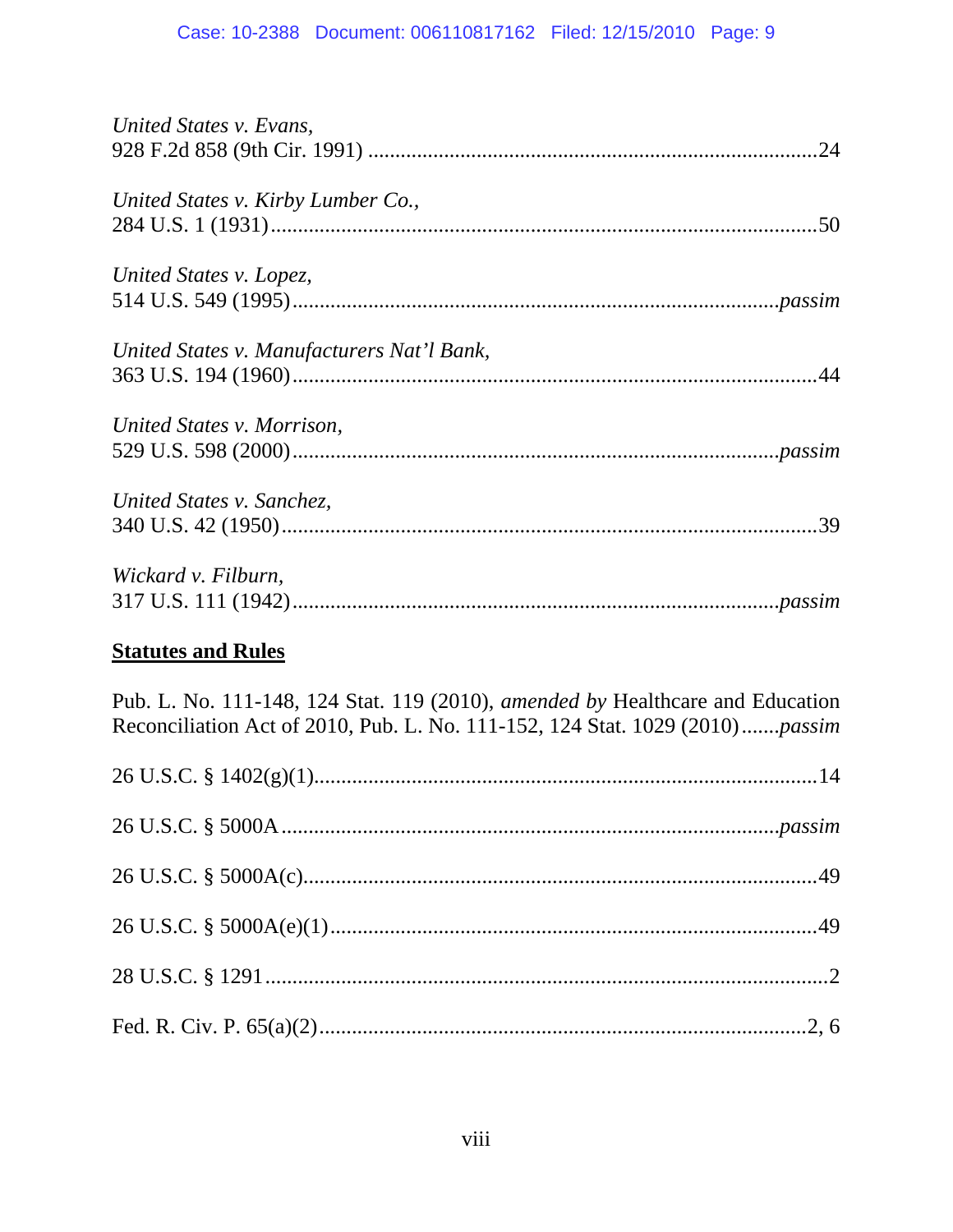## **U.S. Constitution**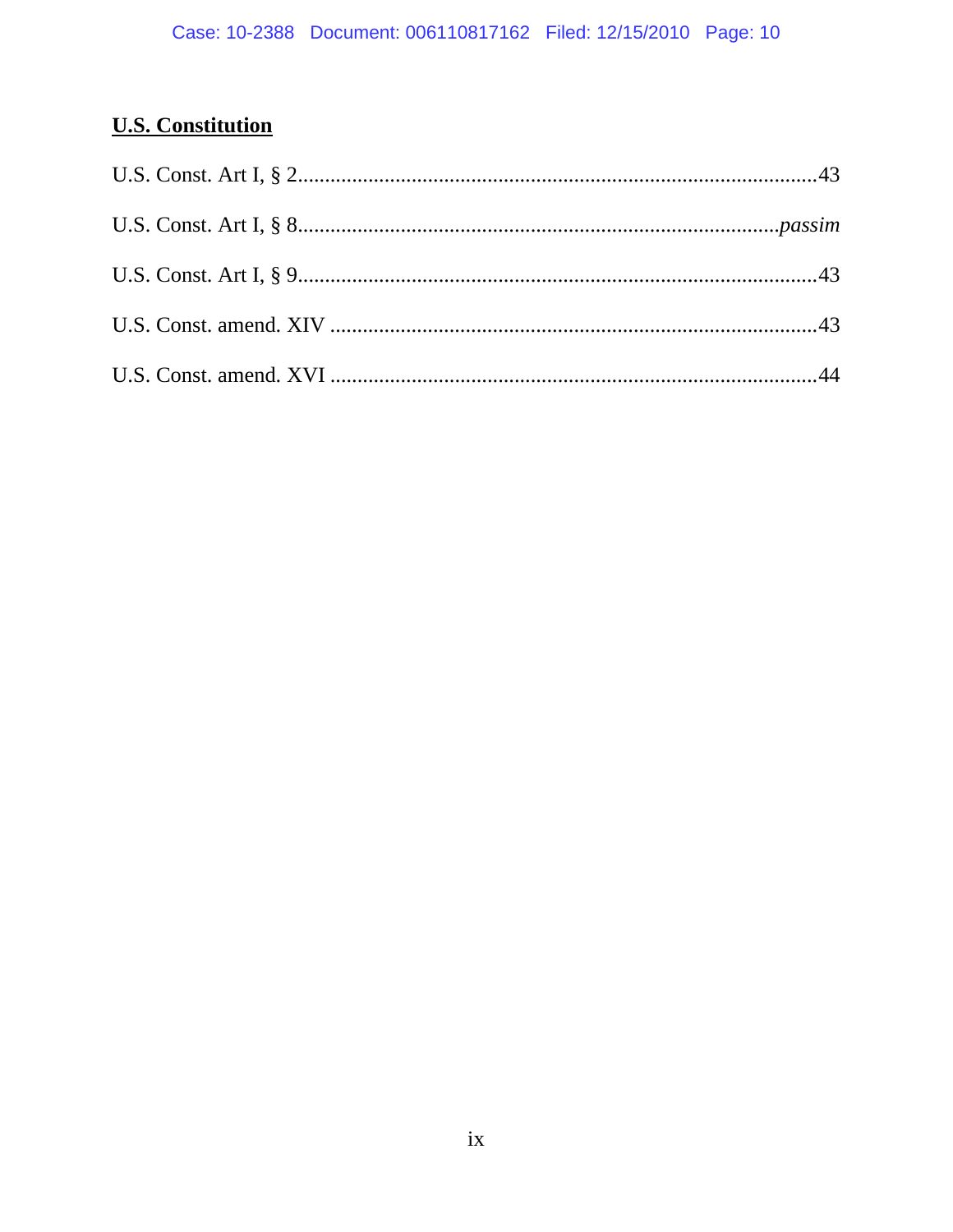#### **STATEMENT OF JURISDICTION**

On March 23, 2010, Plaintiffs-Appellants Thomas More Law Center, Jann DeMars, John Ceci, Steven Hyder, and Salina Hyder ("Plaintiffs") filed a complaint against the President of the United States, the Secretary of the U.S. Department of Health and Human Services, the U.S. Attorney General, and the Secretary of the U.S. Department of Treasury ("Defendants"), challenging the constitutionality of the newly enacted federal law known as the "Patient Protection and Affordable Care Act" ("Healthcare Reform Act" or "Act"). (R-1: Compl.). In their first and second claims for relief, Plaintiffs sought a declaration that Congress lacked authority under the Commerce Clause to pass the Healthcare Reform Act, and alternatively a declaration that the penalty provision of the Act is an unconstitutional tax. In their third, fourth, fifth, and sixth claims for relief, Plaintiffs alleged that the Act violates the Tenth Amendment, the Free Exercise Clause, and the Fifth Amendment's equal protection guarantee and Due Process Clause, respectively. Plaintiffs also sought to enjoin the Act as a result. (R-1: Compl.).

On April 6, 2010, Plaintiffs filed a motion for a preliminary injunction, seeking to preliminarily enjoin the Individual Mandate provision of the Act as exceeding Congress' authority under the Commerce Clause (first claim). Alternatively, Plaintiffs argued that the penalty provision of the Act is an unconstitutional tax (second claim). (R-7: Pls.' Mot. for Prelim. Inj.).

1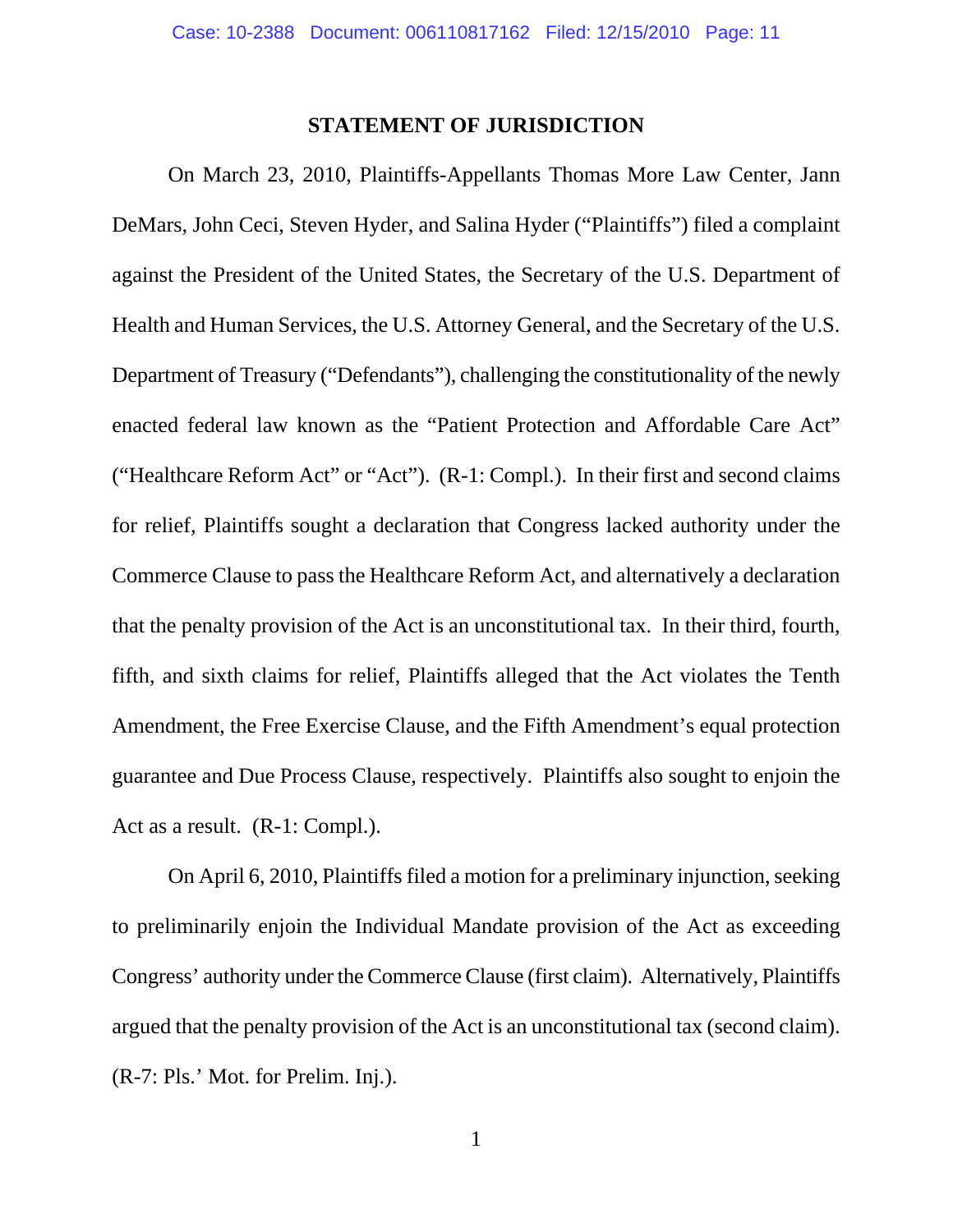On July 15, 2010, the district court issued an order consolidating the hearing on the motion for a preliminary injunction with a trial on the merits of Plaintiffs' first and second claims pursuant to Rule 65(a)(2) of the Federal Rules of Civil Procedure. (R-21: Consolidation Order).

On October 7, 2010, the district court denied Plaintiffs' request for an injunction and dismissed Plaintiffs' first and second claims on the merits. (R-28: Order Denying Mot. & Dismissing First & Second Claims) (hereinafter "Order").

On October 21, 2010, the district court signed a stipulated order dismissing Plaintiffs' remaining claims without prejudice, thereby closing the case. (R-29: Stipulated Order Dismissing Remaining Claims) (hereinafter "Stipulated Order").

 On October 22, 2010, Plaintiffs filed a timely notice of appeal, seeking review of the district court's order denying their motion for injunction and dismissing their first and second claims. (R-30: Notice of Appeal). This appeal is from a final order and judgment that disposes of all parties' claims. Consequently, this court has jurisdiction pursuant to 28 U.S.C. § 1291.

#### **PRELIMINARY STATEMENT**

This case challenges the constitutionality of the newly enacted Healthcare Reform Act, which mandates all private citizens, including Plaintiffs, to purchase "minimum essential" healthcare coverage under penalty of federal law (hereinafter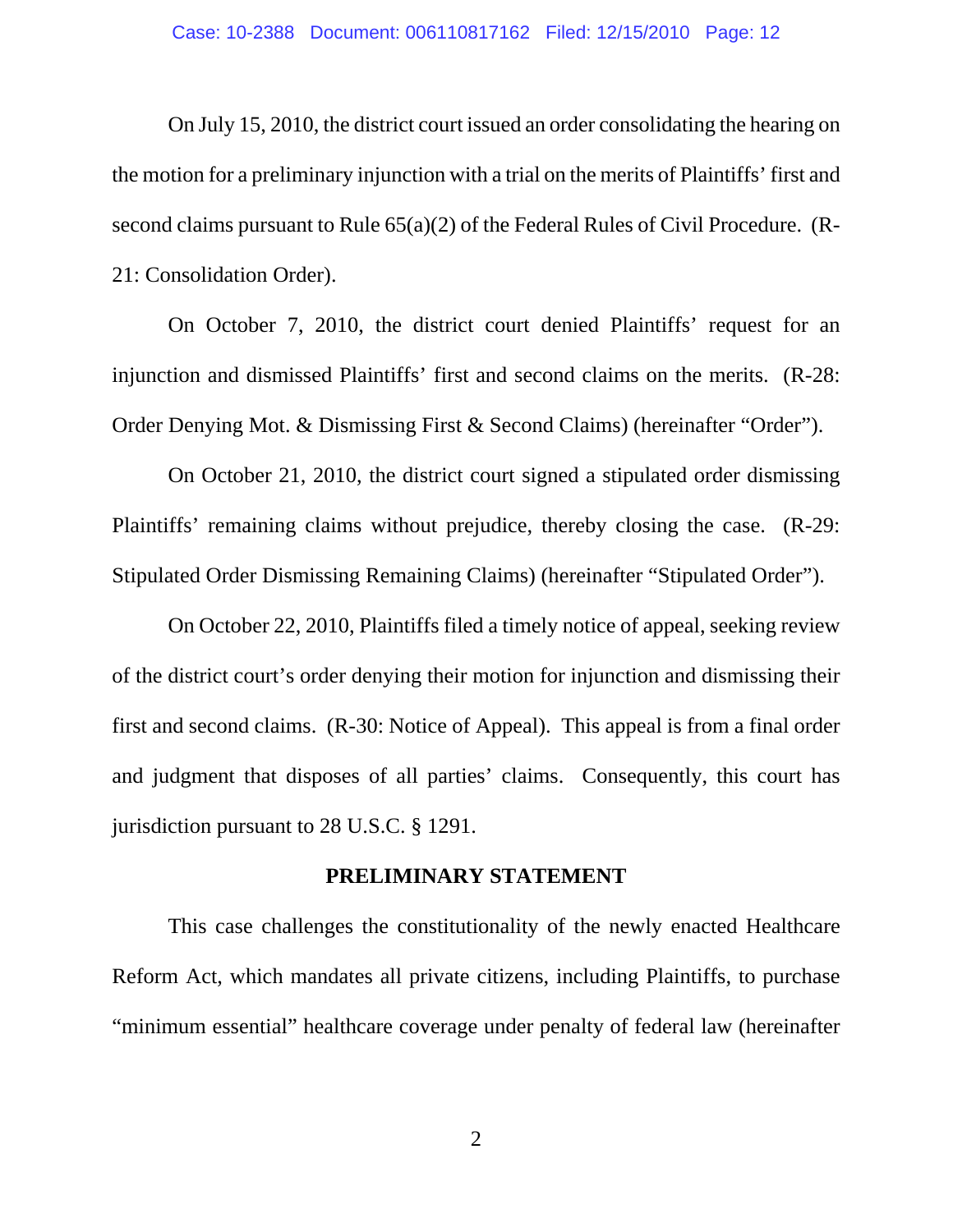"Individual Mandate"). Plaintiffs contend that Congress exceeded its authority under

the Constitution by enacting this mandate.

As noted by the Congressional Budget Office in August 1994:

A mandate requiring all individuals to purchase health insurance would be *an unprecedented form of federal action*. The government has *never* required people to buy any good or service as a condition of lawful residence in the United States.

(R-7: Ex. 3, CBO Memo) (emphasis added).

-

In its order upholding the constitutionality of the Individual Mandate, the district court acknowledged this historical reality, stating, "The Court has never needed to address the activity/inactivity distinction advanced by plaintiffs because *in every Commerce Clause case presented thus far, there has been some sort of activity*. In this regard, the Health Care Reform Act arguably presents *an issue of first impression*." (R-28: Order at 15) (emphasis added).

Contrary to the district court's ruling, there is no enumerated power in the Constitution that permits the federal government to mandate that Plaintiffs and other American "residents" purchase healthcare coverage or face a penalty.<sup>1</sup> No matter how convinced Defendants—or even the American public in general—may be that the

<sup>1</sup> In *Florida v. United States Dep't of Health & Human Servs.*, No. 3:10-cv-91- RV/EMT, 2010 U.S. Dist LEXIS 111775, at \*113 (N.D. Fla. Oct. 14, 2010), a case in which sixteen state Attorneys General and four state Governors challenged the Healthcare Reform Act, the district court, in its order denying the defendants' motion to dismiss the plaintiffs' challenge to Congress' authority to enact the Individual Mandate, noted that "*this is not even a close call*." (emphasis added).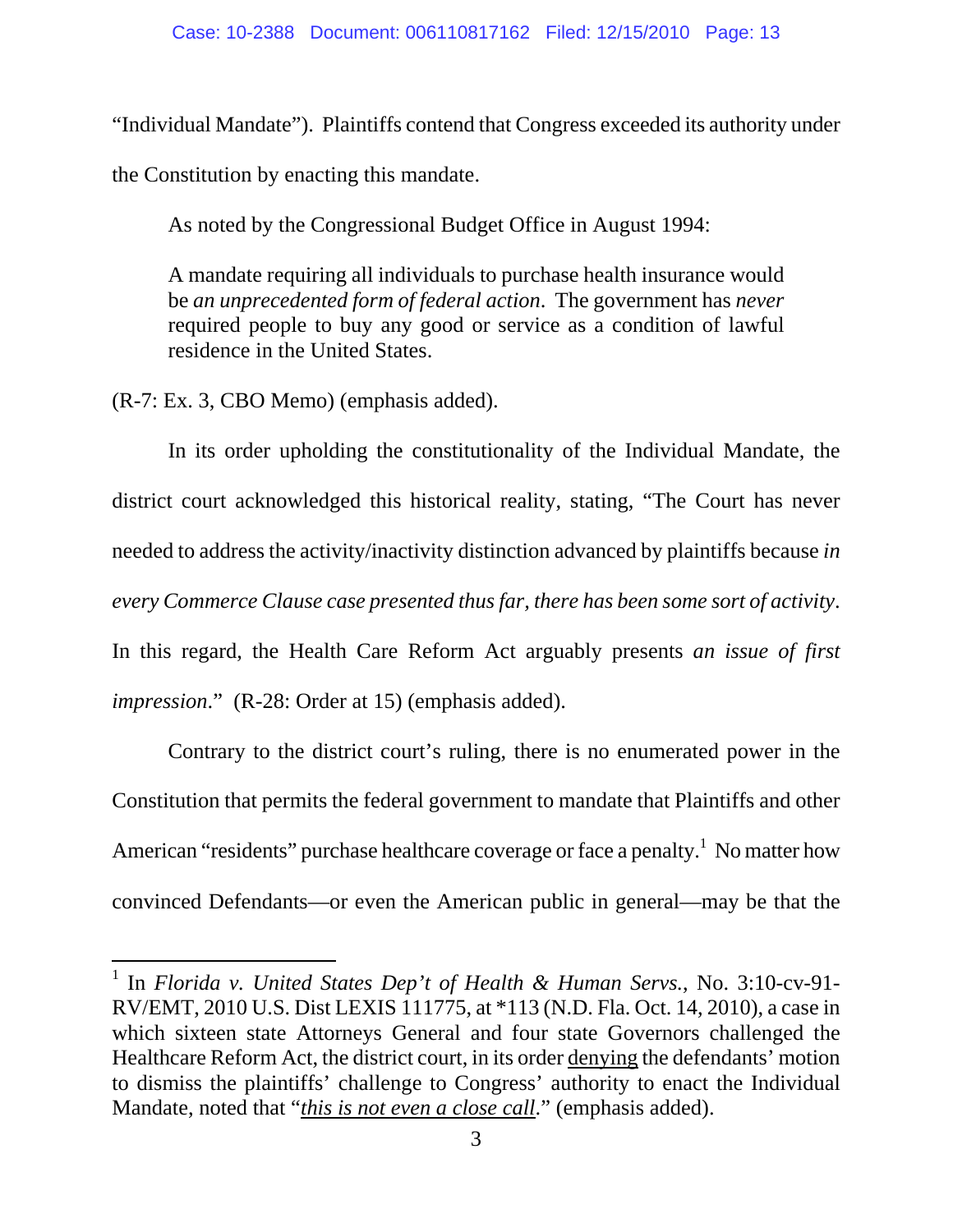Healthcare Reform Act is in the public interest, their political objectives can only be accomplished in accord with the Constitution.<sup>2</sup>

Indeed, the Healthcare Reform Act represents an unprecedented encroachment on the liberty of all Americans, including Plaintiffs, by imposing unprecedented governmental mandates that restrict their personal and economic freedoms.

In sum, the ultimate question for this court is a legal one.<sup>3</sup> Its resolution will have an immediate impact upon the lives of Plaintiffs and millions of other American citizens. More important, it will forever impact the fundamental relationship between the power of the federal government and the liberty interests of those it governs. Consequently, this case transcends the public debate on healthcare. At its core, it is about the constitutional limits of the federal government.<sup>4</sup> And when Congress acts

j

<sup>2</sup> *See Commonwealth of Va. v. Sebelius*, No. 3:10CV188-HEH, 2010 U.S. Dist. LEXIS 130814, at \*34-35 (E.D. Va. Dec. 13, 2010) (holding the Individual Mandate provision of the Healthcare Reform Act unconstitutional and stating, "Despite the laudable intentions of Congress in enacting a comprehensive and transformative health care regime, the legislative process must still operate within constitutional bounds").

<sup>&</sup>lt;sup>3</sup> "[W]hether particular operations affect interstate commerce sufficiently to come under the constitutional power of Congress to regulate them is ultimately a judicial rather than a legislative question, and can be settled finally only by this Court." *United States v. Morrison*, 529 U.S. 598, 614 (2000) (citations and quotations omitted).

 $4$  A ruling that the Individual Mandate is unconstitutional does not mean that Congress is without power to "fix" the national healthcare system. Such a ruling would simply reaffirm the fundamental notion that when the government acts, it must do so consistent with the Constitution.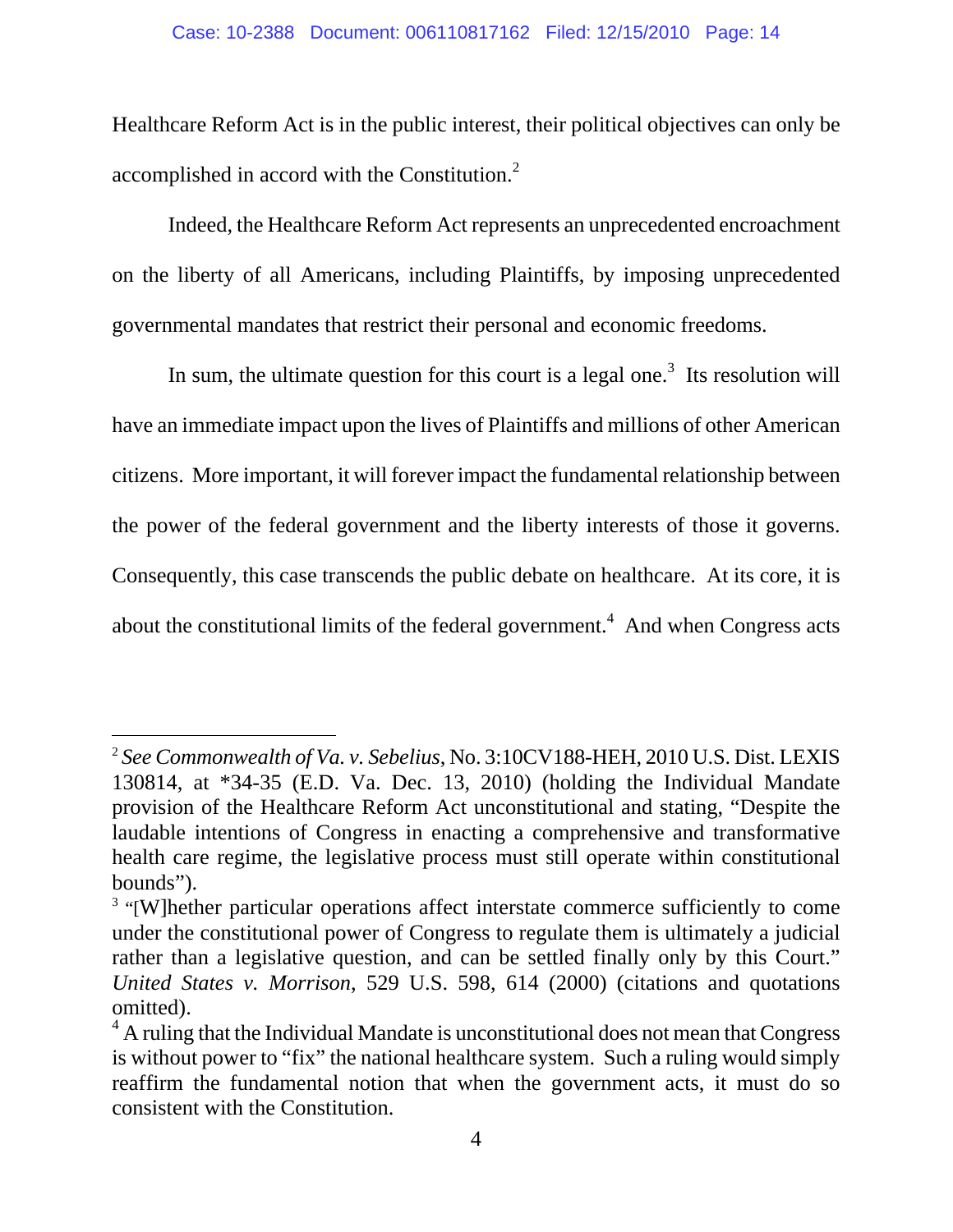beyond those limits, as here, the judicial branch must exercise its authority as the guardian of our Constitution and enjoin the illicit acts.

Plaintiffs respectfully request that this court reverse the district court, declare the Individual Mandate unconstitutional, and enjoin its enforcement.

#### **STATEMENT OF THE ISSUES FOR REVIEW**

I. Whether Congress exceeded its authority under the Commerce Clause of the U.S. Constitution by mandating private citizens, including Plaintiffs, purchase healthcare coverage under penalty of federal law pursuant to the Healthcare Reform Act.

II. Whether, alternatively, the penalty provision of the Healthcare Reform Act is an unconstitutional tax.

#### **STATEMENT OF THE CASE**

On March 23, 2010, Plaintiffs filed a complaint against Defendants, challenging the constitutionality of the Healthcare Reform Act. (R-1: Compl.). In their first and second claims for relief, Plaintiffs sought a declaration that Congress lacked authority under the Commerce Clause to pass the Act, and alternatively a declaration that the penalty provision of the Act is an unconstitutional tax. In their third, fourth, fifth, and sixth claims for relief, Plaintiffs alleged that the Healthcare Reform Act violates the Tenth Amendment, the Free Exercise Clause, and the Fifth Amendment's equal protection guarantee and Due Process Clause, respectively. (R-1: Compl.).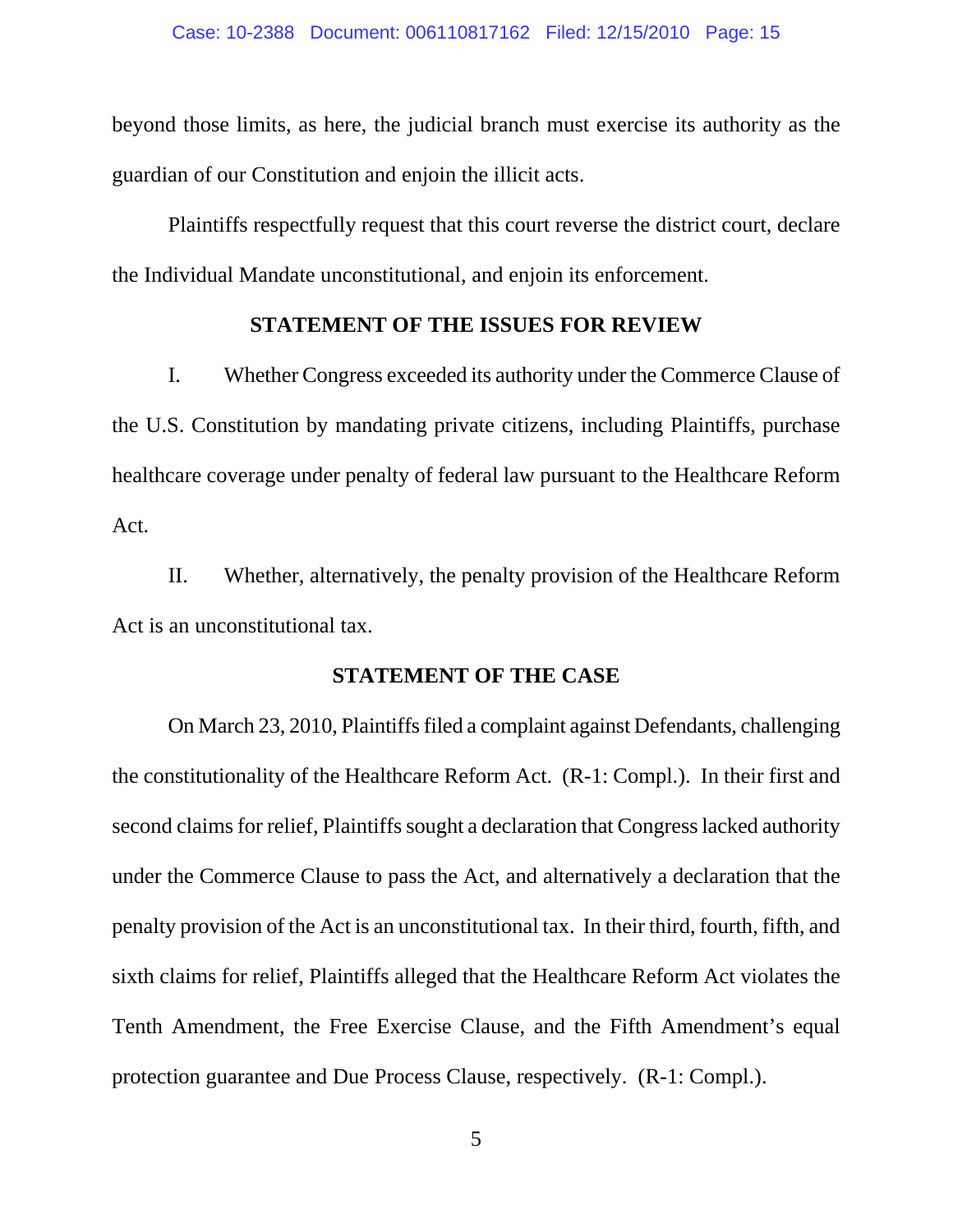On April 6, 2010, Plaintiffs filed a motion for a preliminary injunction, seeking to preliminarily enjoin the Individual Mandate provision of the Act as exceeding Congress' authority under the Commerce Clause (first claim). Alternatively, Plaintiffs argued that the penalty provision of the Act is an unconstitutional tax (second claim). (R-7: Pls.' Mot. for Prelim. Inj.).

On July 15, 2010, the district court issued an order consolidating the hearing on the motion for a preliminary injunction with a trial on the merits of Plaintiffs' first and second claims pursuant to Fed. R. Civ. P. 65(a)(2). (R-21: Consolidation Order).

On October 7, 2010, the district court denied Plaintiffs' request for an injunction and dismissed Plaintiffs' first and second claims on the merits. (R-28: Order).

On October 21, 2010, the district court signed a stipulated order dismissing Plaintiffs' remaining claims without prejudice, thereby closing the case. (R-29: Stipulated Order).

 On October 22, 2010, Plaintiffs filed a timely notice of appeal, seeking review of the district court's order denying their motion for injunction and dismissing their first and second claims. (R-30: Notice of Appeal). This appeal follows.

#### **STATEMENT OF FACTS**

President Obama signed the Healthcare Reform Act into law on March 23,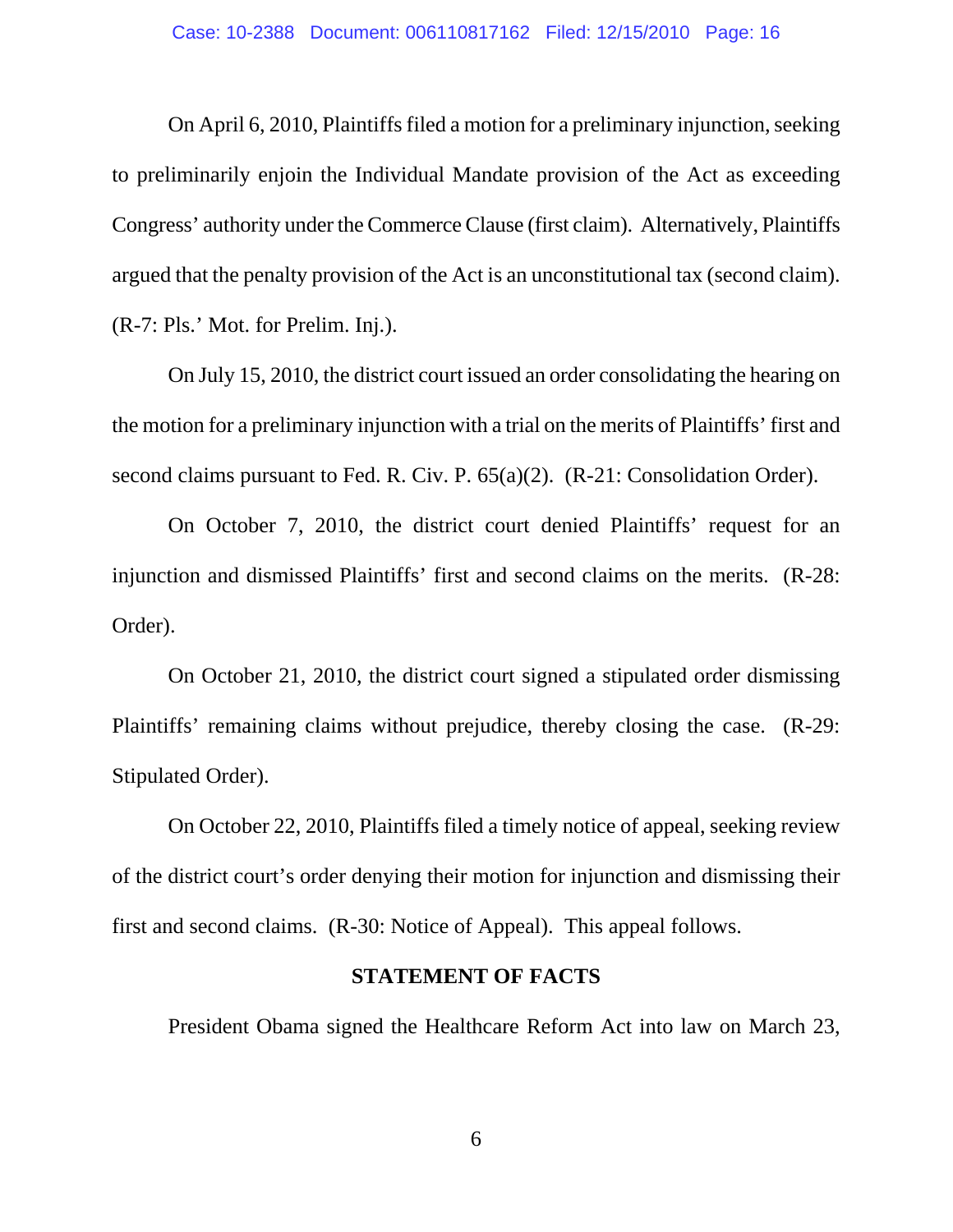$2010<sup>5</sup>$  An "essential" provision of the Act forces private citizens, including Plaintiffs, to purchase and maintain "minimum essential" healthcare coverage under penalty of federal law (*i.e.,* the Individual Mandate). (R-7: Ex. 1, Act at 321-26; R-28: Order at 2-3). What is considered an acceptable or "minimum essential" level of healthcare coverage is determined by the federal government pursuant to the Act.  $6$  (R-7: Ex. 1, Act at 104-05, 321-26). If a private citizen chooses not to purchase and maintain an acceptable level of healthcare coverage as determined by the federal government, the Act imposes monetary penalties. (*See* R-7: Ex. 1, Act at 321-26).

Plaintiff Thomas More Law Center ("TMLC") is a national public interest law firm based in Ann Arbor, Michigan. TMLC's employees receive healthcare through an employer healthcare plan sponsored and contributed to by TMLC. TMLC's healthcare plan is subject to the provisions and regulations of the Healthcare Reform Act. (R-28: Order at 3).

TMLC objects, through its members, including Plaintiffs DeMars and Steven Hyder, to being forced to purchase healthcare coverage. (R-28; Order at 4, 5).

j

<sup>5</sup> Pub. L. No. 111-148, 124 Stat. 119 (2010), *amended by* Healthcare and Education Reconciliation Act of 2010, Pub. L. No. 111-152, 124 Stat. 1029 (2010) ("Healthcare Reform Act" or "Act").

 $6$  Indeed, simply having insurance is not enough. To avoid a penalty, the health insurance plan must include, at a minimum, ambulatory patient services, emergency services, hospitalization, maternity and newborn care, mental health and substance abuse treatment, prescription drugs, rehabilitative and habilitative services and devices, laboratory services, preventative services, wellness services, chronic disease management, pediatric services, and dental and vision care for children. (*See* R-7: Ex. 1, Act at 105).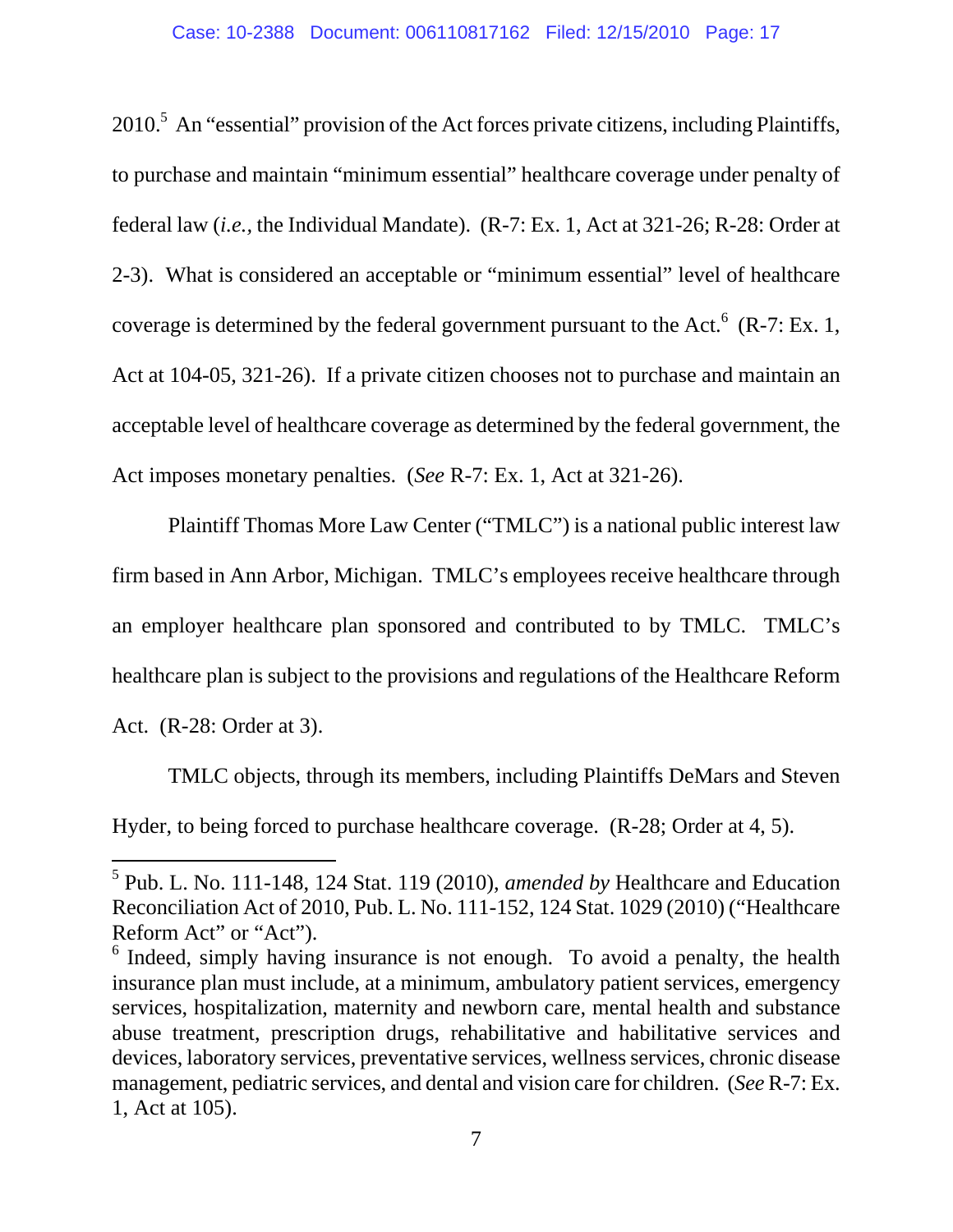The individual plaintiffs are United States citizens, Michigan residents, and federal taxpayers. Plaintiffs do not have the requisite private healthcare insurance, and they object to being compelled by the federal government to purchase healthcare coverage pursuant to the Act. Plaintiffs contend that if they do not purchase the federally-mandated health insurance and are forced to pay a penalty, such money would go into the general fund and could be used to fund abortions pursuant to the Act. Plaintiffs object to being forced by the federal government to contribute in any way to the funding of abortions. (R-28: Order at 3-4).

 Plaintiffs have arranged their personal affairs such that it will be a hardship for them to have to either pay for health insurance that is not necessary or desirable or face penalties under the Act. (R-28: Order at 5). Indeed, a basic healthcare policy will cost approximately \$8,832.00 per year, and to add one child will increase the cost to approximately \$9,914.28 per year. Consequently, the Act negatively impacts Plaintiffs now because they will have to reorganize their affairs and essentially change the way they presently live to meet the government's demands. (R-28: Order at 5).

 "The Act was signed into law on March 23, 2010, so the minimum coverage provision is already law, there is no condition precedent necessary, nor is there any subsequent regulation required to make it so." (R-28: Order at 5). As a result, Plaintiffs have been forced to make financial and life decisions and to take the necessary actions to implement those decisions they would not otherwise be required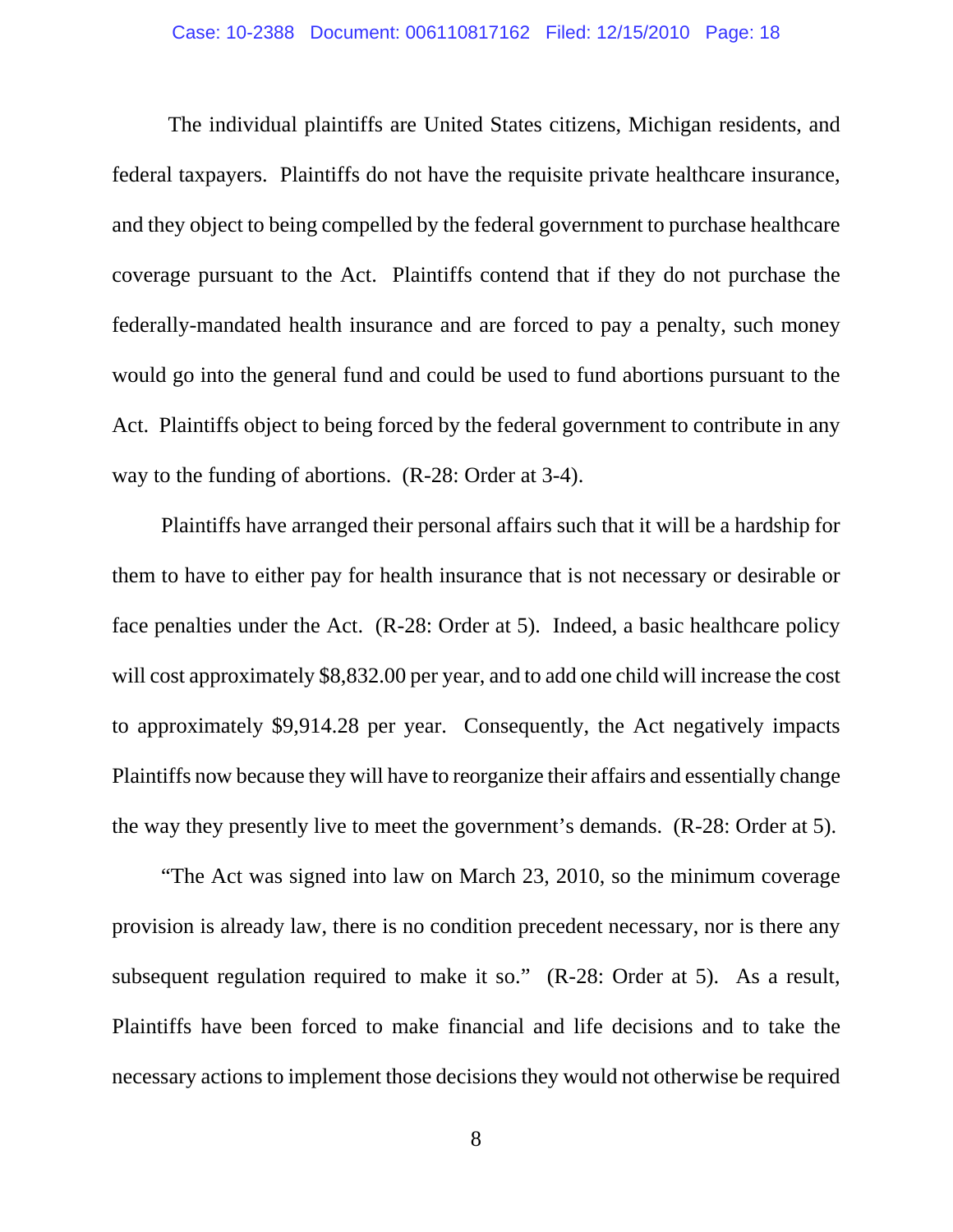to do but for the Act, thereby causing a present "economic burden" and "injury" that is "fairly traceable to the Act." (R-28: Order at 7). As the district court below concluded, "the proposition that the Individual Mandate leads uninsured individuals to feel pressure to start saving money today to pay more than \$8,000 for insurance, per year, starting in 2014, is entirely reasonable." (R-28: Order at 7-8).

#### **SUMMARY OF THE ARGUMENT**

The court below erred in denying Plaintiffs' claim that the Healthcare Reform Act is an unprecedented and unauthorized grant of authority to the federal government under the guise of the Commerce Clause. Specifically, Plaintiffs argue that the district court erred as a matter of law when it upheld the Act's Individual Mandate, which obligates Plaintiffs and other similarly situated citizens to purchase healthcare insurance they do not want—or, suffer the consequences of a monetary penalty. Plaintiffs point out that while the court below recognized that the Individual Mandate is unprecedented in that it penalizes the mere status of being uninsured (in fact, it punishes the mere status of "being"), the lower court took it upon itself to extend the Supreme Court's extant Commerce Clause jurisprudence beyond its current limits of commercial or economic activity. The court erred in accepting Defendants' argument that by not acting—that is, merely "being"—Plaintiffs have effectively made a "choice," and this mental decision-making is akin to "acting," which someday will, but does not now, affect the economy. Plaintiffs argue that the lower court has created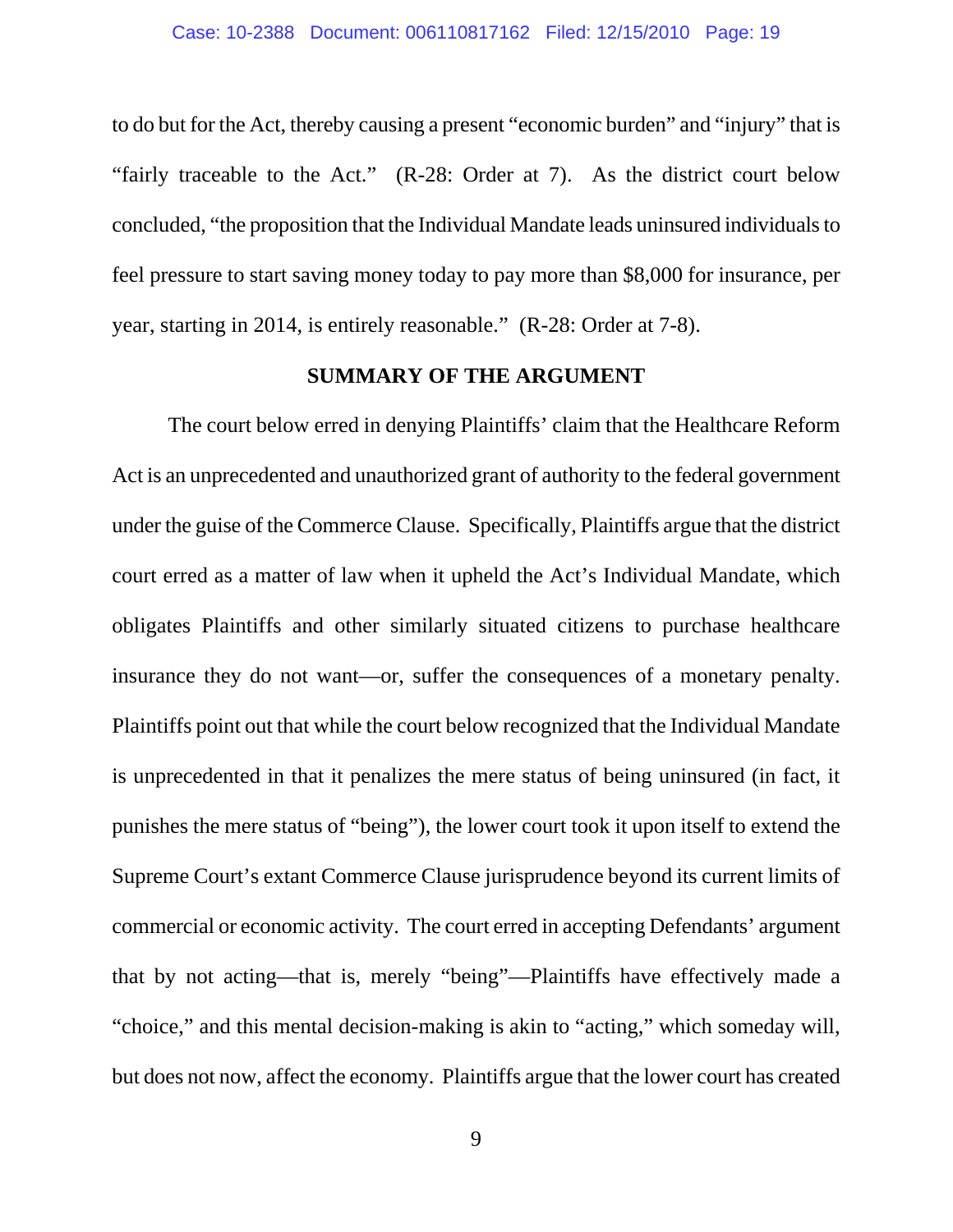a new kind of Commerce Clause power not previously known to the jurisprudence, which effectively grants the federal government state police power, thereby rendering any notion of the constitutionally mandated federalism dead letter law.

Plaintiffs also argue that Defendants' fall-back position, seeking refuge in the Constitution's grant of power to Congress under its taxing and spending authority, is fundamentally misplaced because the Act's "penalty" is in fact a penalty and not a tax the Constitution recognizes. Without Commerce Clause authority, and given the structure of the Act's Individual Mandate and penalty, Defendants' efforts to game the Constitution's apportionment requirement for direct taxes must fail.

In sum, the Individual Mandate provision of the Act is unconstitutional and should be enjoined. Indeed, it "is not even a close call."

#### **ARGUMENT**

#### **I. Standard of Review.**

Because the district court consolidated Plaintiffs' motion for a preliminary injunction with a trial on the merits, this court reviews the court's findings of fact for clear error and its conclusions of law *de novo*. *Barden Detroit Casino, L.L.C. v. City of Detroit*, 230 F.3d 848, 853 (6th Cir. 2000).

**II. The Act Violates the Commerce Clause because the Individual Mandate Regulates Mere Existence Based on "Inactivity" and Not Commercial or Economic "Activity."** 

If we are permitted to remove ourselves from the political factors weighing for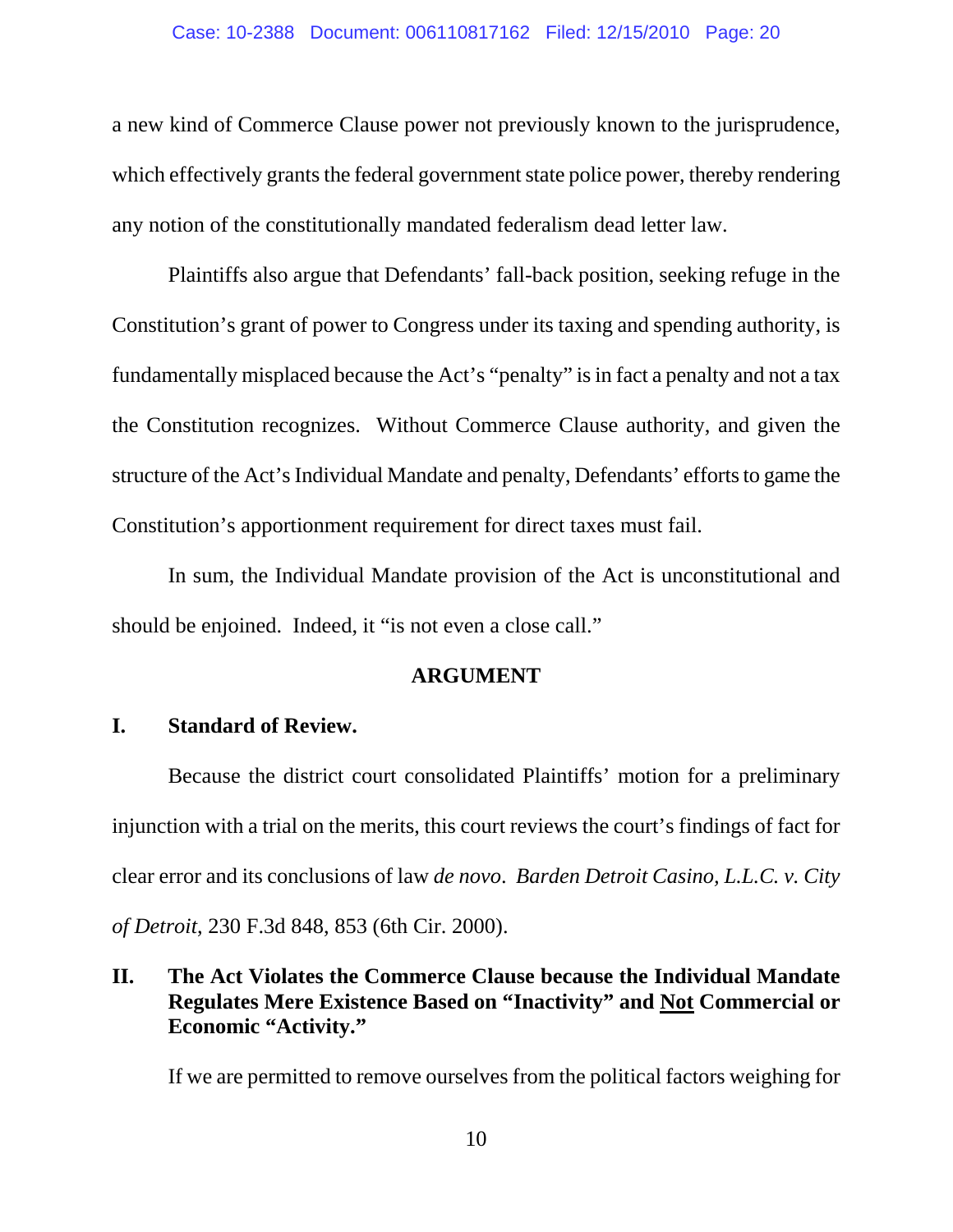or against healthcare reform, one statement is entirely uncontestable and, as a result, not subject to serious challenge: The federal government has never in the history of the United States attempted to stretch the Commerce Clause to include the regulation of *inactivity*, or in effect, mere "existence" or residence within our Nation's boundaries. The Act, however, does just that, notwithstanding the lower court's metaphysical rendering of a mental choice not to purchase health insurance into an economic activity akin to the decision to pay "by credit card rather than by check." (R-28: Order at 17). Even in its analogy, the court ignores that the decision to pay by credit card or by check is ultimately expressed in an actual deed—payment.

For the first time in our history, Congress has cited the Commerce Clause as authority to regulate a man or woman sitting in the privacy of his or her own home doing absolutely nothing but "living" and "breathing." (*See* R-28: Order at 17) (describing Plaintiffs as "living, breathing beings"). No previous interpretation of the Commerce Clause has ever allowed this reach. And, more important, if this is what the Commerce Clause has come to mean, it means that this clause is the enumerated power of the federal government without the need for any other enumerations because it would permit absolute power, save the exceptions carved out by constitutional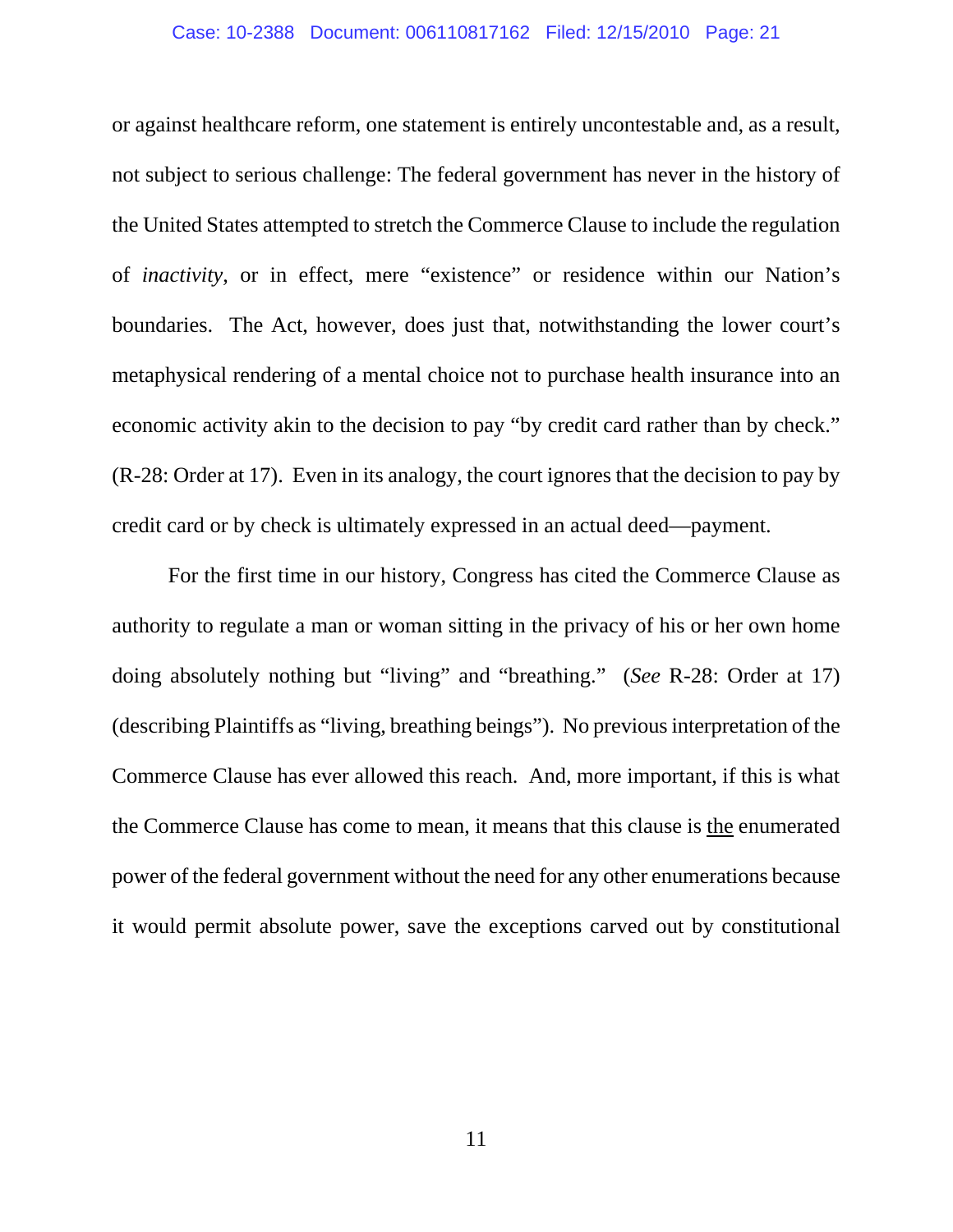amendments, such as the Bill of Rights.<sup>7</sup> In this new scheme of governance, individual liberty is the exception against the backdrop of the federal government's plenary authority to regulate every aspect of our lives—including our choice, whether deliberate or not, to refrain from acting.

This is precisely where the lower court's opinion exposes itself as flawed most fundamentally. The court obviously and necessarily ignores the pregnant question raised in Plaintiffs' arguments below: if the federal government has the authority to require Americans to purchase health insurance, it has the power, *a fortiori*, to require the same citizenry to act in specifically defined ways to safeguard their health in the first instance. Thus, the federal government could mandate that we all join a health club and indeed impose on us a penalty for not actually attending the club, to take multi-vitamins daily, and to dine only in government-approved "health" restaurants. Whatever justification the government might have to require the purchase of health insurance pursuant to the Act, this justification applies with equal force to each of these additional mandates and a never ending list of others.

In the final analysis, this expansion of power effectively converts our Republic,

-

 $<sup>7</sup>$  As the government's Commerce Clause power expanded in the last century, the</sup> Tenth Amendment has proven incapable of preserving State's rights. *See, e.g., Gonzales v. Raich*, 545 U.S. 1, 23 (2005) (invalidating a California statute authorizing personal, medicinal use of marijuana in the wake of the federal government's "comprehensive regulatory statutes [which] may be validly applied to local conduct that does not, when viewed in isolation, have a significant impact on interstate commerce").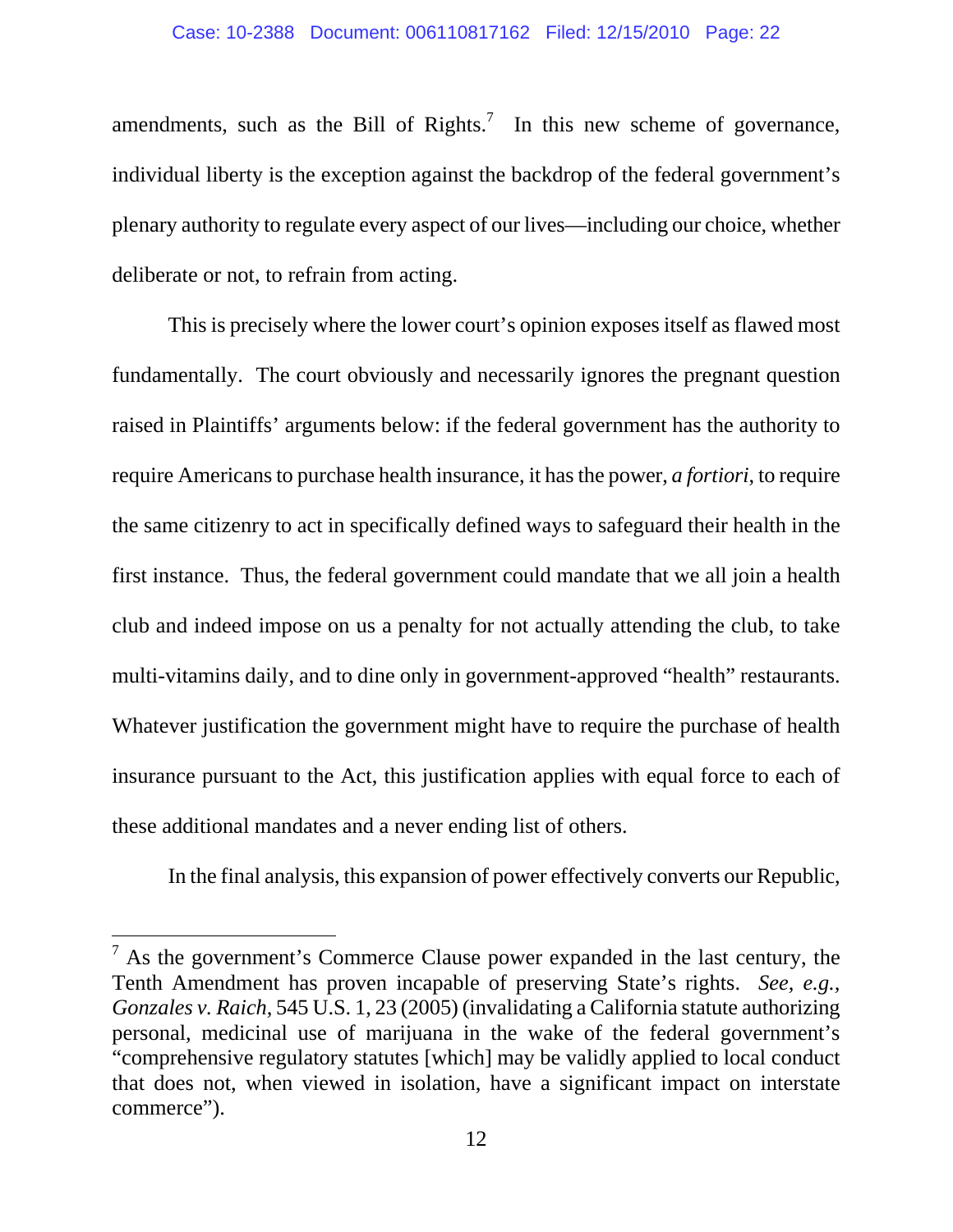designed as a federal system with a limited national government, into a single omnipresent national polity with absolute power to regulate all spheres of human existence. Indeed, even the promulgation and enforcement of regulations once considered strictly within the confines of State and local governments under the rubric of police power, such as local sanitation codes, zoning ordinances, and municipal building codes, all would fall within Congress' power should that power include the ability to impose regulations such as the Individual Mandate. Quite simply, if this is what the Commerce Clause means, then the federal government has the authority to regulate any and all behavior imaginable—including inactivity, as in this case. Liberty is no longer an unalienable right possessed by the individual, but a political privilege or license granted by the State—that being the federal government. This state of affairs effectively reverses the American Revolution and terminates the great experiment founded in the constitutional republic begun by our Founding Fathers.

### **A. The Act Regulates All Legal U.S. Residents Who Have Chosen Not to Engage in the Commercial Activity of Purchasing Health Insurance.**

The Healthcare Reform Act creates an Individual Mandate for each "applicable individual" to purchase health insurance or be subject to what the Act calls appropriately a "penalty," and at times euphemistically a "Shared Responsibility Payment." (R-7: Ex. 1, Act at 321-22, 326-28). The definition of an "applicable individual," which triggers this exercise of the federal government's Commerce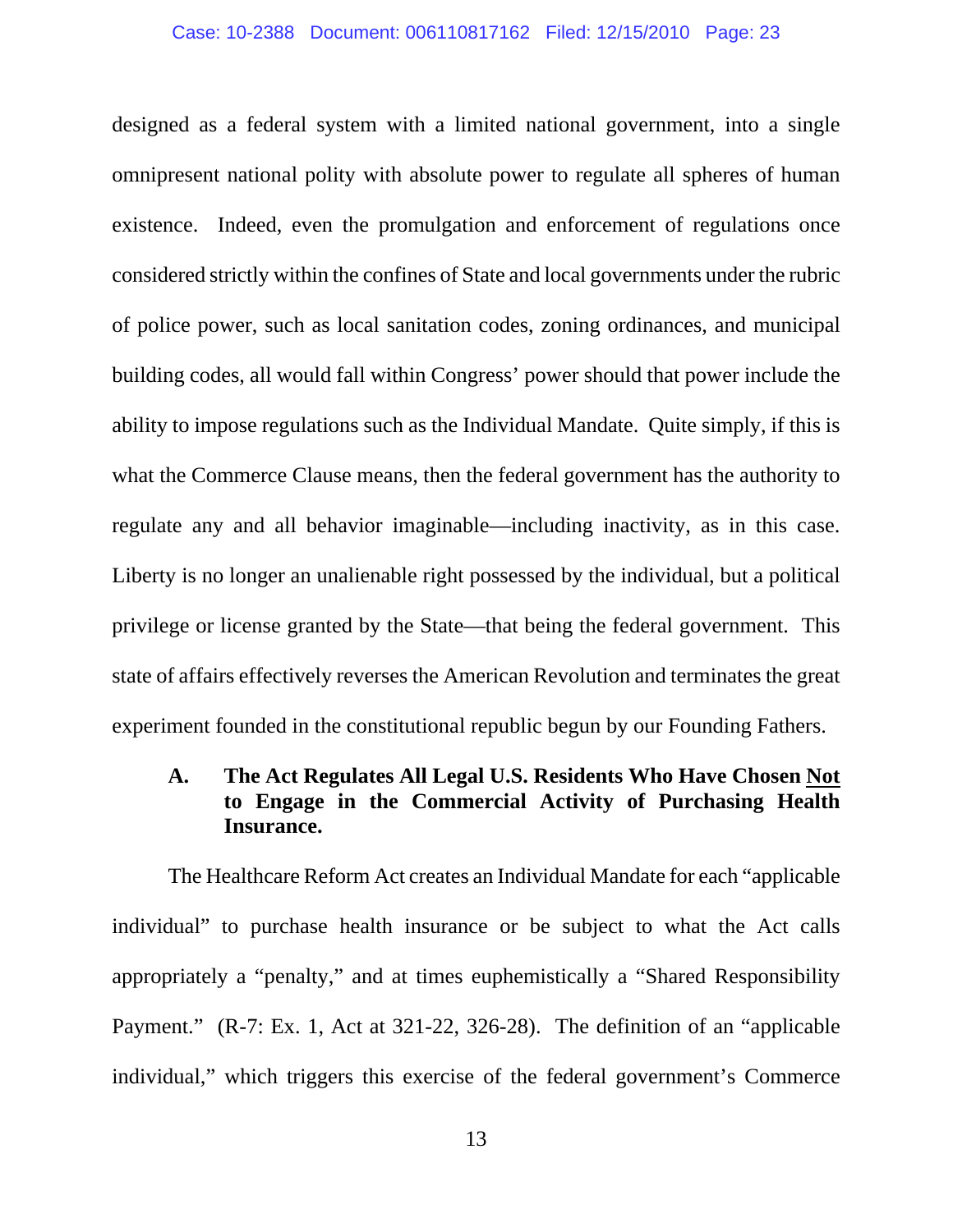Clause power, is mere existence because the definition begins with any individual and then provides three exclusions: (1) religious objectors who oppose health insurance in principle; (2) non-residents or illegal residents; and (3) incarcerated individuals.<sup>8</sup> (R-7: Ex. 1, Act at 326-28).

The Act also exempts certain classes of individuals from the penalty, but includes them within the definition of an "applicable individual." For example, individuals living under the statutorily defined "poverty line" are "applicable individuals" who must obtain health insurance, but are exempted from the penalty. (*See* R-7: Ex. 1, Act at 331).

Plaintiffs are legal residents of the United States who have chosen not to purchase health insurance or obtain the government-mandated level of coverage required by the Act. Plaintiffs do not object to healthcare or health insurance *per se* on religious grounds, and they are not incarcerated. Because Plaintiffs do not intend to engage in the commercial activity of purchasing health insurance, the Act imposes an immediate burden on them by forcing them to contemplate, plan, and effect substantial life changes to avoid the unconstitutional regulation and penalization for

-

<sup>&</sup>lt;sup>8</sup> "The term 'applicable individual' means, with respect to any month, an individual other than an individual described in paragraphs (2), (3), or (4)." (R-7: Ex. 1, Act at 326). Paragraph (d)(2) excludes "certified" religious objectors pursuant to 26 U.S.C.  $§$  1402(g)(1), which is the religious objection provision contained in the selfemployment income tax section of the Internal Revenue Code. Paragraph 3 excludes non-residents of the United States or illegal residents. And paragraph 4 excludes incarcerated individuals. (*See* R-7: Ex. 1, Act at 326-28).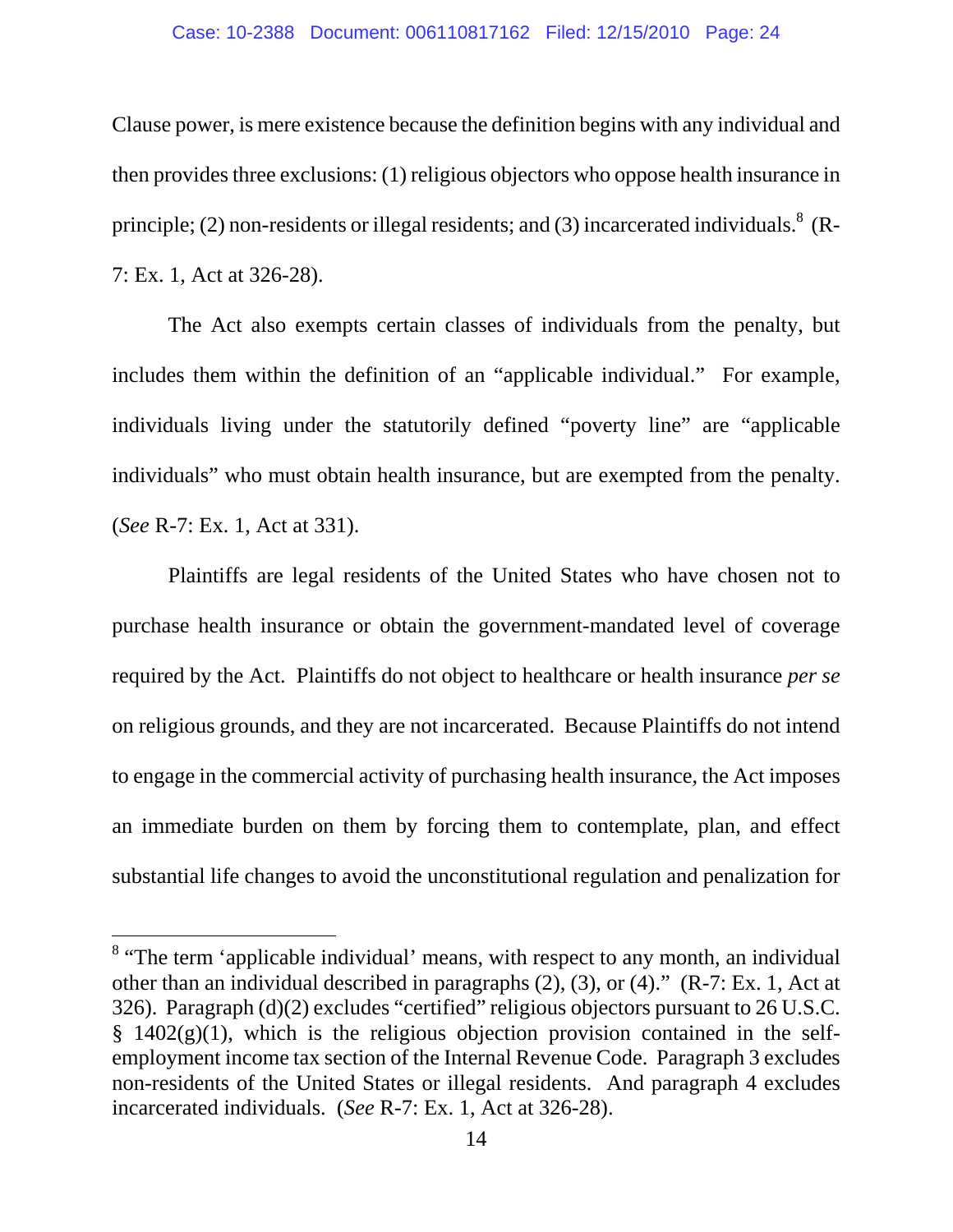their refusal to engage in the mandated commercial activity.

Consequently, the Act is triggered by mere residence or existence. Persons subject to the Individual Mandate (and its penalty wielded as an enforcement club) include those otherwise law abiding citizens, including Plaintiffs, who have chosen not to purchase health insurance and to those who have not chosen at all but who have simply not acted. In sum, *the Individual Mandate regulates no activity whatsoever*.

To avoid this inconvenient reality, the district court claims that "plaintiffs have not opted out of the health care services market because, as *living, breathing beings*, who do not oppose medical services on religious grounds, *they cannot opt out of this market*." (R-28: Order at 17) (emphasis added). Therefore, according to the district court, all "living, breathing beings" that Congress does not expressly exempt from the Individual Mandate, which includes Plaintiffs, are participants in the "health care services market" whether they want to be or not. (*See* R-28: Order at 17). Furthermore, according to the court's reasoning, when a person does not go out and purchase health insurance, that individual has made an affirmative economic decision whether intended as such or not. And this imputed mental decision then somehow morphs into "a choice regarding the method of payment for the services they expect to receive," which, according to the court, is analogous to "paying by credit card rather than by check." (R-28: Order at 17). But of course it is precisely not at all analogous because this analogy involves an individual actually going out to purchase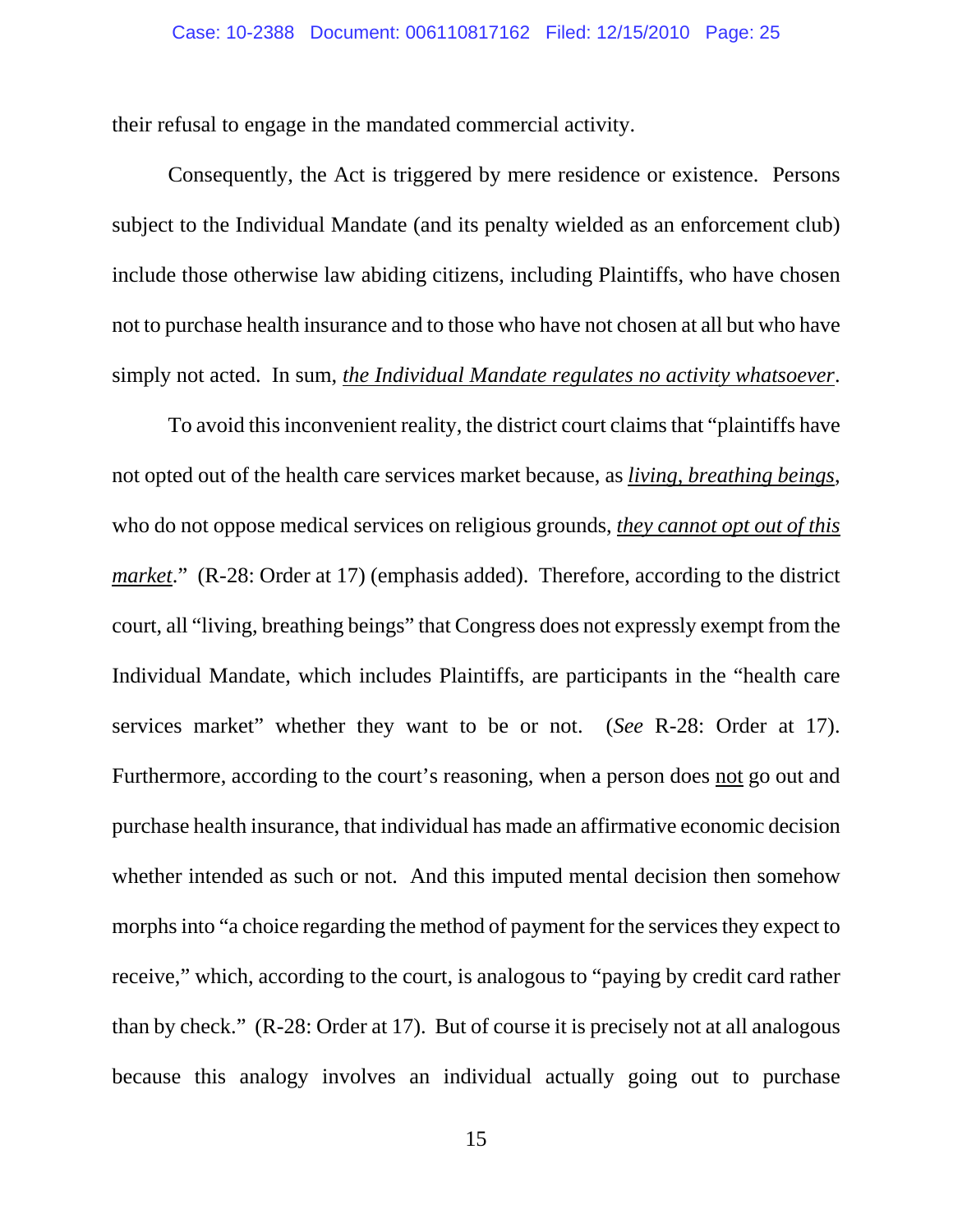something—*i.e.*, economic activity—with a check or credit card. Nevertheless, the district court apparently believes that Congress possesses the metaphysical power or authority to magically convert non-activity into activity—activity that even the most expansive reading of the U.S. Supreme Court's Commerce Clause cases requires.

The inferences, however, do not end here. Thus, once the imputed mental choice not to purchase health insurance is converted into an affirmative economic decision and this imputed decision somehow morphs into an actual act akin to purchasing something, only then does Congress (and the district court) impose the additional inferences that this individual belongs to a class of individuals who will (1) use the healthcare system and (2) nonetheless unfairly exploit the healthcare system by either not paying for healthcare or health insurance or by paying below market rates. This then by an additional inference presumably affects interstate commerce by shifting the costs (assuming a sufficient number of freeloaders) to those who do pay market rates for healthcare through insurance. (*See, e.g.,* R-28: Order at 17 ("How participants in the health care services market pay for such services has a documented impact on interstate commerce. Obviously, this market reality forms the rational basis for Congressional action designed to reduce the number of uninsured.")). But how is this inferential chain not what the Supreme Court has expressly rejected in its Commerce Clause cases? In fact, the inferences here piled one on top of another do not consist of only a chain of inferred causal relationships, but per force begin with the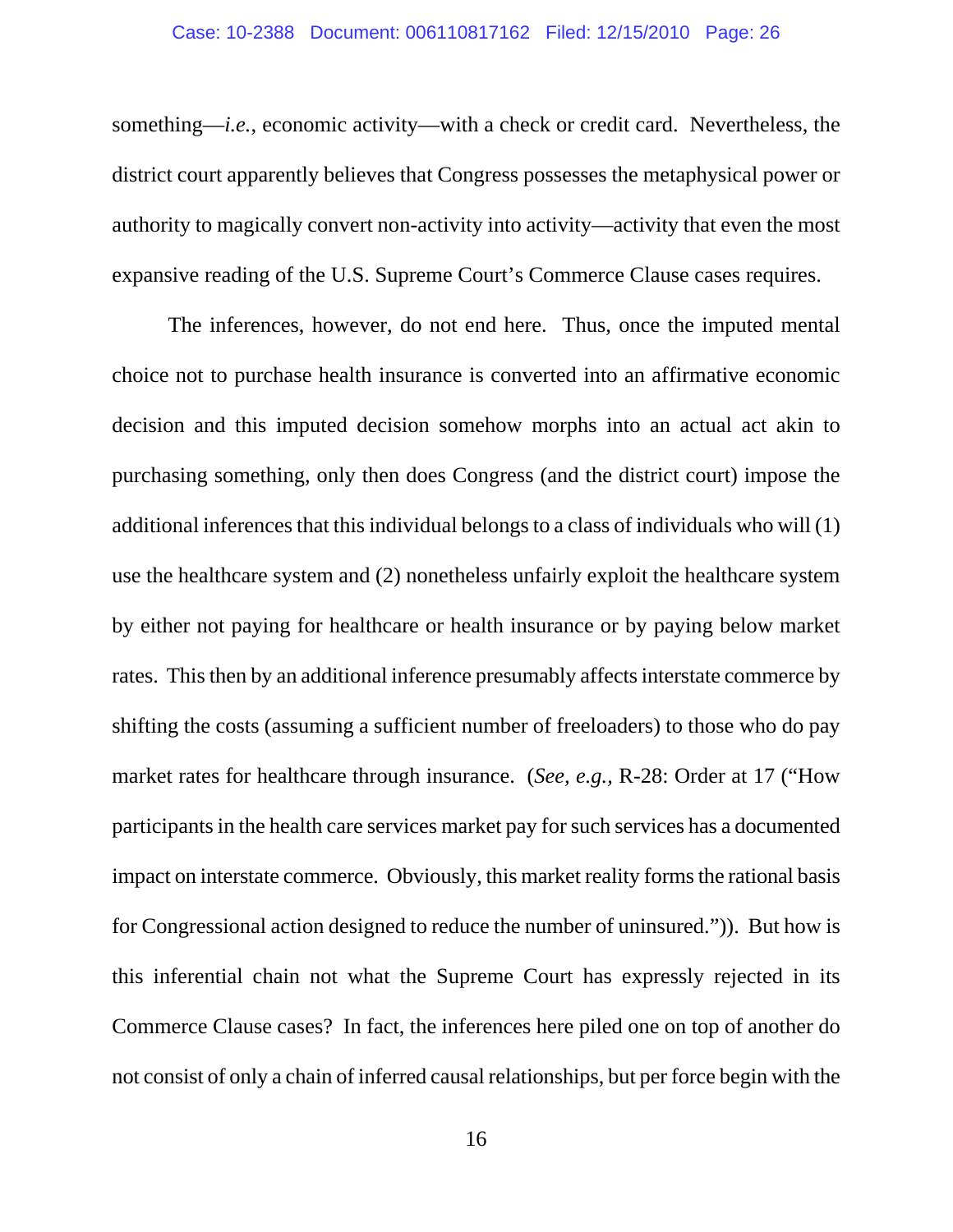metaphysical conversion of a non-act—an imputed decision—into a specific activity called "a choice regarding the method of payment." How is this possible?

The answer to these perplexing questions is perhaps found in the district court's remarkable conclusion that essentially wipes out decades of Supreme Court precedent: "While plaintiffs describe the Commerce Clause power as reaching economic *activity*, the government's characterization of the Commerce Clause reaching economic *decisions* is more accurate." (R-28: Order at 17). Thus, according to the district court (and Defendants), Congress' Commerce Clause authority is so expansive (indeed, without limits), that it can now regulate "decisions"—whether acted upon or not whether deliberate or not.

The district court supports its faulty reasoning by incorrectly concluding, "The Supreme Court has consistently rejected claims that individuals who choose not to engage in commerce thereby place themselves beyond the reach of the Commerce Clause." (R-28: Order at 17) (citing *Raich*, 545 U.S. at 30; *Wickard v. Filburn,* 317 U.S. 111, 127, 128 (1942); and *Heart of Atlanta Motel, Inc. v. United States,* 379 U.S. 241 (1964)).

It is worth noting that the district court in the federal lawsuit challenging the Healthcare Reform Act in Florida firmly rejected the district court's conclusion here (and thus Defendants' arguments) and fully concurred with Plaintiffs' position (which is discussed further in this brief), stating, in relevant part: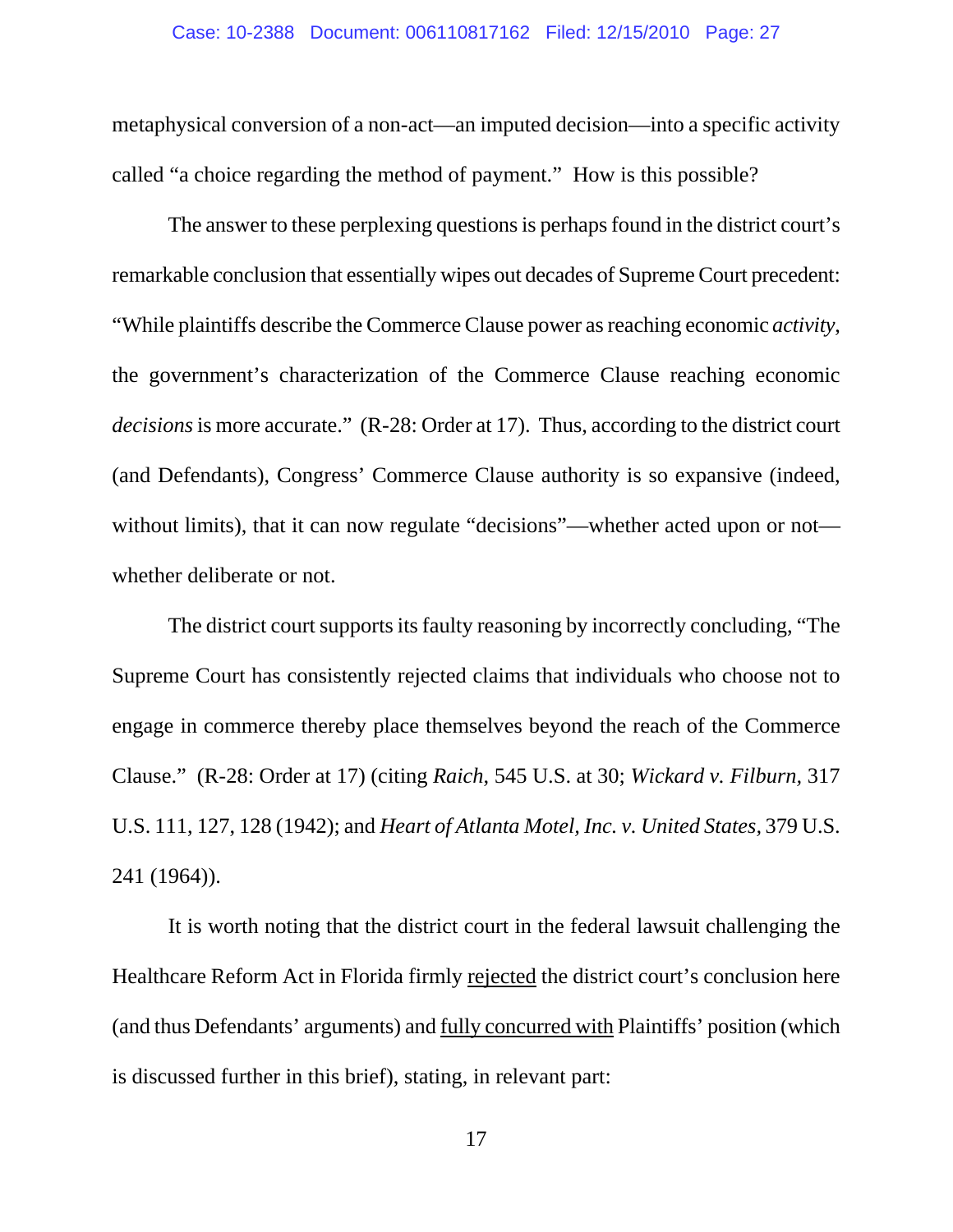The defendants "firmly disagree" with the characterization of the individual mandate as "unprecedented" and maintain that it is "just false" to suggest that it breaks any new ground. . . . During oral argument, as they did in their memorandum, . . . they attempted to analogize this case to *Heart of Atlanta Motel, Inc. v. United States,* 379 U.S. 241. . . (1964), which held that Congress had the power under the Commerce Clause and the Civil Rights Act to require a local motel to rent rooms to black guests; and *Wickard v. Filburn,* 317 U.S. 111 . . . (1942), which held that Congress could limit the amount of wheat grown for personal consumption on a private farm in an effort to control supply and avoid surpluses or shortages that could result in abnormally low or high wheat prices. The defendants have therefore suggested that because the motel owner in Heart of Atlanta was required to rent rooms to a class of people he did not want to serve, Congress was regulating inactivity. And, because the farmer in *Wickard* was limited in the amount of wheat he could grow for his own personal consumption, Congress was forcing him to buy a product (at least to the extent that he wanted or needed more wheat than he was allowed). There are several obvious ways in which *Heart of Atlanta* and *Wickard* differ markedly from this case, but I will only focus on perhaps the most significant one: *the motel owner and the farmer were each involved in an activity* (regardless of whether it could readily be deemed interstate commerce) and *each had a choice to discontinue that activity*. The plaintiff in the former was not required to be in the motel business, and the plaintiff in the latter did not have to grow wheat (and if he did decide to grow the wheat, he could have opted to stay within his allotment and use other grains to feed his livestock which would have been most logical, since wheat is usually more expensive and not an economical animal feed—and perhaps buy flour for him and his family). Their respective obligations under the laws being challenged were tethered to a voluntary undertaking. *Those cases, in other words, involved activities in which the plaintiffs had chosen to engage*. All Congress was doing was saying that if you choose to engage in the activity of operating a motel or growing wheat, you are engaging in interstate commerce and subject to federal authority.

But, *in this case we are dealing with something very different*. The individual mandate applies across the board. *People have no choice and there is no way to avoid it*. Those who fall under the individual mandate either comply with it, or they are penalized. *It is not based on an activity*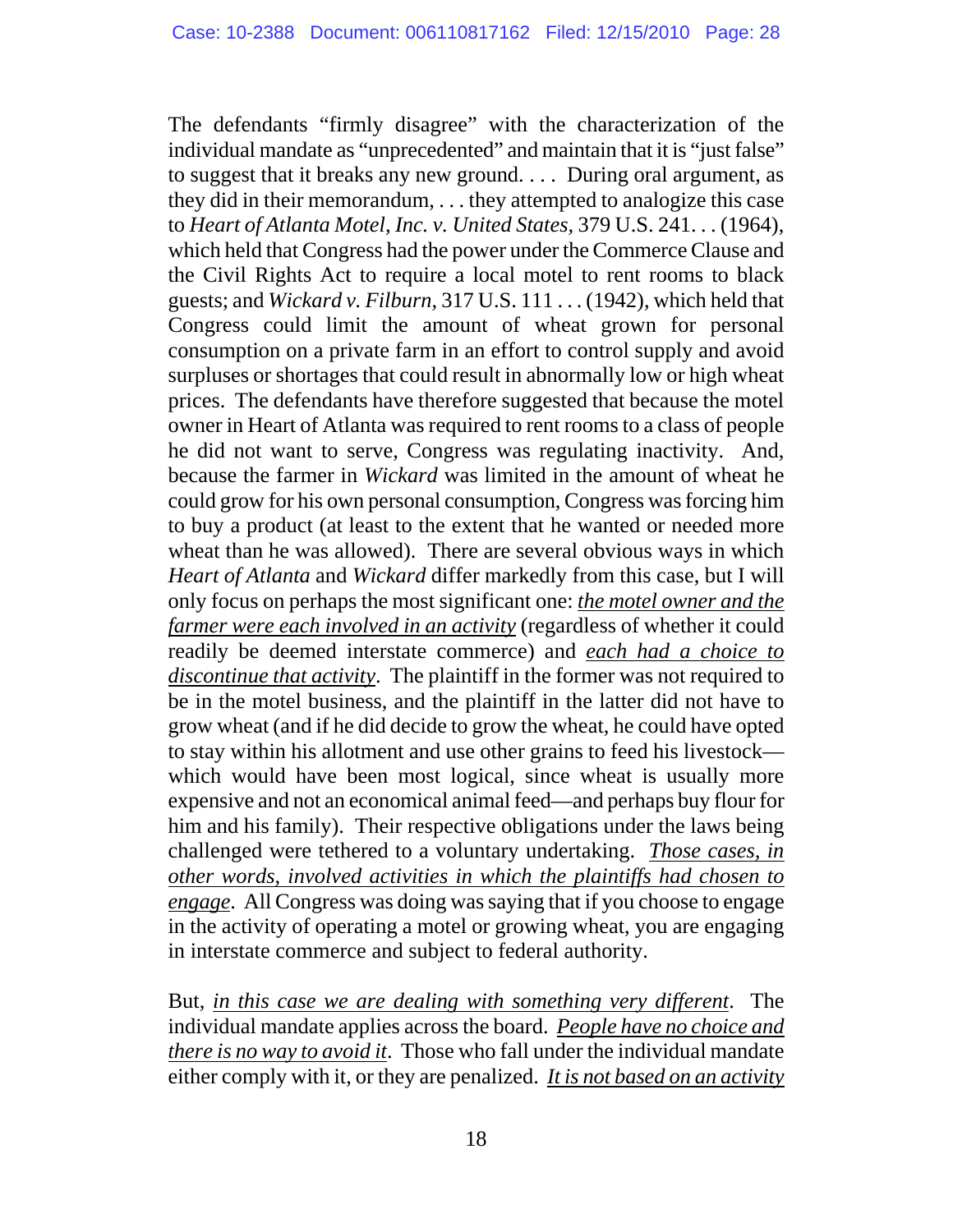*that they make the choice to undertake*. *Rather, it is based solely on citizenship and on being alive*.

*Florida*, 2010 U.S. Dist LEXIS 111775, at \*115-18 (emphasis added).

As discussed further below, the district court's unprecedented decision upholding Congress's authority to enact the Individual Mandate is contrary to controlling law and must be reversed.<sup>9</sup>

### **B. The Commerce Clause Authorizes the Federal Government to Regulate Economic** *Activity* **that Affects Interstate Commerce.**

The Supreme Court has referred to the principles that establish the fundamental

structure of our government embodied in the Constitution, which limits the powers of

the federal government to those expressly enumerated, as "first principles":

We start with first principles. The Constitution creates a Federal Government of enumerated powers. As James Madison wrote, "The powers delegated by the proposed Constitution to the federal government are few and defined. Those which are to remain in the State governments are numerous and indefinite." This constitutionally mandated division of authority was "adopted by the Framers to ensure protection of our fundamental liberties." Just as the separation and independence of the coordinate branches of the Federal Government serve to prevent the accumulation of excessive power in any one branch, a healthy balance of power between the States and the Federal Government will reduce the risk of tyranny and abuse from either front.

*United States v. Lopez*, 514 U.S. 549, 552 (1995) (internal citations and quotations

omitted).

 $\overline{a}$ 

<sup>9</sup> *See Commonwealth of Va.*, 2010 U.S. Dist. LEXIS 130814, at \*39 ("Neither the Supreme Court nor any federal circuit court of appeals has extended Commerce Clause powers to compel an individual to involuntarily enter the stream of commerce by purchasing a commodity in the private market.").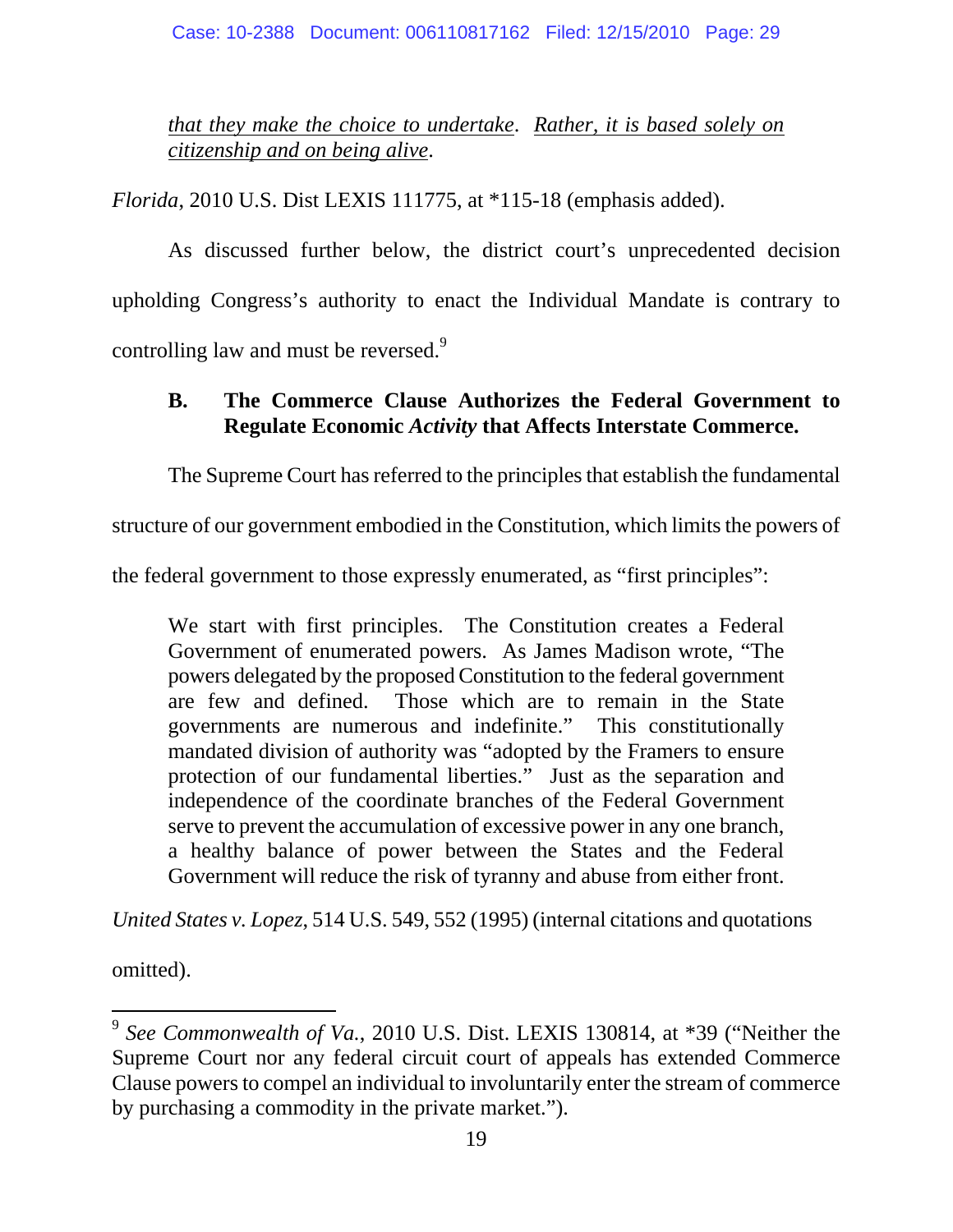In this case, the district court essentially handed a constitutional pen and eraser to Congress to rewrite these first principles. This decision must be reversed.

### **1. Article I, Section 8 of the Constitution authorizes the federal government to regulate commerce "among the several States."**

The first of the discreet enumerated powers of the federal government are set out in Article I, section 8 of the Constitution. The third of this first grouping of powers is the Commerce Clause, which grants Congress the power "[t]o regulate commerce with foreign Nations, and among the several States, and with the Indian Tribes." U.S. Const. art. I, §8, cl. 3.

From the early days of our Republic until the present, the Supreme Court has confronted and grappled with the meaning and scope of the phrase "commerce . . . among the several States." In the first of these cases, *Gibbons v. Ogden*, 22 U.S. 1 (1824), the Court held that "commerce" included more than just the "traffic" of goods from one state to another; it also included the regulation of commercial "intercourse," such as navigation on the country's waterways. *Id.* at 189-90. Over the course of the Commerce Clause's long and storied jurisprudence, the Court has mapped out a threeprong analysis to determine if a federal law (or a regulations promulgated pursuant to it) properly falls within this enumerated grant of authority. *See Lopez*, 514 U.S. at 552-57, 568-74, 584 (Kennedy, J., concurring); *id*. at 593-99 (Thomas, J., concurring) (reviewing the history of Commerce Clause jurisprudence).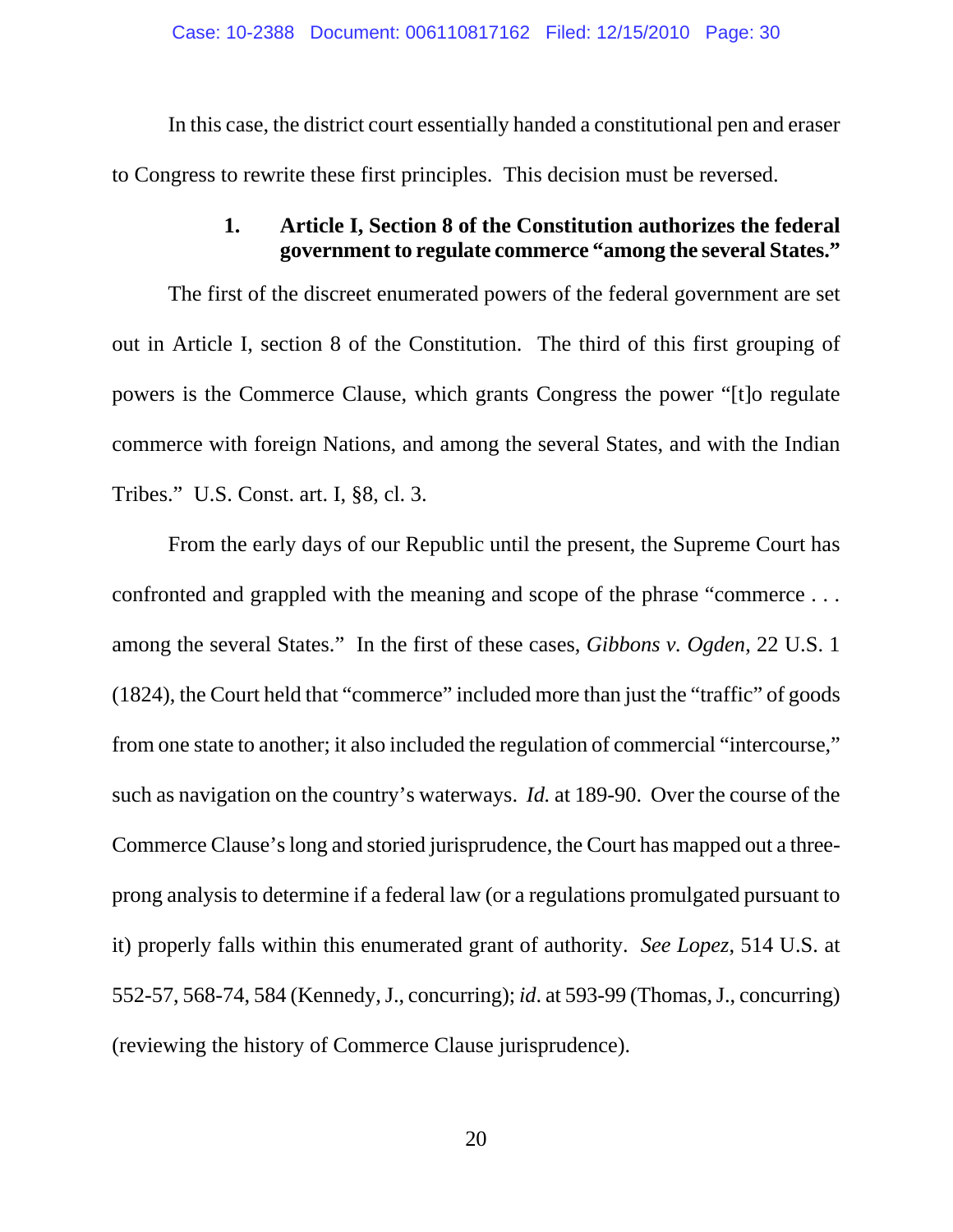#### **2. The Court's three-prong analysis.**

Beginning with *Perez v. United States,* 402 U.S. 146 (1971), every important Commerce Clause opinion has expressly adopted a three-prong analysis to test whether legislation falls within the bounds of permissibly *regulated activities*. 10 *Id.* at 150. This inquiry presumes that Congress may regulate: (1) "the use of the channels of interstate commerce," such as regulations covering the interstate shipment of stolen goods; (2) to protect "the instrumentalities of interstate commerce, or persons or things in interstate commerce," such as legislation criminalizing the destruction of aircraft and theft from interstate commerce; and (3) "those activities that substantially affect interstate commerce." *Lopez*, 514 at 558-59; *see also Perez*, 402 U.S. at 150.

While the first two categories are rather straightforward because they touch upon interstate commerce directly, it is the last category that has so vexed the Court. Notwithstanding the vexation quotient of this prong, its rationale is manifestly plausible. That is, while there are some local commercial activities that in themselves do not participate whatsoever in interstate commerce, they are nonetheless quite obviously commercial activities that "substantially affect" interstate commerce.

 Two civil rights era cases of this sort are *Heart of Atlanta Motel, Inc. v. United States,* 379 U.S. 241 (1964), and its companion case, *Katzenbach v. McClung,* 379

 $\overline{a}$ 

<sup>10</sup>*See also Gonzales v. Raich*, 545 U.S. 1, 16-17 (2005); *United States v. Morrison*, 529 U.S. 598, 608-09 (2000); *United States v. Lopez*, 514 U.S. 549, 558-59 (1995); *Hodel v. Virginia Surface Mining & Reclamation Assn., Inc.,* 452 U.S. 264, 276-77 (1981).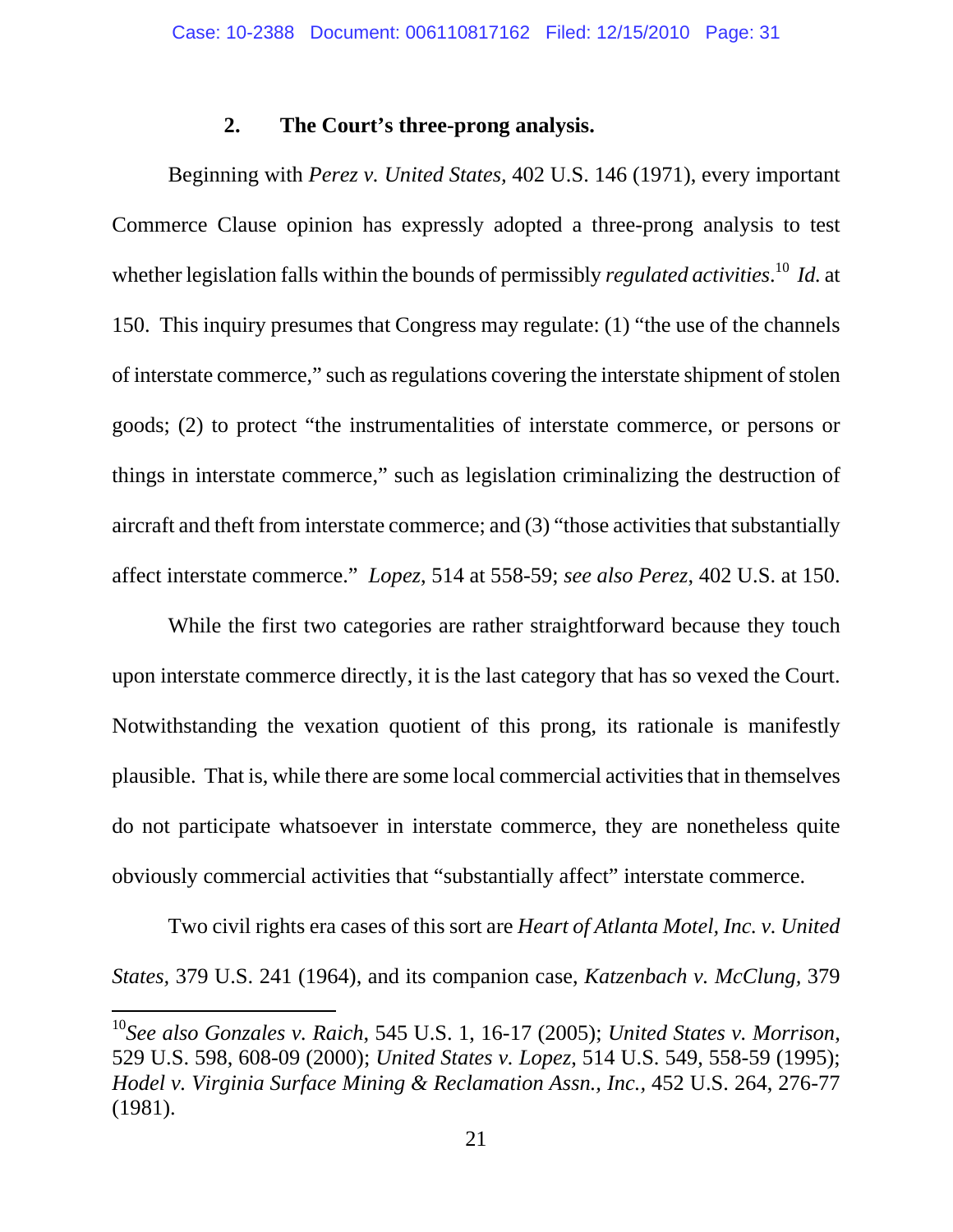U.S. 294 (1964). These cases involved a challenge to the then-recently enacted civil rights legislation, which prevented motel-hotel owners and restaurateurs, respectively, from discriminating against their "Negro" consumers. The Court in those cases made clear that a purely local activity that substantially affects interstate commerce, such as providing lodging accommodations or food to customers traveling interstate and dealing in and consuming goods that were very much a part of interstate commerce, is properly within the reach of the Commerce Clause because the local activity substantially and directly affects interstate commerce. Thus, in both cases, the plaintiffs had made an affirmative choice to engage in commercial activity—activity that Congress could regulate. $^{11}$ 

 This third prong begins to vex, however, when the Court expands its reach to include a purely local, non-commercial activity, which may or may not ever affect interstate commerce, simply because it is an integral part of a broader statutory scheme that permissibly regulates interstate commerce. The two model cases of this sort—bookends separated by more than 60 years—are *Wickard v. Filburn,* 317 U.S. 111 (1942), and *Gonzales v. Raich*, 545 U.S. 1 (2005).

In *Wickard*, the Court held that a broad regulatory scheme permissibly

 $\overline{a}$ 

<sup>11</sup> Similarly, the plaintiffs in *Heart of Atlanta Motel* and *Katzenbach*, unlike the Plaintiffs here, could opt out of the motel and restaurant markets and thus place themselves beyond the reach of Congress. The district court in this case, however, held that Plaintiffs could not opt out of the health services market so long as they were "living, breathing beings." (R-28: Order at 17).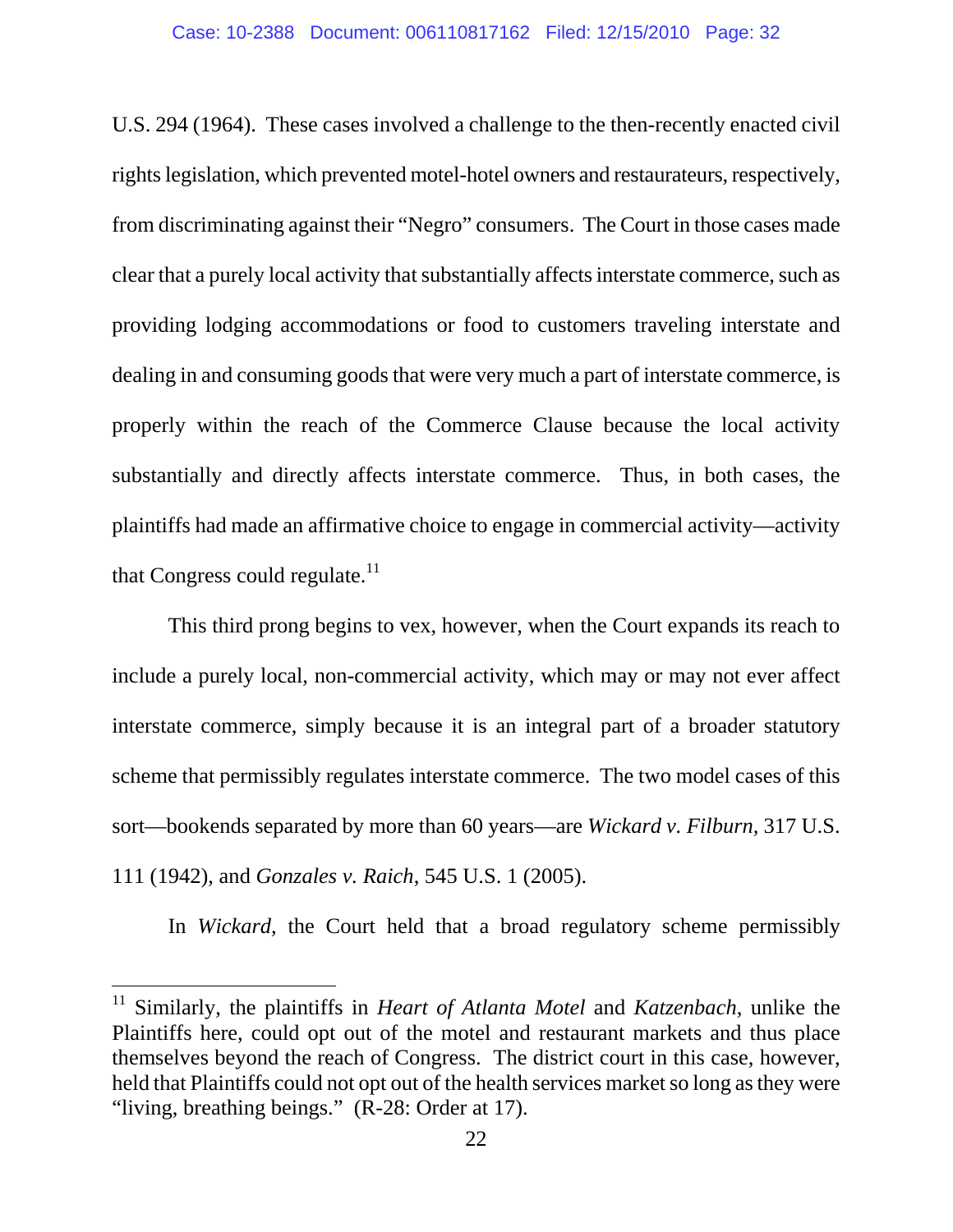regulating commercial, interstate agricultural activity could properly capture the noncommercial, economic activity of individual wheat farmers growing wheat for their own personal consumption precisely because this activity could have an adverse affect on the regulatory scheme's price control mechanisms. Similarly, in *Raich,* the Court concluded, relying in large part on *Wickard*, that non-commercial, home-grown, medicinal marijuana was permissibly captured by the legislative regulatory scheme because Congress could rationally conclude that some of this marijuana would leak into the illegal interstate commercial market, which was the central target of the statutory scheme.

 Vexation is inescapable, however, because nestled in between *Wickard* and *Raich* are two modern cases which are widely understood to cabin the Commerce Clause's reach by prohibiting the federal regulation of purely local, non-commercial activity. Both *United States v. Lopez*, 514 U.S. 549 (1995), and *United States v. Morrison*, 529 U.S. 598 (2000), invalidated federal statutes which sought impermissibly to regulate purely local, non-commercial activity—activity Congress had concluded quite rationally could affect interstate commerce. Specifically, in *Lopez,* the Court confronted the Gun-Free School Zone Act of 1990, which criminalized possession of a gun within a statutorily defined school zone. It is worth a moment's pause here to follow the *Lopez* Court's reasoning in rejecting the Commerce Clause's reach into this domain of non-commercial activity: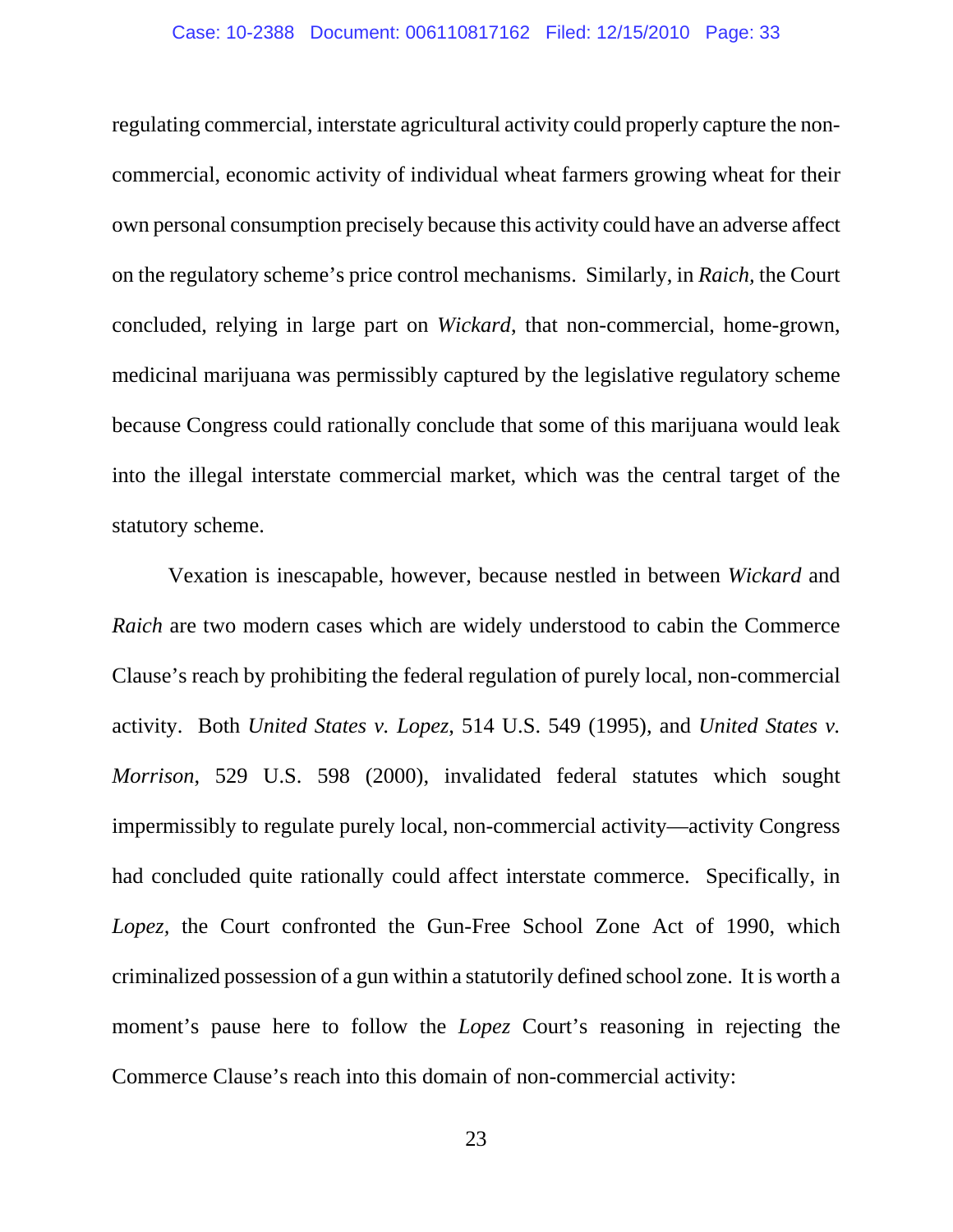The Government's essential contention, *in fine*, is that we may determine here that  $\S 922(q)$  [the provision of the legislation at issue] is valid because possession of a firearm in a local school zone does indeed substantially affect interstate commerce. The Government argues that possession of a firearm in a school zone may result in violent crime and that violent crime can be expected to affect the functioning of the national economy in two ways. First, the costs of violent crime are substantial, and, *through the mechanism of insurance*, those costs are spread throughout the population. [*United States v. Evans*, 928 F.2d 858, 862 (9th Cir. 1991)]. Second, violent crime reduces the willingness of individuals to travel to areas within the country that are perceived to be unsafe. [*Cf. Heart of Atlanta Motel, Inc.*, 379 U.S. at 253]. The Government also argues that the presence of guns in schools poses a substantial threat to the educational process by threatening the learning environment. A handicapped educational process, in turn, will result in a less productive citizenry. That, in turn, would have an adverse effect on the Nation's economic well-being. As a result, the Government argues that Congress could *rationally* have concluded that § 922(q) substantially affects interstate commerce.

We pause to consider the implications of the Government's arguments. The Government admits, under its "costs of crime" reasoning, that Congress could regulate not only all violent crime, but all activities that might lead to violent crime, regardless of how tenuously they relate to interstate commerce. Similarly, under the Government's "national productivity" reasoning, Congress could regulate any activity that it found was related to the economic productivity of individual citizens: family law (including marriage, divorce, and child custody), for example. Under the theories that the Government presents in support of § 922(q), it is difficult to perceive any limitation on federal power, even in areas such as criminal law enforcement or education where States historically have been sovereign. *Thus, if we were to accept the Government's arguments, we are hard pressed to posit any activity by an individual that Congress is without power to regulate*.

*Lopez*, 514 U.S. at 563-64 (1995) (internal citations and references omitted) (emphasis

added). What is striking about *Lopez* is that it can hardly be argued that it was irrational for Congress to have concluded that possessing guns near schools would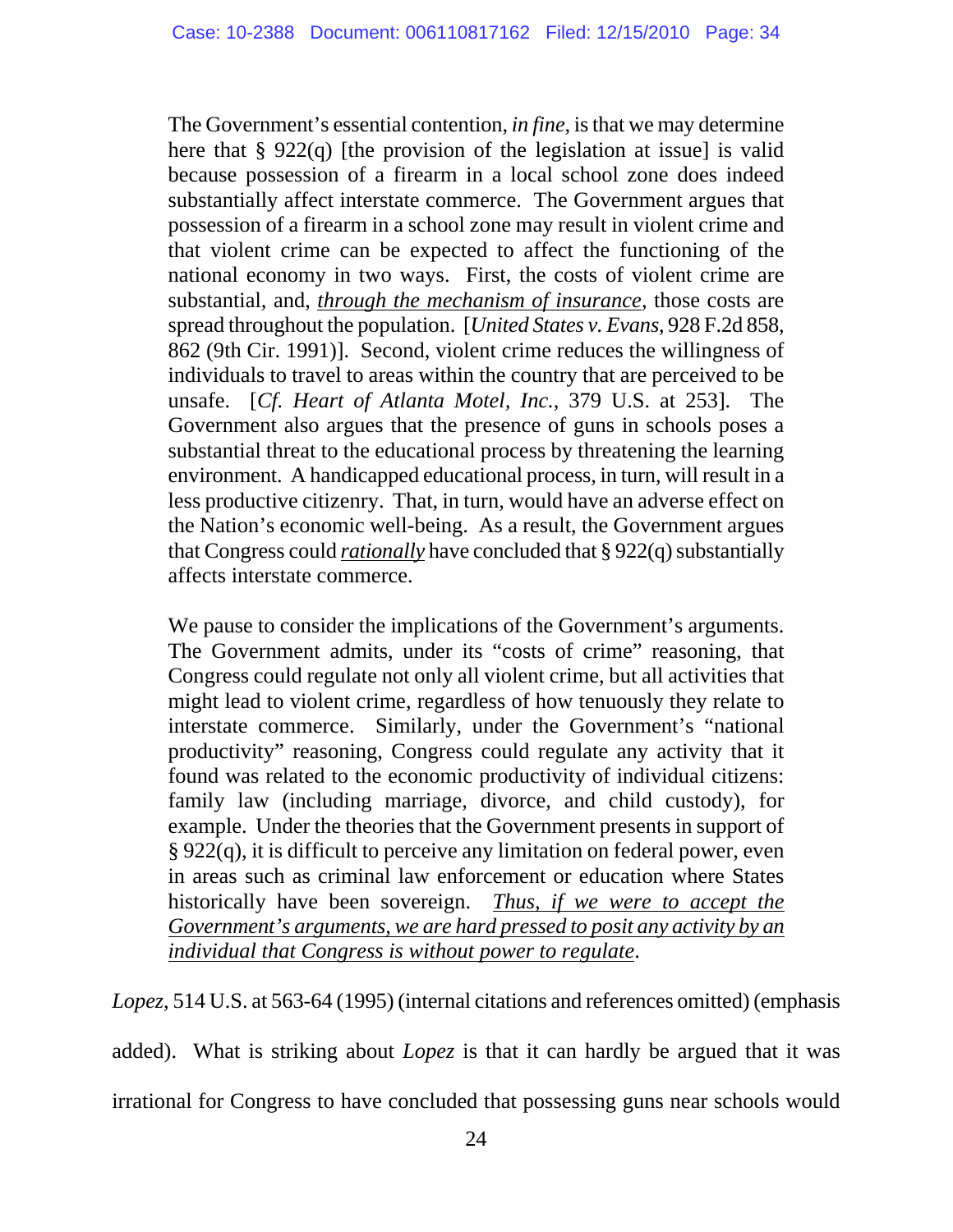affect interstate commerce. It is no less of an "effect" than the possible leakage of private, homegrown, medicinal marijuana fully regulated by California. But what is apparent from the lengthy quote above is that the *Lopez* Court understood that if the multi-tiered inference required to move from gun possession to an "effect" on interstate commerce was an appropriate nexus for upholding the constitutionality of a regulation, that inference would obliterate the Constitution's enumeration of powers.

*Morrison*'s result was similar and no less vexatious for the older *Wickard* and the yet to be rendered *Raich*. This is especially true because in *Morrison*, unlike in *Lopez*, Congress had made a host of explicit findings supporting its legislation allowing a federal private right of action for a woman violently assaulted in a "genderbased" crime. There the Court held:

In contrast with the lack of congressional findings that we faced in *Lopez*, § 13981 [the provision of the federal legislation at issue] *is* supported by numerous findings regarding the serious impact that gender-motivated violence has on victims and their families. But the existence of congressional findings is not sufficient, by itself, to sustain the constitutionality of Commerce Clause legislation. As we stated in *Lopez*, "Simply because Congress may conclude that a particular activity substantially affects interstate commerce does not necessarily make it so." Rather, "whether particular operations affect interstate commerce sufficiently to come under the constitutional power of Congress to regulate them is ultimately a judicial rather than a legislative question, and can be settled finally only by this Court."

In these cases, Congress' findings are substantially weakened by the fact that they rely so heavily on a method of reasoning that we have already rejected as unworkable if we are to maintain the Constitution's enumeration of powers. Congress found that gender-motivated violence affects interstate commerce "by deterring potential victims from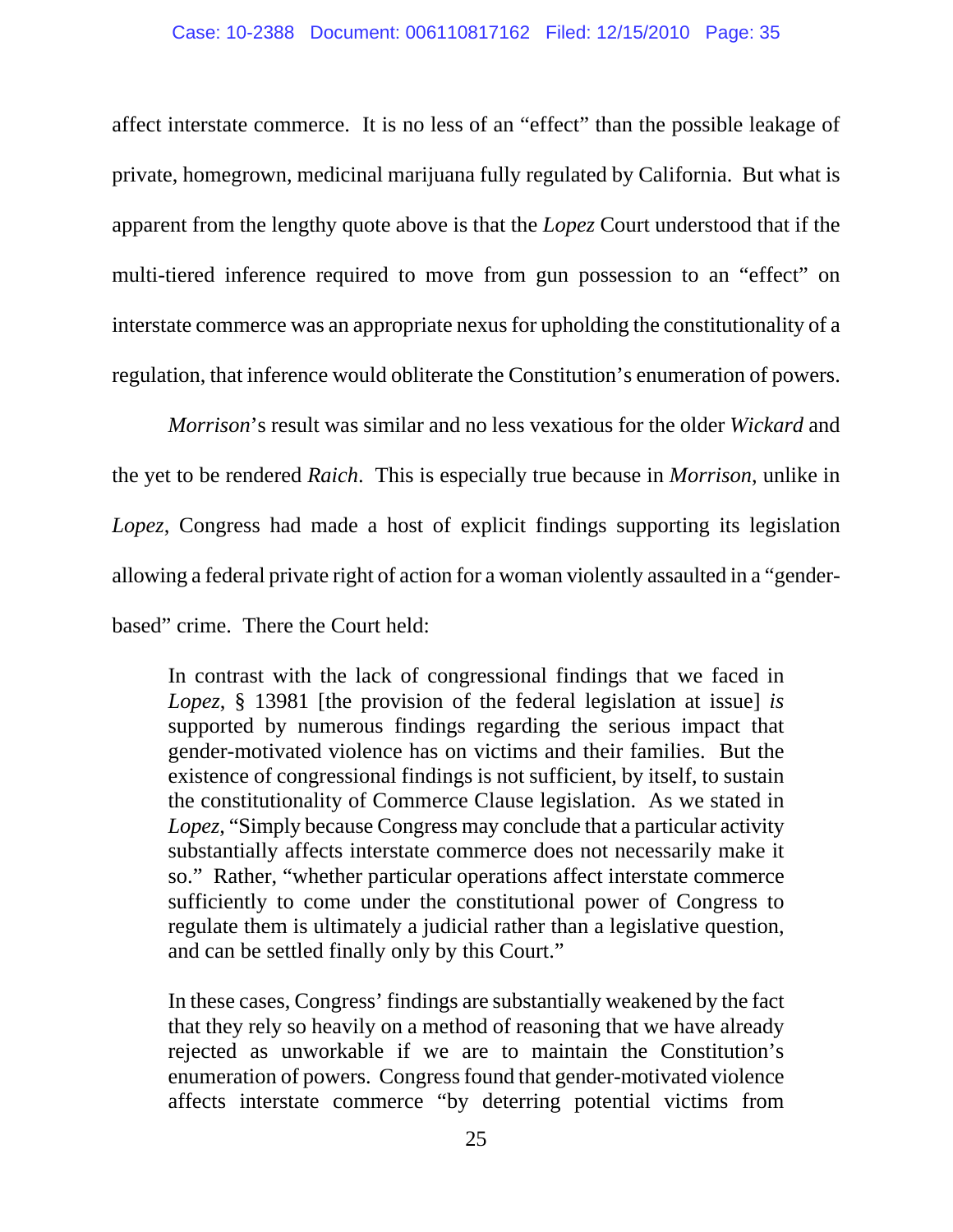traveling interstate, from engaging in employment in interstate business, and from transacting with business, and in places involved in interstate commerce; . . . by diminishing national productivity, increasing medical and other costs, and decreasing the supply of and the demand for interstate products." Given these findings and petitioners' arguments, the concern that we expressed in *Lopez* that Congress might use the Commerce Clause to completely obliterate the Constitution's distinction between national and local authority seems well founded. The reasoning that petitioners advance seeks to follow the but-for causal chain from the initial occurrence of violent crime (the suppression of which has always been the prime object of the States' police power) to every attenuated effect upon interstate commerce. If accepted, petitioners' reasoning would allow Congress to regulate any crime as long as the nationwide, aggregated impact of that crime has substantial effects on employment, production, transit, or consumption. Indeed, if Congress may regulate gender-motivated violence, it would be able to regulate murder or any other type of violence since gender-motivated violence, as a subset of all violent crime, is certain to have lesser economic impacts than the larger class of which it is a part.

*Morrison*, 529 U.S. at 614-15 (internal quotations and citations omitted).

 Ultimately, the majority opinion in *Raich* (and Justice Scalia's concurrence) struggled mightily with the third prong of the Commerce Clause. This struggle was necessitated by the incongruity and inconsistency of the Court's own jurisprudence. One version of the Commerce Clause forbade federal regulation to reach noneconomic, local activity even if that activity in the aggregate might very well materially impact interstate commerce (per *Lopez* and *Morrison*). The other version of the Commerce Clause was understood to reach wholly private, non-commercial activity, like growing your own wheat or cultivating your own personal marijuana for medicinal purposes, neither of which might ever actually affect interstate commerce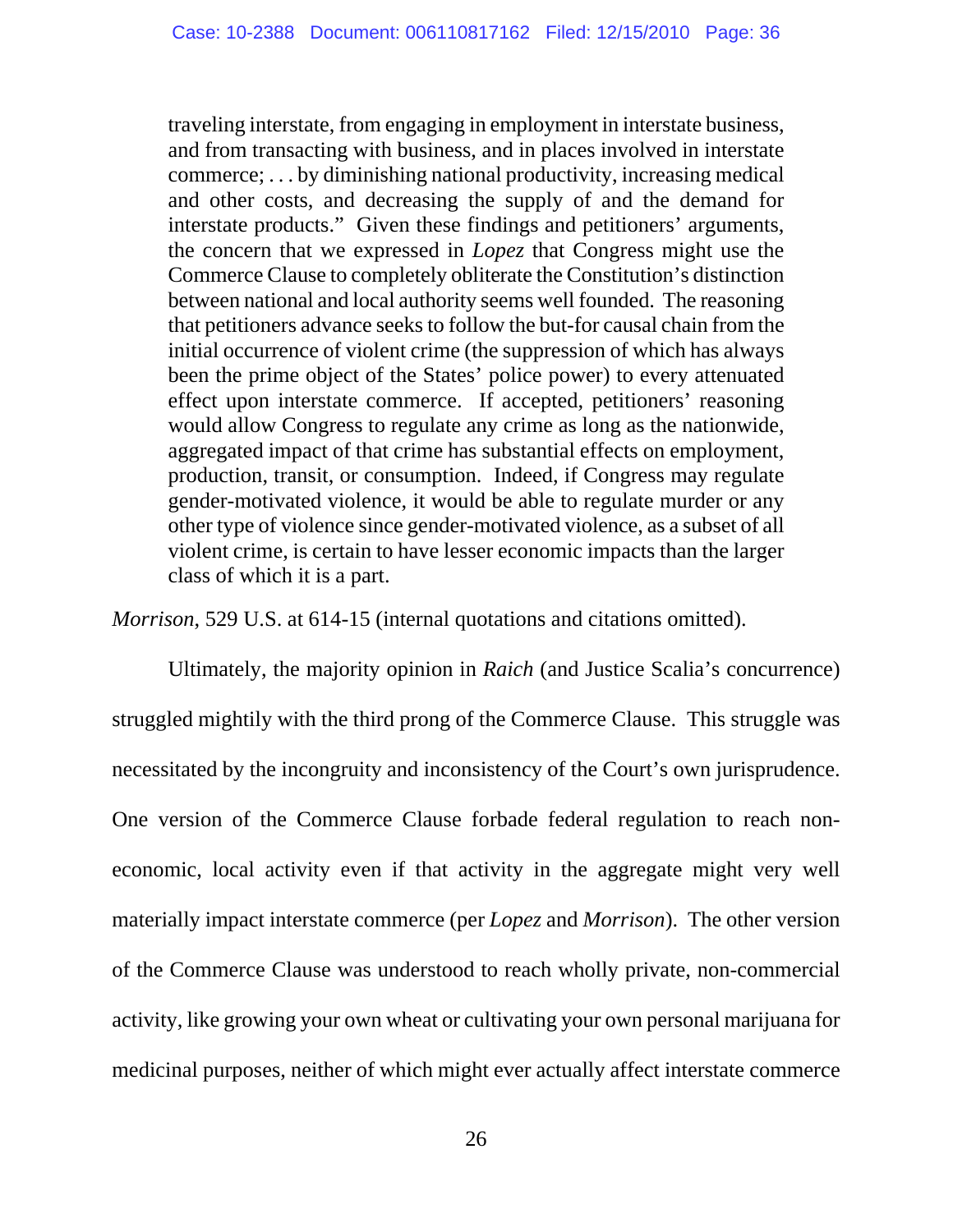(per *Wickard* and *Raich*). But, thankfully, *Raich* does not leave the vexing problem unattended.

The Court in *Raich* explained how to reconcile the differences between these two pairs of Commerce Clause decisions. This reconciliation rests in the distinction between *economic activities* and *non-economic activities*. The legislation at issue in *Lopez* and *Morrison* impermissibly dealt with local criminal behavior that was rooted in violence, but which had no necessary economic nexus as an activity. That is, the carrying of a gun or violence against a woman is not economic activity in any generic way. *Wickard* and *Raich*, however, permissibly regulated local, non-commercial activity because the cultivation of an agricultural product and a regulated drug were intrinsically *economic* activities. In the Court's own words:

Despite congressional findings that such crimes [violence against women in *Morrison*] had an adverse impact on interstate commerce, we held the statute unconstitutional because, like the statute in *Lopez*, it did not regulate economic activity. We concluded that "the noneconomic, criminal nature of the conduct at issue was central to our decision" in *Lopez*, and that our prior cases had identified a clear pattern of analysis: "Where economic activity substantially affects interstate commerce, legislation regulating that activity will be sustained." [*Morrison*, 529 U.S. at 610].

Unlike those at issue in *Lopez* and *Morrison*, the activities regulated by the [Controlled Substances Act ("CSA"), which criminalized even private, medicinal marijuana,] are quintessentially economic. "Economics" refers to "the production, distribution, and consumption of commodities." *Webster's Third New International Dictionary* 720 (1966). The CSA is a statute that regulates *the production, distribution, and consumption* of commodities for which there is an established, and lucrative, interstate market. Prohibiting the intrastate possession or manufacture of an article of commerce is a rational (and commonly utilized) means of regulating commerce in that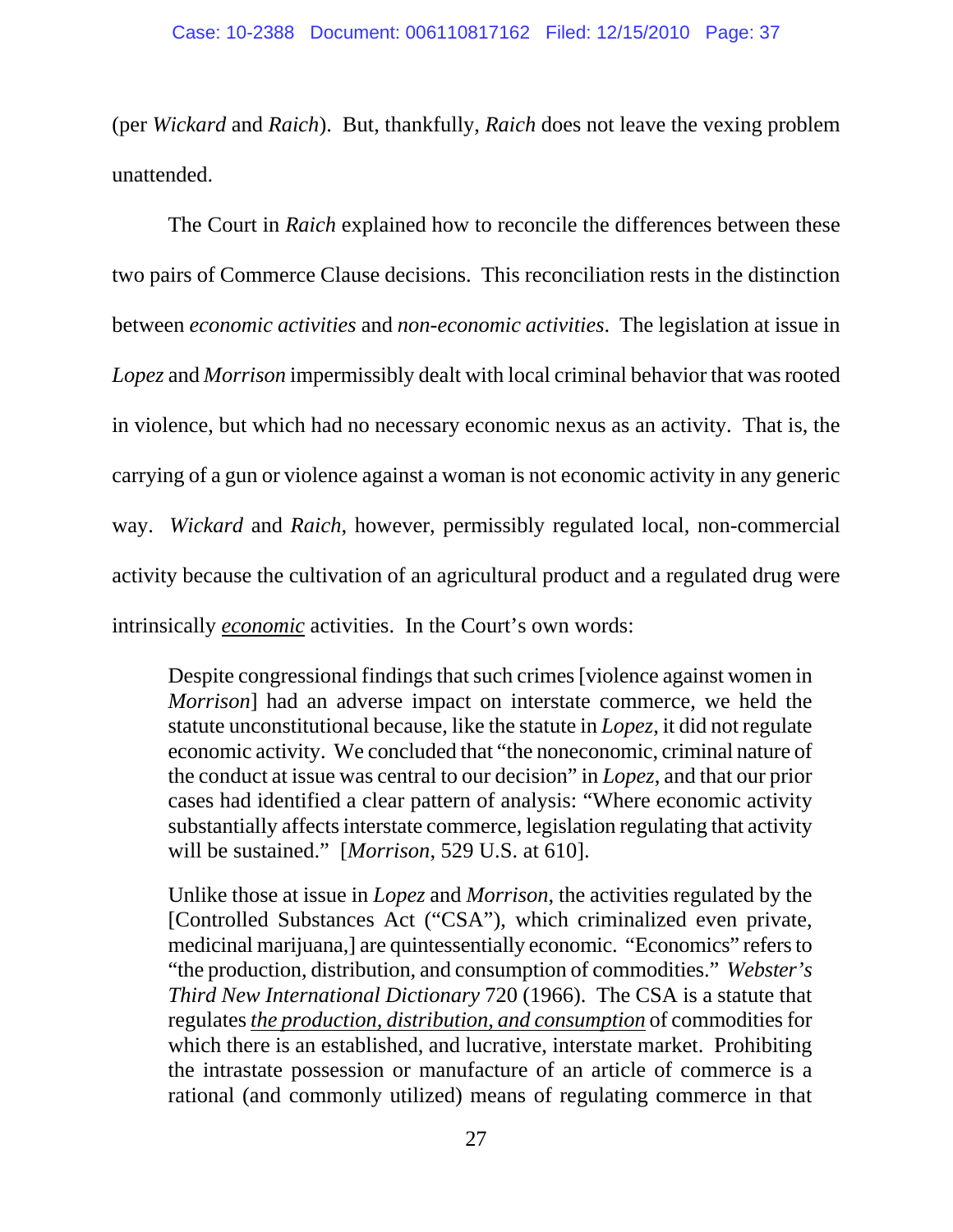product. Such prohibitions include specific decisions requiring that a drug be withdrawn from the market as a result of the failure to comply with regulatory requirements as well as decisions excluding Schedule I drugs entirely from the market. Because the CSA is a statute that directly regulates economic, commercial activity, our opinion in *Morrison* casts no doubt on its constitutionality.

*Raich*, 545 U.S. at 25-26 (emphasis added).

 The point of this Commerce Clause analysis, whether in the expansive rulings of *Wickard* and *Raich* or the more careful federalism-sensitive rulings of *Lopez* and *Morrison*, is that these cases and every single other Commerce Clause decision since this Nation's founding unanimously and explicitly hold that *congressional power under this clause is strictly and absolutely limited to some kind of affirmative behavior or activity*. Whether it's the "economic activity" of the non-commercial growing of wheat (*Wickard*) or marijuana (*Raich*) within the broad permissible legislative scheme or the commercial activity of providing lodging and food services to interstate travelers in *Heart of Atlanta Motel* or *Katzenbach*, before Congress can reach you through the Commerce Clause, *you must be engaged in some affirmative activity*.

Moreover, as confirmed by *Lopez, Morrison*, and *Raich*, activity alone (like possessing a gun or assaulting a woman)—even if it will affect interstate commerce in the aggregate over time—is not enough to cross the Commerce Clause Rubicon. The activity must be *economic*. But this means, at the very least, that there must be *some activity* to apply the Commerce Clause analysis. And, as *Lopez*, *Morrison*, and *Raich* make clear, that activity must in and of itself be economic even if it need not be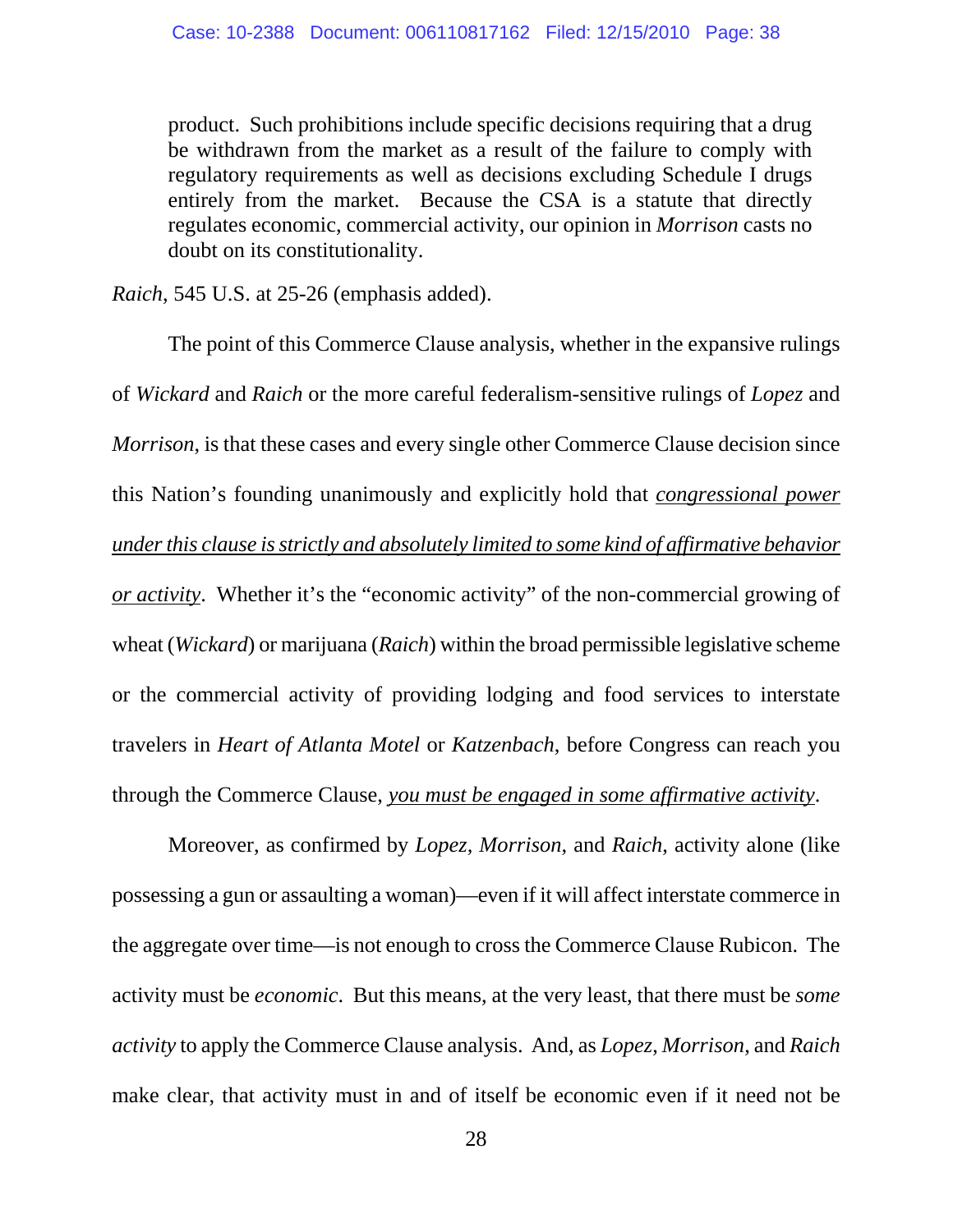commercial.

### **C. The Act Does Not Regulate Economic "Activity," but rather the**  *Decision* **to Not Engage in Commercial or Economic Activity by Penalizing "Inactivity."**

The Act does not even pretend to fit within any of the Court's previous Commerce Clause rulings. The Individual Mandate attaches to a legal resident of the United States who chooses to sit at home and do nothing. This resident, quite literally, merely exists (*i.e.*, he is "living" and "breathing"). (*See* R-28: Order at 17). He or she is neither engaged in economic activity nor in any other activity that would bring him or her within the reach of even a legitimate regulatory scheme. *Lopez*, 514 U.S. at 561 (holding that the non-commercial *activity* must be an "*essential* part of a larger regulation of economic activity, in which the regulatory scheme could be undercut unless the intrastate activity were regulated") (emphasis added). In this case, we have neither economics nor activities.

The Act purports to provide legislative findings to support Congress's authority to enact the Individual Mandate under the Commerce Clause. According to the Act: "The individual responsibility requirement provided for in this section . . . is commercial and economic in nature, and substantially affects interstate commerce, as a result of the effects described in paragraph (2)." (R-7: Ex. 1, Act at 317-18). Paragraph (2) sets forth various "effects on the national economy and interstate commerce" to support mandating the "individual responsibility requirement." These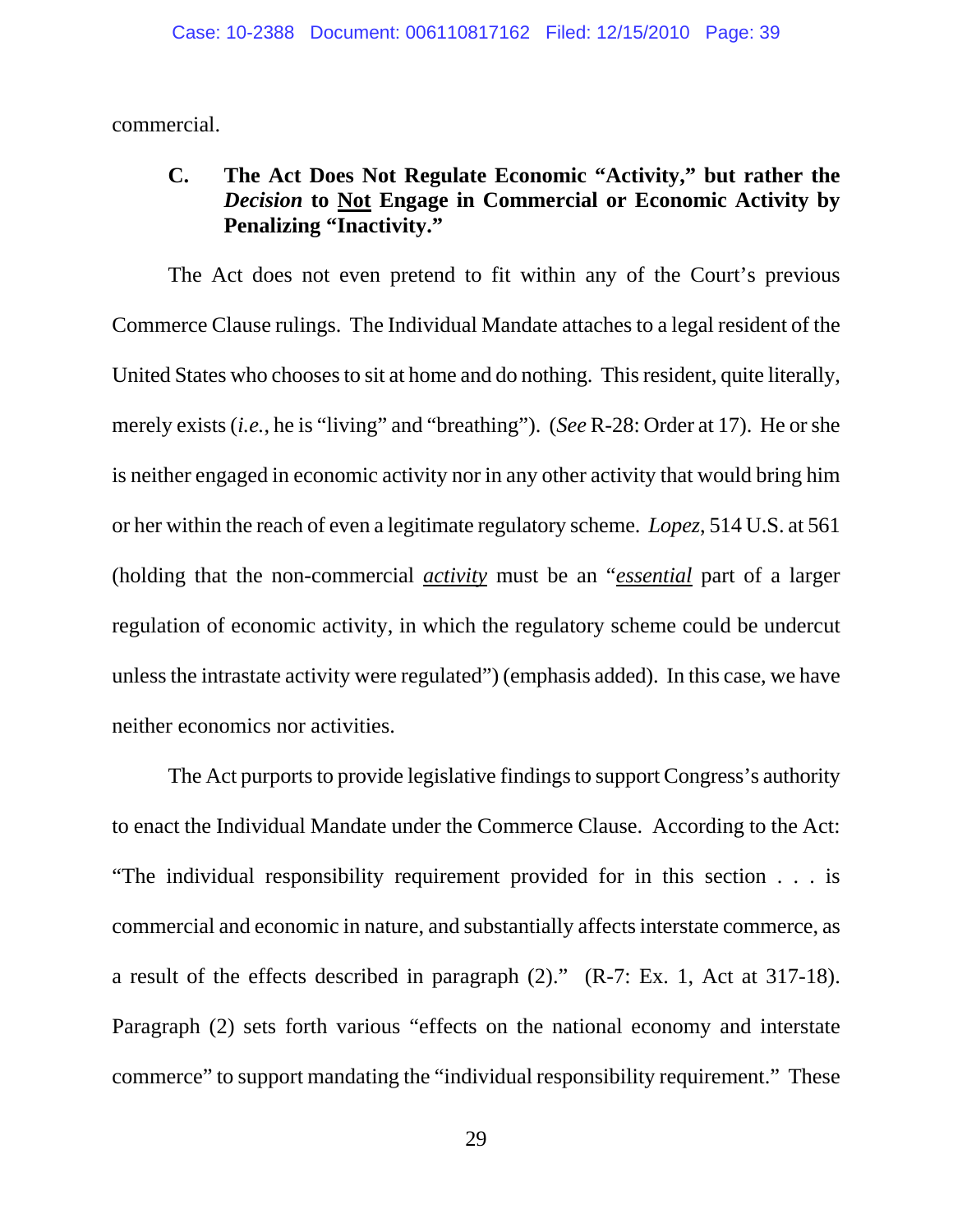findings make statements about the general economic and commercial impact healthcare and healthcare insurance has on the national economy and how much of that impact is harmful to healthcare generally and to the individual specifically. The legislative findings conclude by suggesting that the proposed legislation ameliorates these deleterious effects of the current system. (R-7: Ex. 1, Act at 318-21).

 Plaintiffs assume for purposes of this litigation that the national healthcare system is in need of repair. Plaintiffs acknowledge that the healthcare delivery system in general and the healthcare insurance markets in particular fall within the Commerce Clause analysis described above. But none of these legislative findings are at all relevant to the issue this lawsuit—and this appeal—raises as a matter of law: whether the federal government has authority under the Commerce Clause *to force* Plaintiffs and other similarly situated persons *to purchase* insurance from specific vendors<sup>12</sup> or suffer the consequences of a federally-imposed penalty.

Indisputably, Plaintiffs—as volitionally uninsured legal residents of the United States—are not now engaged in any commercial or economic activity that affects in any way interstate commerce. This is because, unlike *Wickard* and *Raich*, or *Heart of Atlanta Motel* and *Katzenbach*, Plaintiffs are not engaged in any economic activity whatsoever relative to the legislative findings of the Act or the regulatory scheme of the Act—essential or otherwise.

 $\overline{a}$ 

<sup>&</sup>lt;sup>12</sup> Only "qualified" health plans satisfy the Individual Mandate. (R-7: Ex. 1, Act at 102-18, 333-34).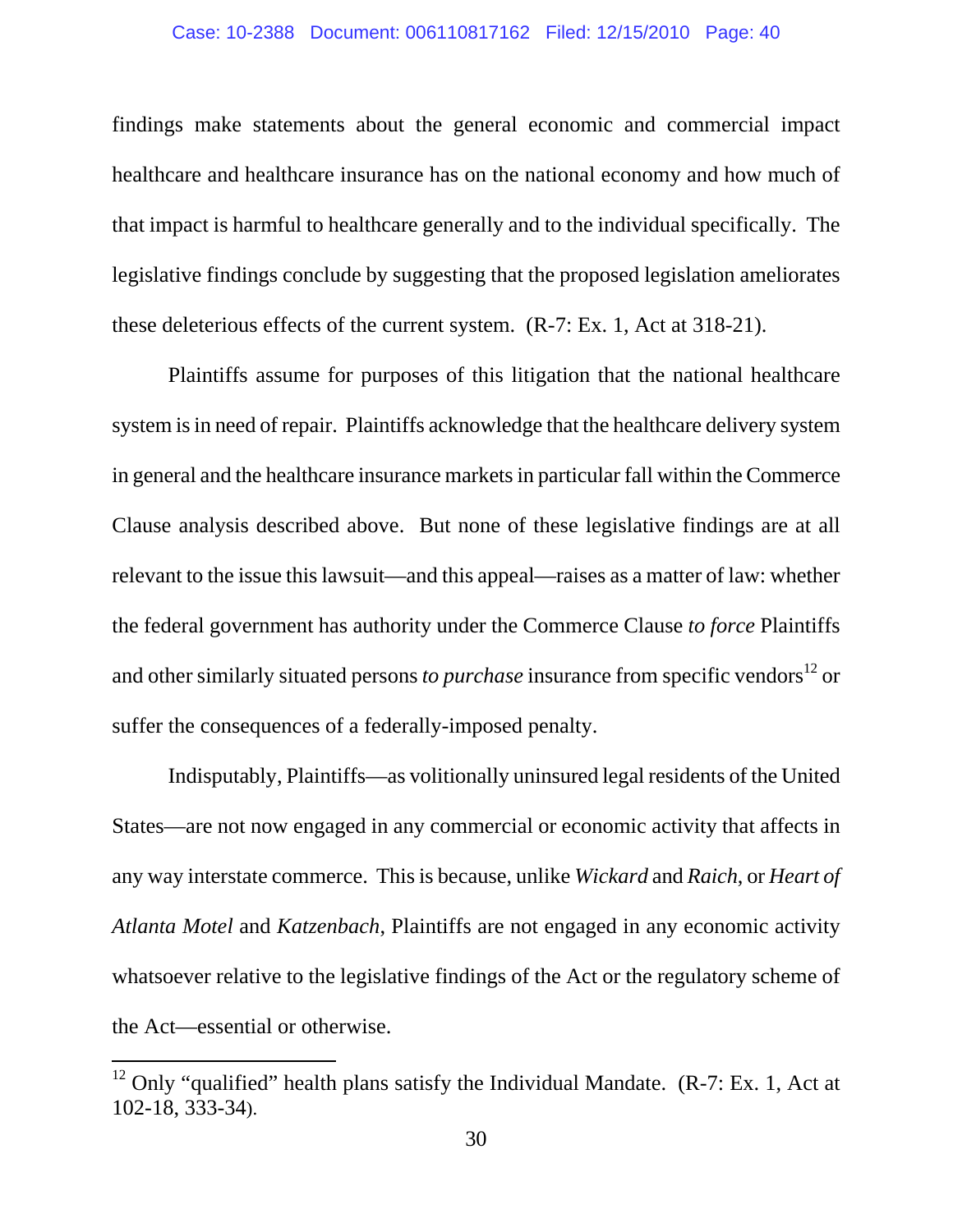As the Court forcefully pointed out in both *Lopez* and *Morrison*, the national government is restrained and constrained by federalism not to go beyond its discreet and enumerated powers. This fundamental requirement of our federal government, which is and remains the law of the land, was described by the Supreme Court as a "first principle." Under the Commerce Clause, Congress is limited to regulating *at the far reaches of its authority* only local *economic* activity that it rationally determines is an "essential part of a larger regulation of *economic* activity, in which the regulatory scheme could be undercut unless the intrastate *activity* were regulated." *See Lopez*, 514 U.S. at 561 (emphasis added).

But these *far reaches* of congressional authority fall *far short* of this case because the regulatory scheme of the Act seeks to reach not just economic activity, but mere existence and inactivity. Thus, the Act seeks to mandate that Plaintiffs cease their inactivity, and it further designs a penalty scheme to deprive Plaintiffs of their liberty to choose *not* to engage in a private commercial transaction. If the Act is understood to fall within Congress' Commerce Clause authority, the federal government will have the absolute and unfettered power to create complex regulatory schemes to fix every perceived problem imaginable and to do so by ordering private citizens to engage in affirmative acts, under penalty of law, such as eating certain foods, taking vitamins, losing weight, joining health clubs, buying a GMC truck, or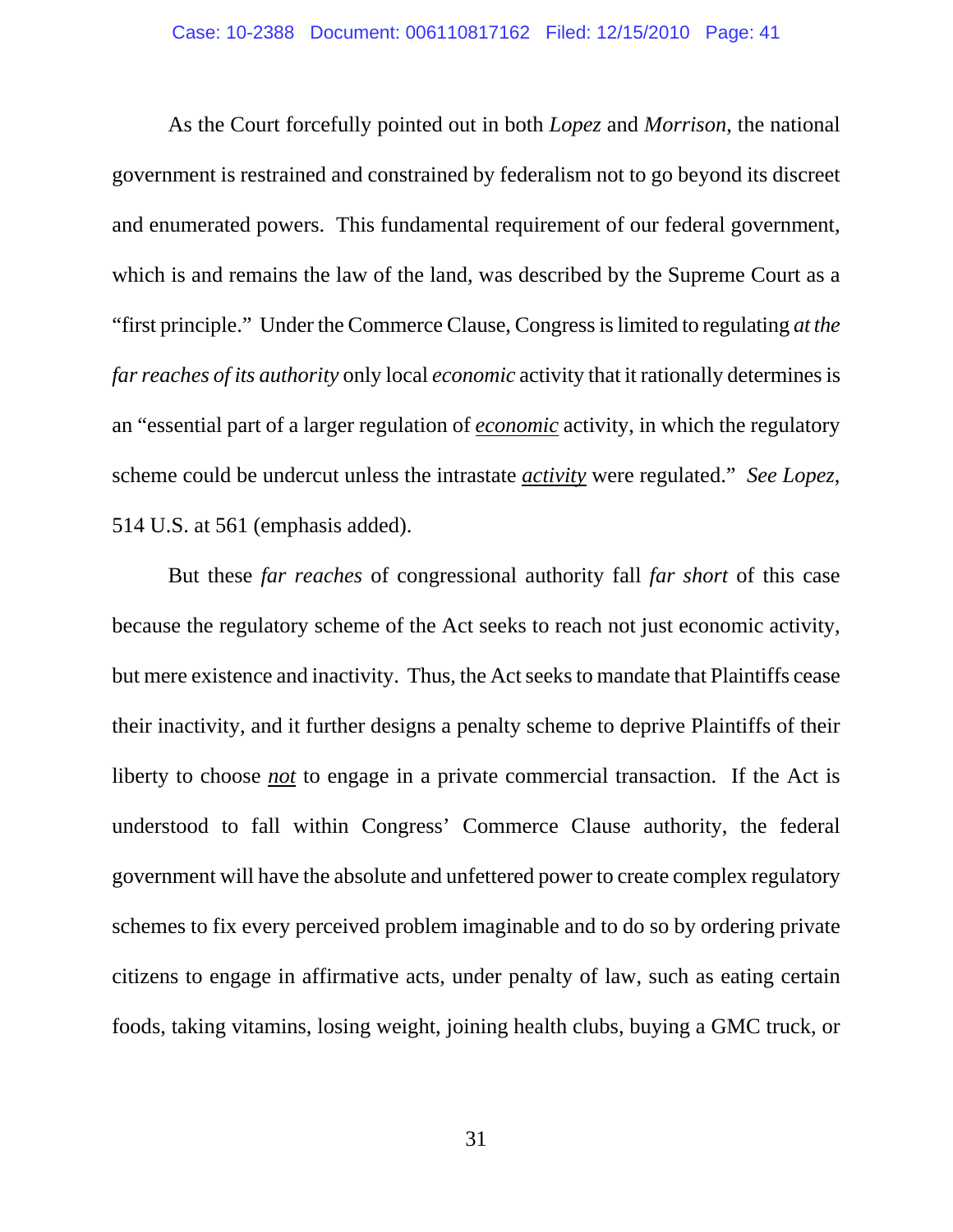purchasing an AIG insurance policy, among others.<sup>13</sup> The term "Nanny State" does not even begin to describe what we will have wrought if in fact the Healthcare Reform Act falls within any imaginable governmental authority. To be sure, George Orwell's *1984* will be just the primer for our new civics.

### **D. The Necessary and Proper Clause under** *Comstock* **Does Not Provide Constitutional Authority for the Individual Mandate.**

Defendants argued below that the Court's recent decision in *United States v.* 

*Comstock*, 130 S. Ct. 1949 (2010), provides authority for their position that the

Necessary and Proper Clause (Art. I, § 8, cl. 18) extends the reach of the Commerce

Clause to the Individual Mandate. Interestingly, the object lesson Defendants wanted

the lower court to take from *Comstock* was that the courts may not second guess

 $\overline{a}$ 

 $13$  Central to its conclusion that Congress had the authority to enact the Individual Mandate pursuant to the Commerce Clause was the district court's following finding: "The health care market is unlike other markets. No one can guarantee his or her health, or ensure that he or she will never participate in the health care market. Indeed, the opposite is true." (R-28: Order at 16). However, simply because a particular market might be "unlike other markets" can't be a basis for extending Congress's Commerce Clause authority to include regulating "decisions" affecting that market. Indeed, the same could be said about the "food" market since every "living, breathing" person must participate in that market at some level or else they would perish. (*See* R-28: Order at 17 (claiming that Plaintiffs "have not opted out of the health care services market because, as living, breathing beings . . . they cannot opt out of this market")). Does the Constitution permit Congress to force private citizens to purchase "health" foods which they wouldn't otherwise purchase under penalty of federal law? Moreover, precisely because the healthcare market is "unlike" any other market in that a person's health is arguably affected by almost every *decision* made on a daily basis, including whether to take vitamins, to exercise, to maintain a certain body weight, etc., permitting Congress to regulate "decisions" affecting a person's health gives Congress unbridled power and thus obliterates the very structure of our constitutional Republic.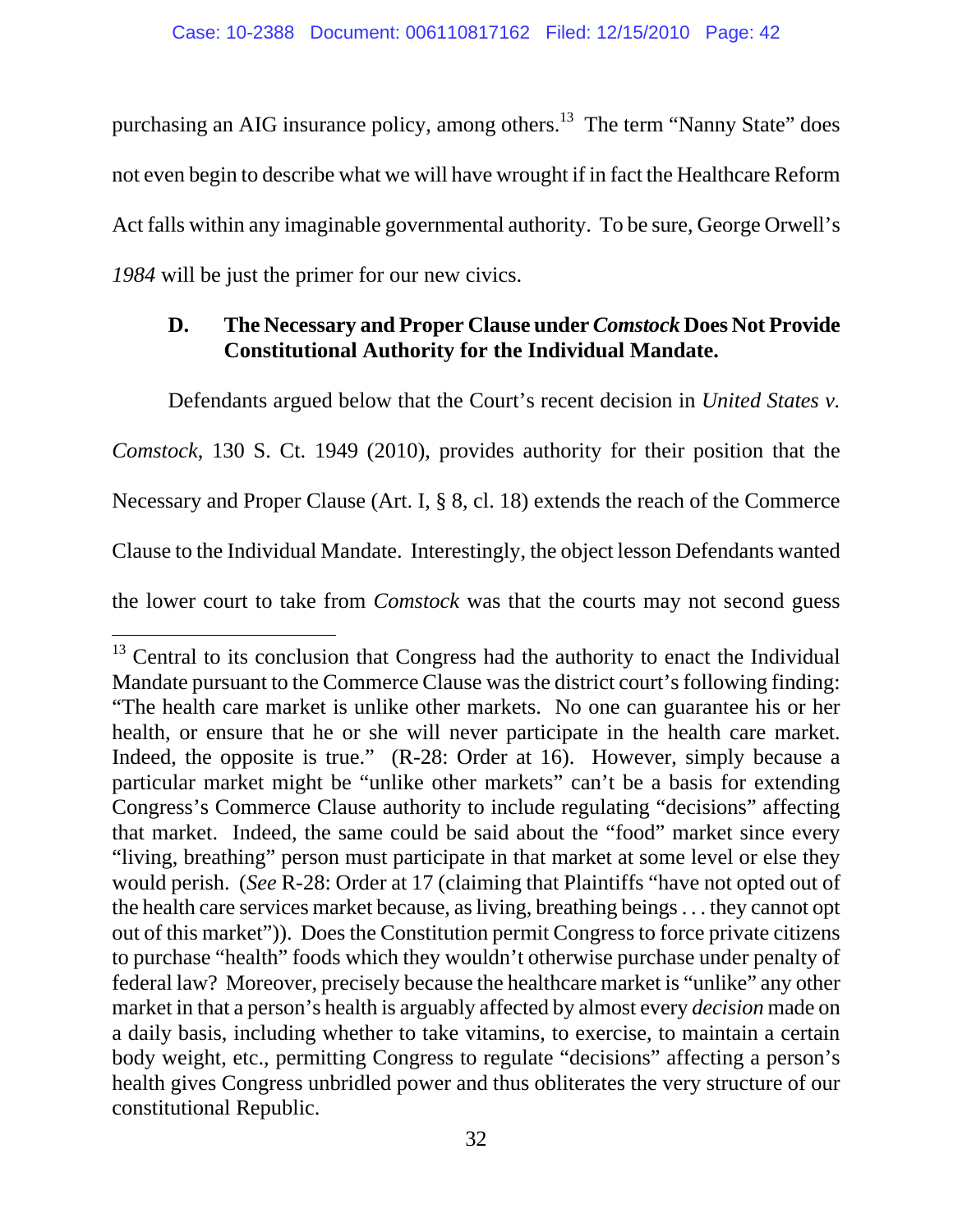Congress's Necessary and Proper Clause powers as long as they are "reasonably determined." (R. 14: Defs.' Notice of Supp. Auth. at 2). This argument is misguided and misleading for at least two distinct reasons.

First, the *Comstock* facts stand in the way of Defendants' claim of constitutionality like the proverbial elephant in the room. Specifically, the federal law at issue in *Comstock* allows a district court to order any person previously convicted of a federal criminal statute (and who is still subject to the custodial control of the federal government) to remain in custody at the conclusion of the criminal sentence if the person is found to be a sexual predator and a danger to others. *See Comstock*, 130 S. Ct. at 1954-55. Thus, the convict must first engage in criminal activity which resulted in incarceration pursuant to a federal law grounded in the Commerce Clause or some other enumerated power. Explicitly, then, *Comstock* deals with what is "necessary and proper" in dealing with an individual who has engaged in *criminal activity* which violated a federal statute authorized under some specific enumerated grant of constitutional authority.

This exact point is emphasized by the Court in its opinion and was highlighted by the government at oral argument. As Justice Breyer pointed out in the majority opinion, the federal government may not incarcerate an individual for the *status* of being a sexual predator and a danger to others if that person was not already convicted and incarcerated under a federal statute. Indeed, Justice Breyer makes this point by

33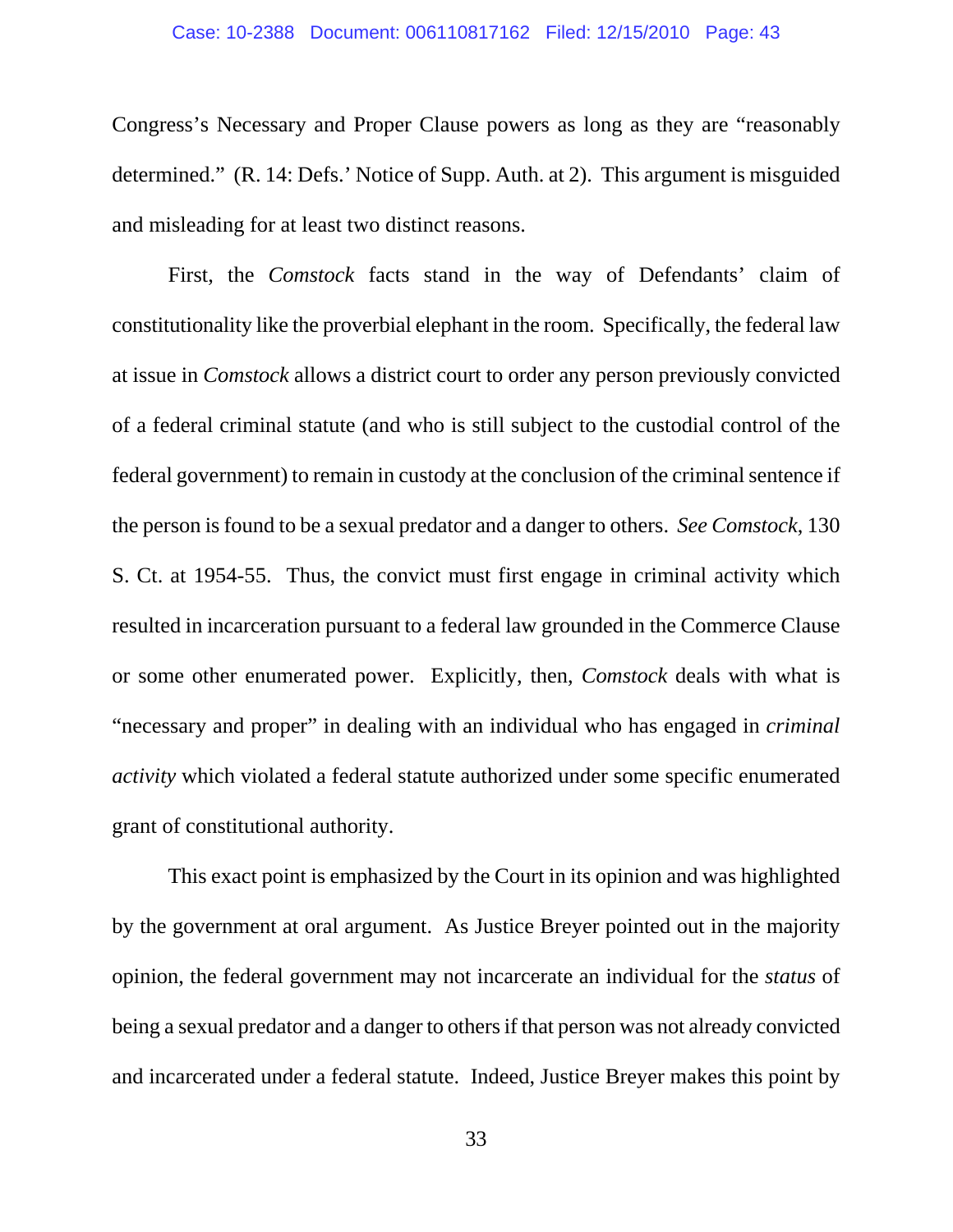referring approvingly to the Solicitor General's position that the federal government's constitutional authority over individuals based on their status (*i.e*., sexual predator determined to be a danger to others) is solely dependent on the fact that the individual had already engaged in an activity which ran afoul of a federal criminal statute. *Id.* at 1964-65. *Comstock* quite obviously is not an exception to the Court's long-standing requirement that the federal government's authority under the Commerce Clause itself, or as extended by the Necessary and Proper Clause, is limited to regulating "activity," whether that be *Raich*'s economic activity or the explicit federal criminal activity in *Comstock*.

Second, Defendants' reliance on *Comstock* to preclude the courts from engaging in any meaningful analysis under the Necessary and Proper Clause is belied by *Comstock* itself. There, the Court begins and ends its opinion by telling us that courts must take into account "five considerations, taken together." *Id*. at 1956, 1965. After a careful examination of the five considerations *seriatim*, only then does the Court conclude that the "Constitution consequently authorizes Congress to enact the statute." *Id.* at 1965. Defendants, however, provided the lower court with no analysis; they merely asserted immunity from judicial scrutiny because they now claim Necessary and Proper Clause authority. But, when we apply the five-factor test the Court itself followed, we are left with an unbridgeable chasm between *Comstock* and the facts and circumstances of the Act's Individual Mandate.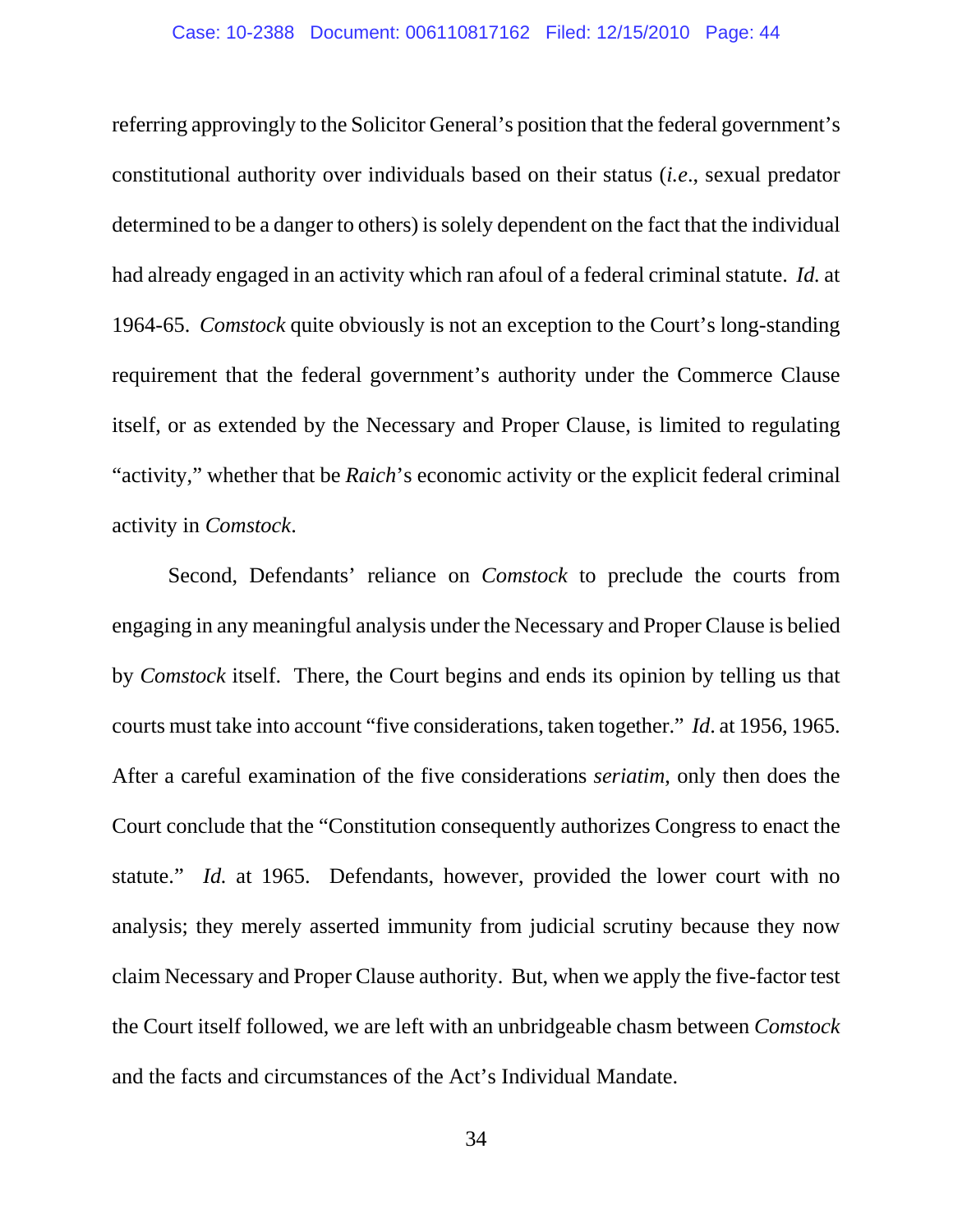Specifically, under the second consideration, unlike the legislative history involved in federal incarceration and dealing with dangerously ill mental patients, Congress has never before attempted to regulate in any field, including healthcare based upon the Commerce Clause—the inactivity of a large segment of the population. Indeed, never before has Congress sought to regulate inactivity and force individuals to engage in a specific commercial activity. The Act's Individual Mandate also falls short of satisfying the third consideration because while Congress might have an interest in regulating healthcare, it has no existing interest in regulating uninsured, inactive individuals who have not entered the health insurance market. Similarly, under the fourth consideration, the Act effectively usurps the States' police power by mandating behavior in place of inactivity—a legislative effort historically left to the States. Finally and most egregiously, the Act's Individual Mandate is anything but narrow in scope. The whole point of the legislative findings is that uninsured individuals occupy a large portion of the pool of the potentially insured population. But rather than regulate these individuals at the point of contact with the health industry, a regulation which would have been focused and narrow, the Act reaches into the uninsureds' homes while they are wholly inactive and unengaged in the very economic activity the Act seeks to regulate.

In sum, on the facts alone, *Comstock* remains fully committed to the Commerce Clause requirement restricting the federal government's reach to regulating "activity."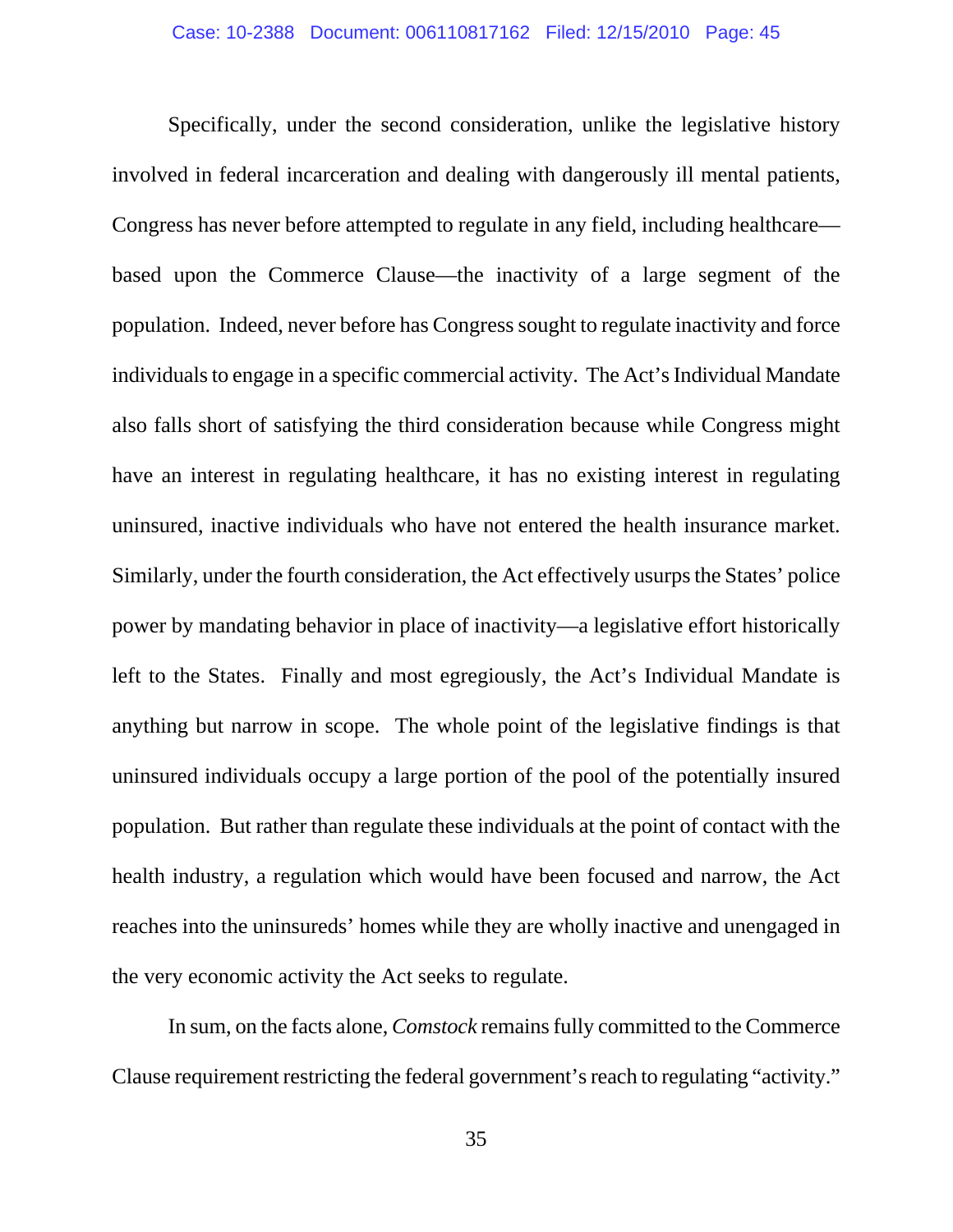Any effort to render the courts a rubber stamp for the extension of the Commerce Clause under the Necessary and Proper Clause is expressly rebutted by the *Comstock* Court's careful five-part analysis. Even a cursory review under the *Comstock* analysis renders the Act an unprecedented and unheard of extension of federal power.<sup>14</sup>

### **III. The Act's Penalty Imposed for Failure to Abide by the Individual Mandate Is Not a Constitutional Tax.**

In its Order, the district court dismissed Plaintiffs' second claim for relief, which argued that if the penalty imposed for failure to abide by the Individual Mandate was construed to be a tax and thus enacted pursuant to Congress' taxing and spending power, the provision still fails because it is an unconstitutional tax. In sum, Plaintiffs argued that Defendants cannot rely on Congress's taxing and spending power as the "fall back" source of constitutional authority for enacting the Individual Mandate. However, as the district court noted, "Having concluded that Congress has the power under the Commerce Clause to enact the Health Care Reform Act, it is unnecessary for the court to address the issue of Congress's alternate source of authority to tax and spend under the General Welfare Clause." (R-28: Order at 19).

Because Defendants advanced the argument below that irrespective of

-

<sup>&</sup>lt;sup>14</sup> See Commonwealth of Va., 2010 U.S. Dist. LEXIS 130814, at \*39-40 ("Because an individual's personal decision to purchase—or decline to purchase—health insurance from a private provider is beyond the historical reach of the Commerce Clause, the Necessary and Proper Clause does not provide a safe sanctuary. . . . This authority may only be constitutionally deployed when tethered to a lawful exercise of an enumerated power.") (citing *Comstock*, 130 S.Ct. at 1956-57).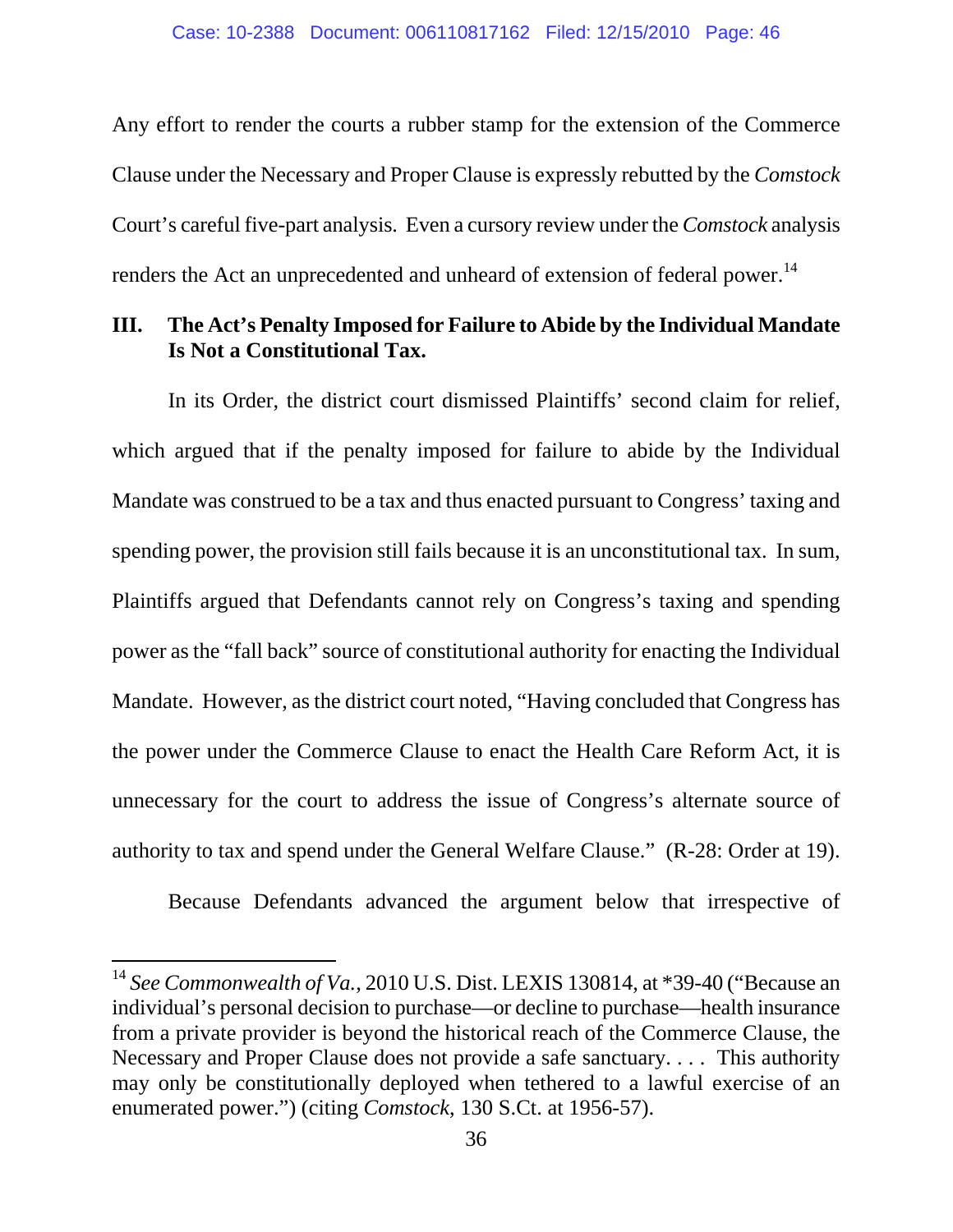Congress's authority to enact the Individual Mandate pursuant to the Commerce Clause, Congress had the independent authority to enact this provision pursuant to its "Taxing Power" and the fact that the district court dismissed Plaintiffs' second claim for relief that addressed this argument, the issue of whether the penalty provision of the Individual Mandate is a constitutional tax is squarely before this court.

Defendants' argument that Congress can compel private citizens to purchase "minimum essential" healthcare coverage under its Taxing Power is not only substantively deficient; it is a transparent tactical retreat from the expressed legislative justification for the Act. Specifically, Congress went to great lengths within the Act itself to found the constitutional authority for the Individual Mandate in the Commerce Clause.<sup>15</sup> As misguided as this congressional effort was, it is clear from the plain language of the Act that Congress did not view the Individual Mandate as some integral part of a tax regime, but rather a "penalty" for not abiding by a statutory mandate purportedly authorized by the Commerce Clause. Moreover, the "tax" is referred to in the Act throughout as a "penalty" for failing to comply with the Individual Mandate.16 *See also Commonwealth of Va.*, 2010 U.S. Dist. LEXIS 130814, at \*56-59 (concluding that the "penalty" provision is "a penalty as opposed to a tax" and without constitutional authority). And, fundamentally, if the Individual

 $\overline{a}$ 

<sup>15</sup> *See* Pub. L. No. 111-148, § 1501, 129 Stat. 119 (2010).

<sup>16</sup> *See, e.g.,* Pub. L. No. 111-148, § 1501, 129 Stat. 119 (2010) (codified at 26 U.S.C. 5000A).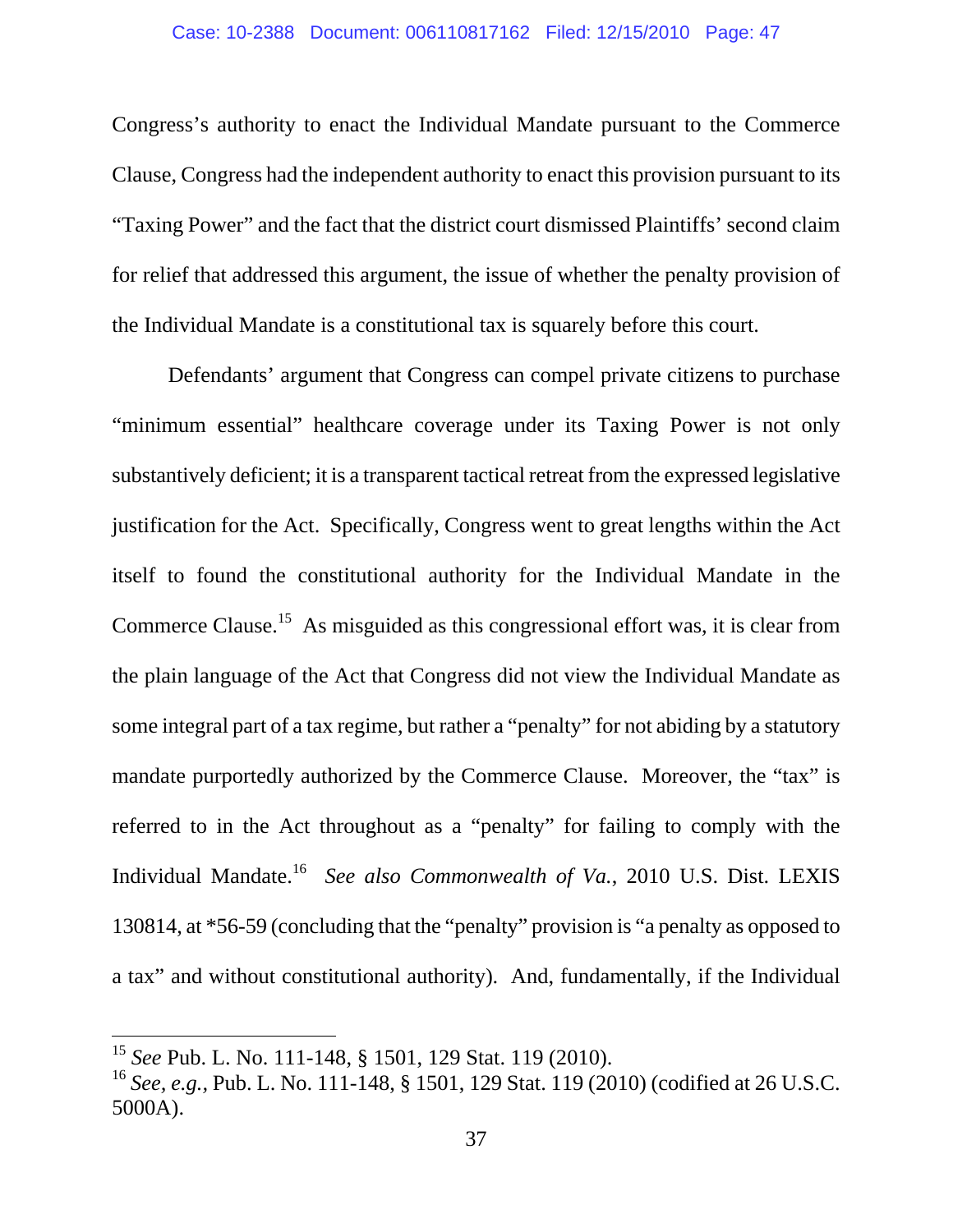Mandate does not survive the constitutional limitations of the Commerce Clause, it simply does not matter what the penalty is called because the Act's expressed terms only trigger the imposition of the "penalty" on taxpayers and their households who have not complied with the Individual Mandate. In other words, without a constitutionally valid Individual Mandate, the penalty (or "tax") provisions of the Act become meaningless because they lack a predicate (*i.e.*, failure to comply with a legally valid Individual Mandate) by which to be triggered. Thus, the Act's plain language provides a controlling context in evaluating Defendants' newly discovered Taxing Power rationale.

Specifically, Defendants propose the alternative Taxing Power claim by arguing that the Act's penalty is a tax, pursuant to Article I, section 8, clause 1, "for the general welfare of the United States." (R-12: Defs.' Resp. to Pls.' Mot. at 27-28). Defendants focus this argument entirely on two legs: (1) a penalty can still be a constitutional tax even if it has a regulatory purpose that would otherwise be unconstitutional under the Commerce Clause; and (2) any tax that is "for the general welfare," a determination entirely within Congress's purview and effectively outside of judicial review, is necessarily constitutional. The problem with Defendants' twolegged Taxing Power argument is that it misses the point almost entirely and does so in large part by ignoring the express terms of the Act.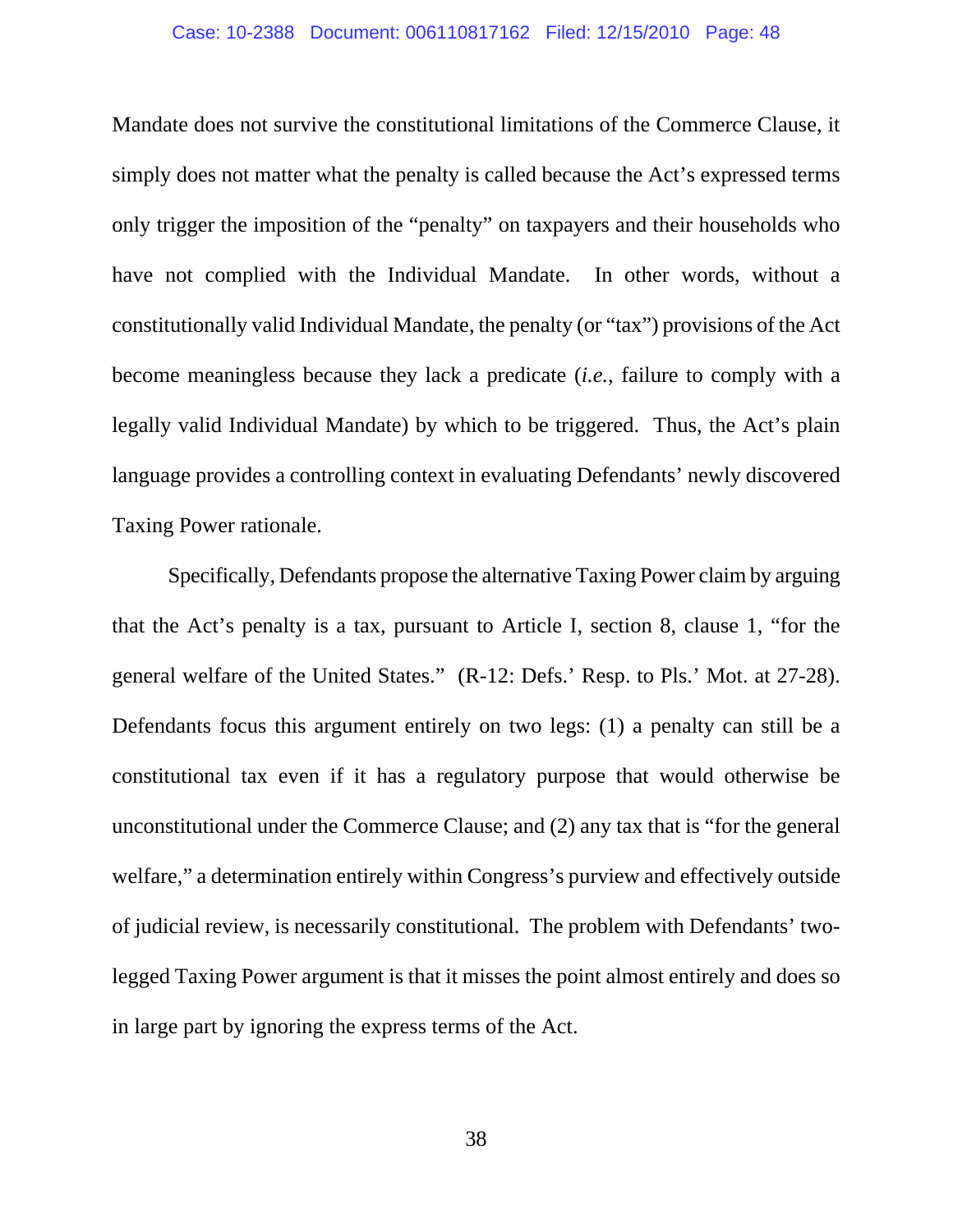### **A. Irrespective of whether the "Penalty" Is Construed as a Penalty, Regulatory Fee, or Tax, It Is only Triggered if the Individual Mandate Survives Constitutional Challenge under the Commerce Clause.**

As to the first leg of Defendants' Taxing Power argument, Plaintiffs acknowledge that a levy, fee, or penalty can be a constitutional tax even though it seeks to effect regulatory purposes in addition to revenue-generation. *See, e.g., United States v. Sanchez*, 340 U.S. 42, 44 (1950). Plaintiffs also acknowledge that a regulatory fee or penalty that might otherwise be invalid as unconstitutional under the Commerce Clause, might still be a constitutional tax under the Taxing Power. *Id.* But these legal truisms miss the point of the Act's unconstitutionality under the Commerce Clause by ignoring the plain language of the Act and its mechanism for even triggering the penalty-"tax" provisions.

Specifically, Plaintiffs direct the court's attention to the language of the Act itself and the mechanism employed by Congress to trigger the penalty. Specifically, the Act, as codified, states:

§ 5000A. Requirement to maintain minimum essential coverage.

(a) Requirement to maintain minimum essential coverage. An applicable individual shall for each month beginning after 2013 ensure that the individual, and any dependent of the individual who is an applicable individual, is covered under minimum essential coverage for such month.

(b) Shared responsibility payment. (1) In general. If a taxpayer who is an applicable individual, or an applicable individual for whom the taxpayer is liable under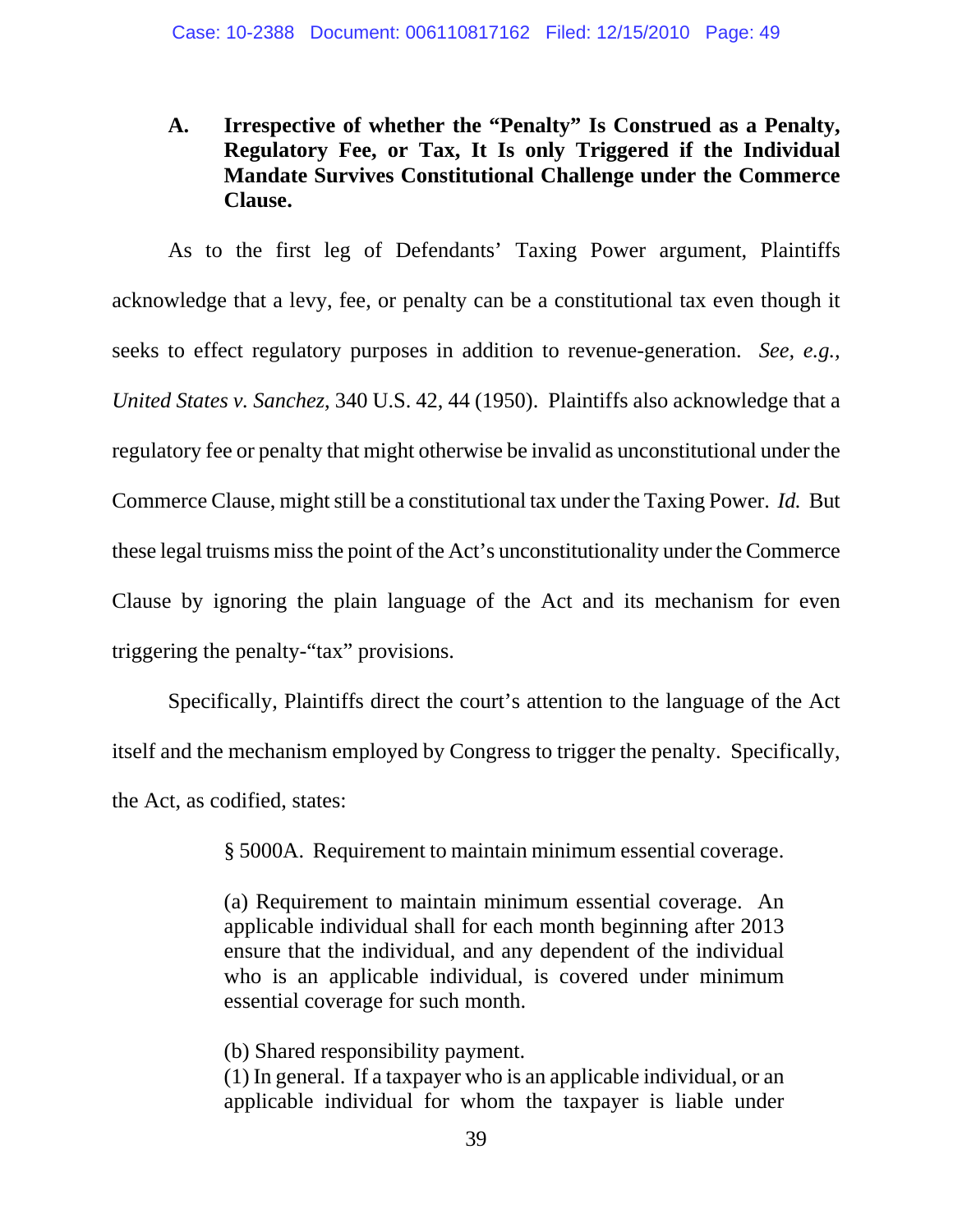paragraph (3), fails to meet the requirement of subsection (a) for 1 or more months, then, except as provided in subsection (e), there is hereby imposed on the taxpayer a penalty with respect to such failures in the amount determined under subsection (c). (2) Inclusion with return. Any penalty imposed by this section with respect to any month shall be included with a taxpayer's return under chapter 1 for the taxable year which includes such month.

26 U.S.C. § 5000A (2010).

 $\overline{a}$ 

Thus, subsection (a), which is the Individual Mandate, is the basis for the penalty-"tax" trigger that is set out in subsection (b)(1). Quite simply, if the Individual Mandate referenced in subsection (a) is not constitutional under the Commerce Clause and therefore illegal and invalid, subsection (b)(1)'s trigger of "fails to meet the requirement of subsection (a)" is never met. A trigger that cannot constitutionally be pulled is not a trigger. And this simple and explicit statutory analysis goes to the more fundamental point that Congress really intended the penalty to be just that: a penalty for failure to comply with the Individual Mandate and not a tax.

Indeed, had Congress simply passed a tax hike on all incomes and provided for a deduction for those individuals and households with qualified health insurance, such legislation would have been a true income tax and subject to a tax analysis.17 *See,* 

 $17$  This would have been an honest and more direct approach. Plaintiffs suggest this approach was not taken for political reasons—because of the voting public's disdain for any tax increase during these difficult times (and the President's campaign promise not to raise taxes). But political expediency cannot trump constitutional limitations.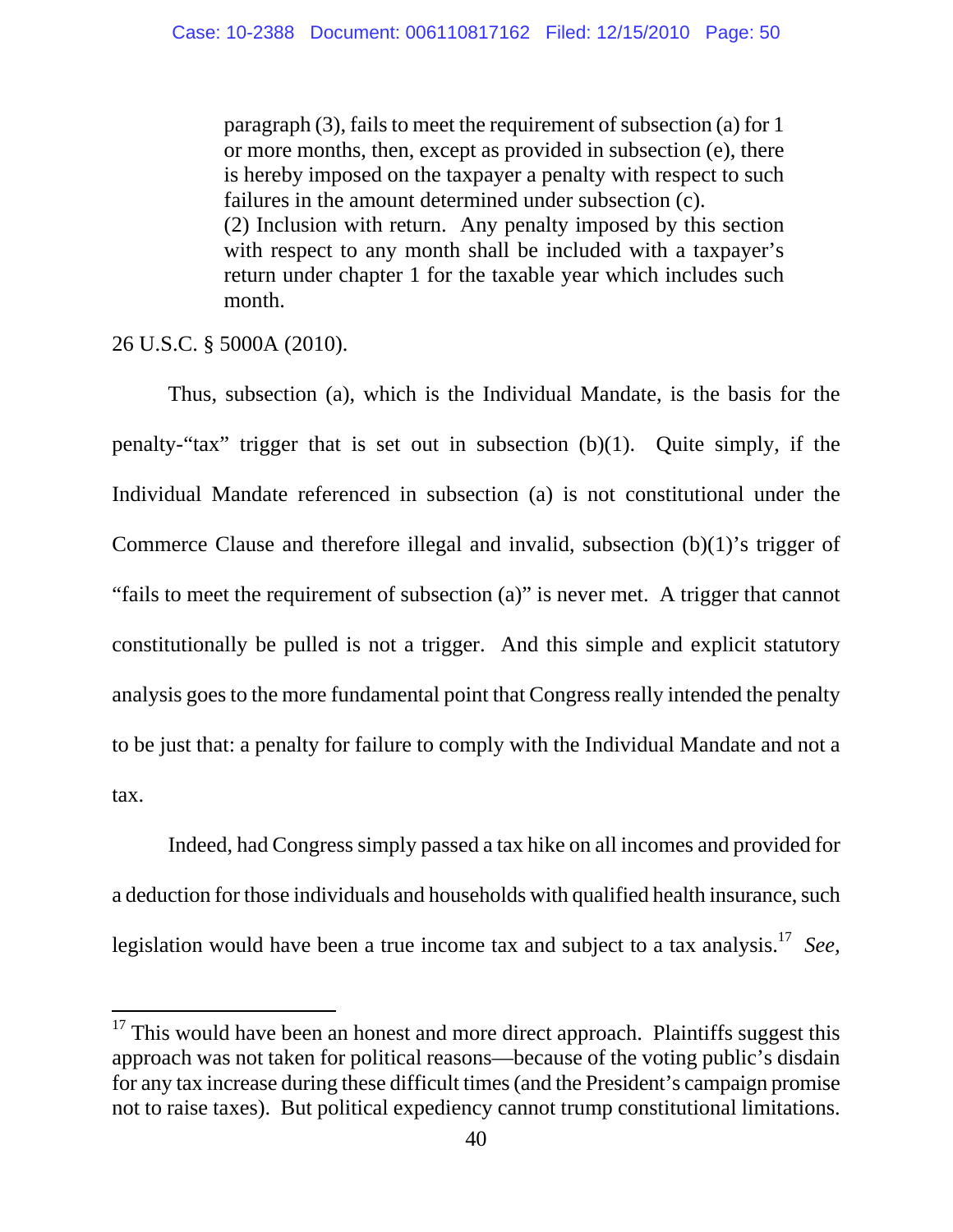*e.g*., *Helvering v. Independent Life Ins. Co.*, 292 U.S. 371 (1934) (holding that while the income tax must be based upon "derived" income, the deduction regime need not be). But that is not at all what Congress did. Congress mandated that individuals engage in commercial activity they would not otherwise have engaged in and then imposed a penalty on those who "fail[] to meet the requirement." And Congress understood quite well that the Individual Mandate stands or falls upon the authority granted in the Commerce Clause and thus made an effort in the legislative findings to justify its actions. But, as argued above, those justifications fall constitutionally short and as such the Individual Mandate is unconstitutional and must be stricken by this court. Once the Individual Mandate is gone, the penalty-"tax" languishes as meaningless because it can never be triggered by the failure to abide by a mandate that no longer exists. Put simply, Defendants reliance on Congress's Taxing Power fails because it ignores the language and the mechanisms chosen by Congress in the Act itself.

### **B. The Constitution Authorizes only Apportioned Direct Taxes, Unapportioned "Derived" Income Taxes, and Uniform Indirect Taxes such as Excise Taxes and Duties.**<sup>18</sup>

As to the second leg, Plaintiffs also concede that the Supreme Court has granted Congress broad authority to determine the "general welfare of the United States" as a

 $\overline{a}$  $18$  While "imposts" are also indirect taxes and explicitly subject to the uniformity requirement of Article I, section 8, there can be no claim in this case that the Act's "penalty" at issue here is an impost (*i.e.*, tax on imports). *See generally Dooley v. United States*, 183 U.S. 151 (1901) (discussing imposts as levies on imported goods).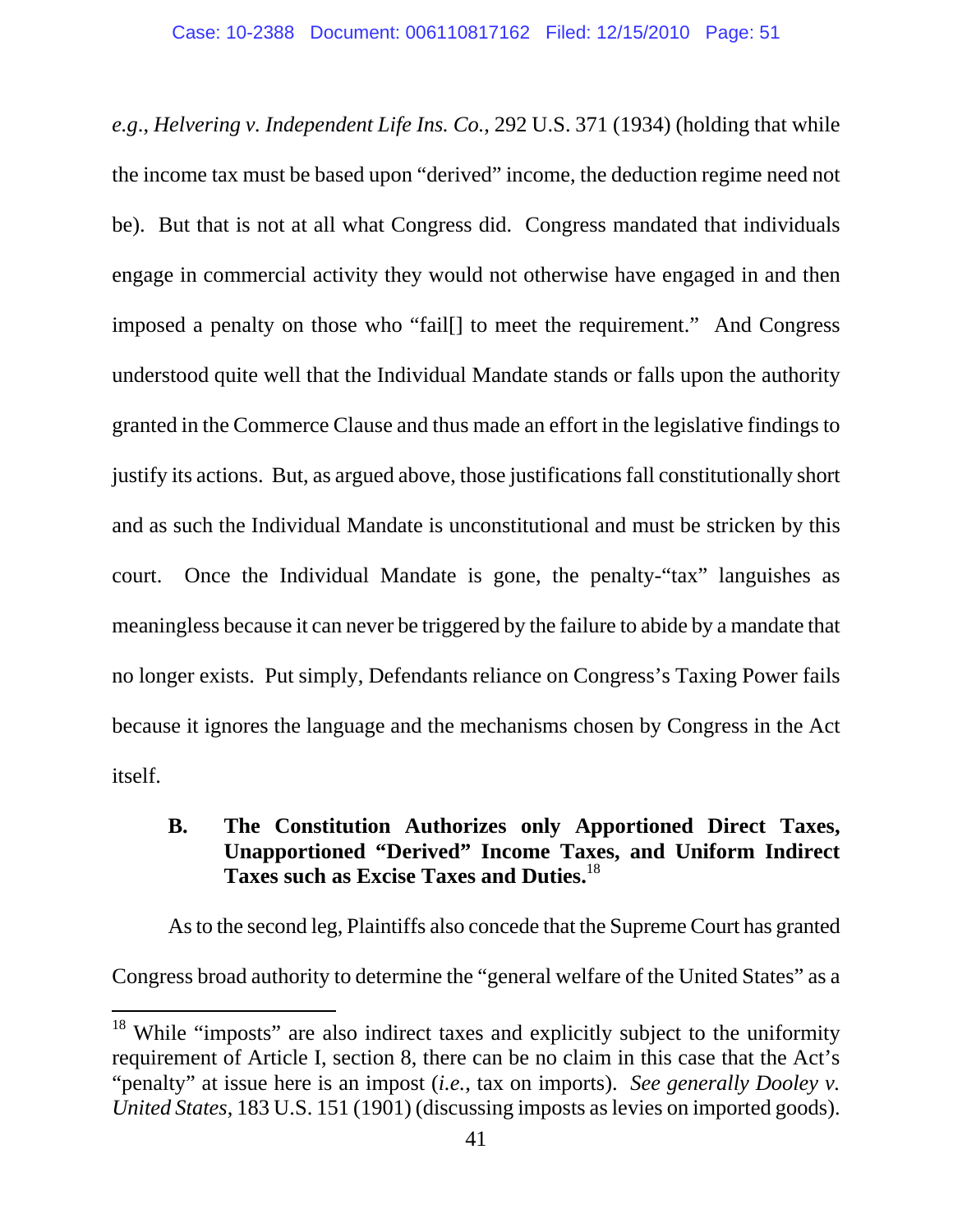rationale for a tax. But what Defendants don't seem to understand (and certainly did not address anywhere substantively below) is that the penalty or tax must be a form of "tax" the Constitution recognizes as falling within Congress's Taxing Power in the first instance. If the Act's penalty is not a constitutionally valid tax, it does not matter what rationale Congress had in mind.

In other words, as a matter of straightforward legal analysis, a court must definitively determine that it is dealing with a "tax" recognized by the Constitution before it pauses, even if ever so briefly, to assess whether the rationale of the tax is proper under Article I, section 8, clause 1. In this sense, the "general welfare" rationale operates as a kind of condition subsequent for constitutionality. But the antecedent question is whether the purported tax is a constitutionally recognized tax to bring it within Congress's Taxing Power in the first instance. A careful analysis of the Constitution's Taxing Power provisions and the relevant case law demonstrates this point.

Congress's Taxing Power is set forth in Article I, section 8 of the Constitution:

The Congress shall have Power To lay and collect Taxes, Duties, Imposts and Excises, to pay the Debts and provide for the common Defence and general Welfare of the United States; but all Duties, Imposts and Excises shall be uniform throughout the United States.

Art. I, § 8, cl. 1. This provision quite obviously imposes a condition on "Duties, Imposts and Excises" that they be applied uniformly throughout the United States. The Supreme Court has held that "uniformity" relates to geographic uniformity.

42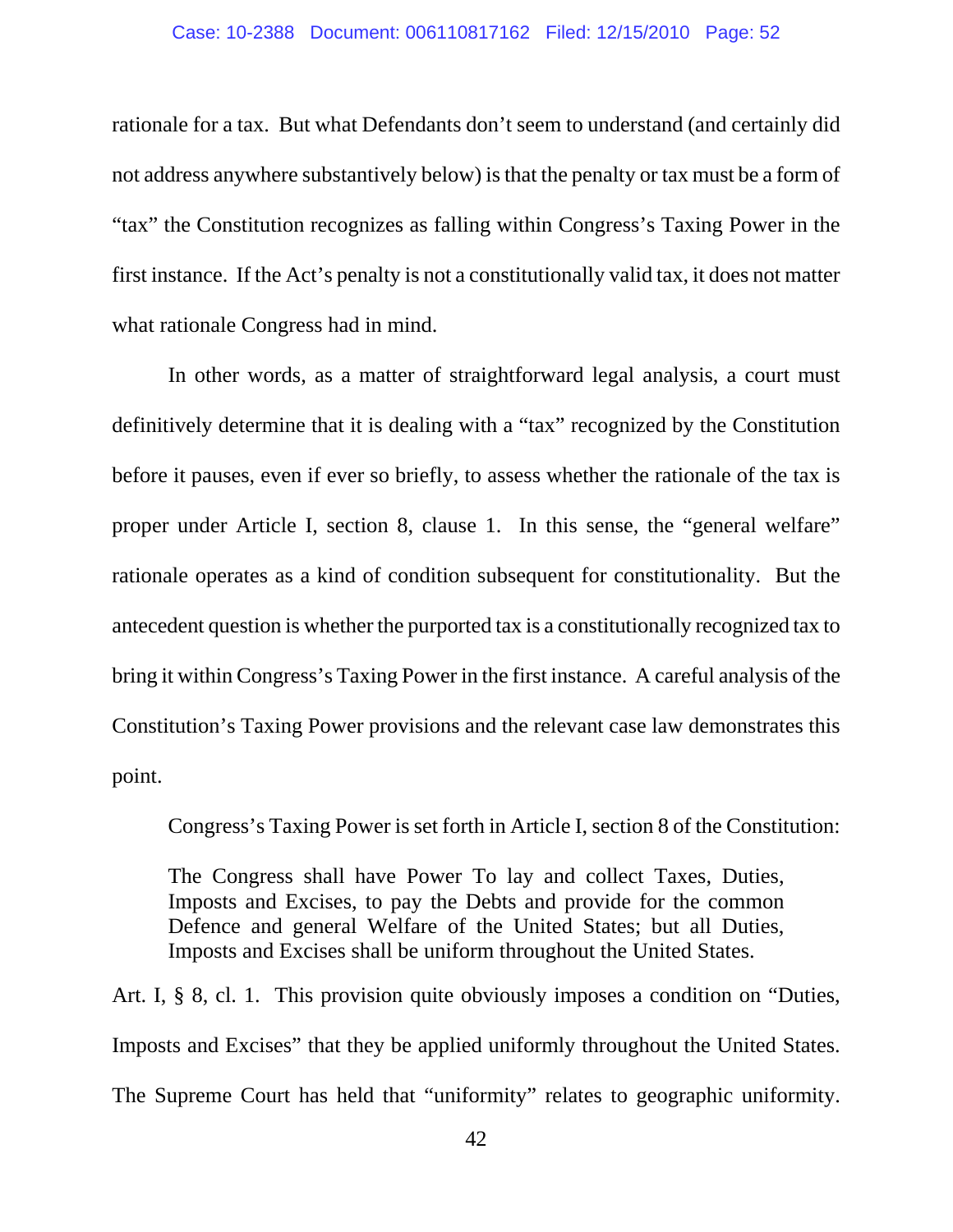*Fernandez v. Wiener*, 326 U.S. 340, 359 (1945) (citing *Knowlton v. Moore*, 178 U.S. 41, 83-109 (1900) (discussing uniformity requirement of indirect taxes)).

Two separate constitutional provisions distinguish between "direct" taxes and what has come to be termed "indirect" taxes. Article I, section 2, clause 3 states, "Representatives and direct Taxes shall be apportioned among the several States."<sup>19</sup> Art. I, § 2, cl. 3. Article I, section 9, clause 4, provides, "No Capitation, or other direct, Tax shall be laid, unless in Proportion to the Census or Enumeration herein before directed to be taken." Art. I, § 9, cl. 4. Thus, the Constitution expressly requires "direct taxes" to be apportioned according to the population as determined by the census. Direct taxes have long been defined as taxes on property, taxes on the individual—often referred to as a "capitation tax," such as a "head tax" or "poll tax"—and income taxes. In fact, in direct response to the Supreme Court's decision in *Pollock v. Farmers' Loan & Trust Co.*, 157 U.S. 429 (1895), wherein the Court held that income taxes were direct taxes and therefore subject to the constitutional requirement of apportionment, the Sixteenth Amendment was passed by the Sixty-first Congress and ratified by the requisite three-fourths of the states on February 25, 1913. This Amendment excluded income taxes from the apportionment requirement but left the apportionment requirement for all other direct taxes intact. It reads:

The Congress shall have power to lay and collect taxes on incomes, from

 $\overline{a}$ 

 $19$  The Fourteenth Amendment amended the apportionment clause by eliminating the "Three-fifths Compromise." U.S. Const. amend. XIV.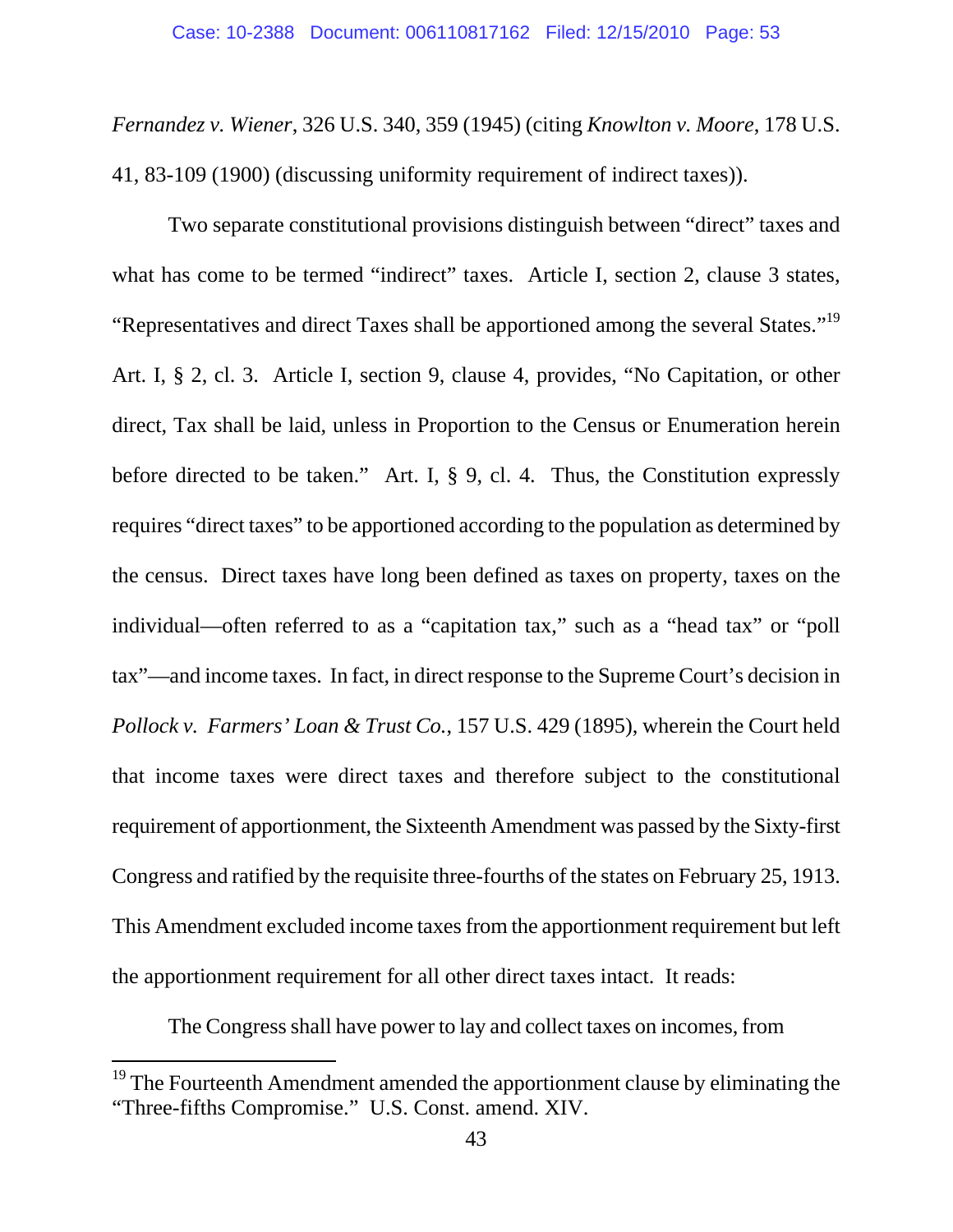whatever source derived, without apportionment among the several States, and without regard to any census or enumeration.

U.S. Const. amend. XVI.

j

 In sum, Congress may levy either direct or indirect taxes. Direct taxes must be apportioned among the states by population. Indirect taxes must be uniform. The Constitution specifically authorizes indirect levies (*i.e.*, duties, imposts, and excise taxes). The 16th Amendment authorizes a tax on "derived" income *without* apportionment. Direct taxes, including capitation taxes, fall on a person or property and are not passed on to another. In contrast, indirect taxes may fall on one person, but can often be passed onto another because they are imposed as part of an activity, transfer, or use of property. The Supreme Court has dealt with and upheld this distinction between direct and indirect taxes and has acknowledged the direct tax apportionment requirement on several occasions. 20

In *Hylton v. United States*, 3 U.S. 171 (1796), the Court upheld a tax on the *use of* carriages as an indirect tax requiring only uniformity not apportionment. The Court

<sup>&</sup>lt;sup>20</sup> The Supreme Court has consistently recognized the apportionment requirement for direct taxes, and this includes the seminal post-16th Amendment case of *Eisner v. Macomber*, 252 U.S. 189 (1920). A capitation tax is merely one species of direct tax expressly mentioned in the Constitution requiring apportionment. The Court has consistently referred to the "No Capitation . . . . unless in Proportion" provision when upholding an indirect tax without ever hinting that this provision has fallen into desuetude. *See, e.g., United States v. Manufacturers Nat'l Bank*, 363 U.S. 194 (1960). Lower courts have also treated the entire direct tax-apportionment rule as alive and well. *See Union Elec. Co. v. United States*, 363 F.3d 1292, 1301 (Fed. Cir. 2004) (citing *Pollock*, *Hylton*, and Alexander Hamilton approvingly for the definition of direct taxes subject to apportionment, expressly including "Capitation or poll taxes").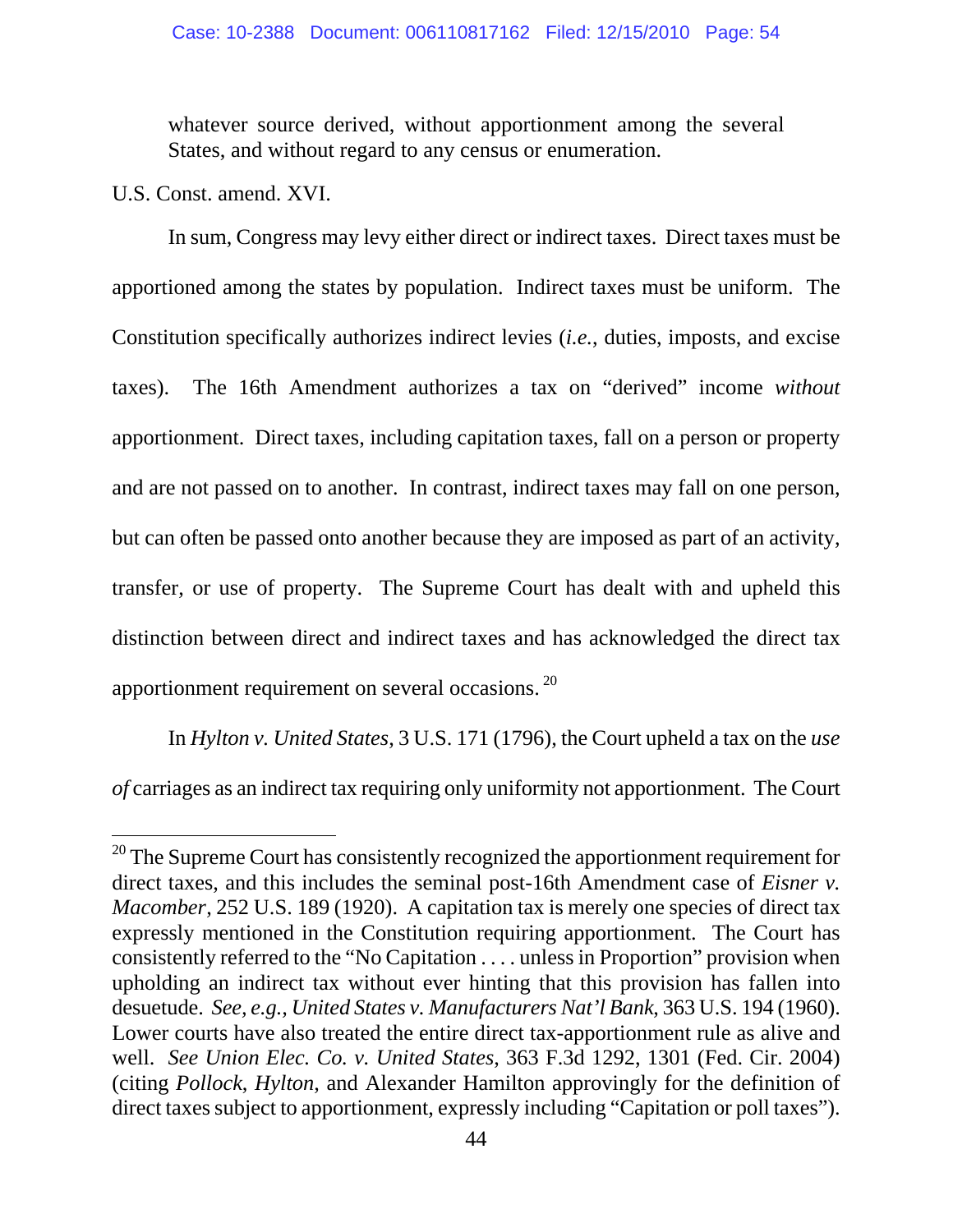explicitly recognized the apportionment requirement for direct taxes such as a capitation tax.

The second important case in recognizing the distinction between direct and indirect taxes was, as noted above, *Pollock.* In *Pollock*, the Court invalidated an income tax as a direct tax requiring apportionment. Subsequently, the Sixteenth Amendment carved out the singular exception to the direct tax apportionment requirement for income taxes. Following *Pollock*, the Court in *Knowlton v. Moore*, 178 U.S. 41 (1900), upheld an inheritance tax and ruled explicitly that the tax avoids the apportionment requirement of a direct tax because it is an indirect tax in the form of an excise or duty *on the transfer of property*—a specific *activity* tied to an object, not a tax on the person himself.

Finally, in *Eisner v. Macomber*, 252 U.S. 189 (1920), a post-Sixteenth Amendment case that is universally considered one of the most important tax cases in American history and as correctly decided, the Court was asked to determine if a tax on stock dividends was an income tax subject to the Sixteenth Amendment's exception to the apportionment requirement for direct taxes. The Court struck down the stock dividend tax as a direct tax requiring apportionment and in so doing provided a critical gloss on the Sixteenth Amendment's income tax exception to the apportionment rule. According to the Court, the only income taxes that will be considered a direct tax exempted from the apportionment clause are those income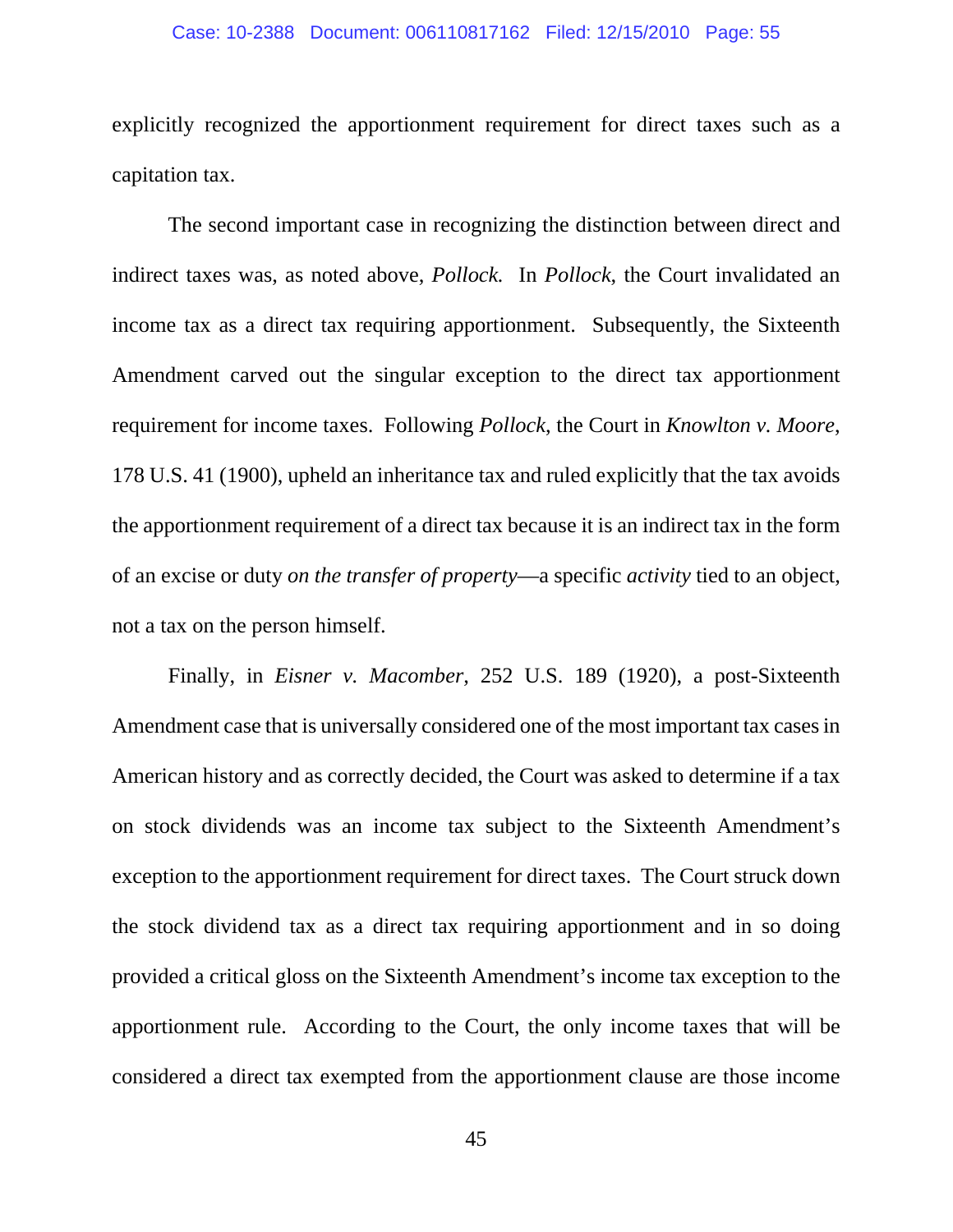taxes on "derived" income as expressly stated in the Sixteenth Amendment ("from whatever source derived"). Since the tax targeted no gain actually "derived" from something, even though delineated as a tax on income, it fell outside the Sixteenth Amendment's exception to the apportionment rule and was unconstitutional. *Id*. at 207-08.

- **C. The Individual Mandate's "Penalty," if a Tax, Is a Direct Tax Requiring Apportionment.** 
	- **1. The Individual Mandate's "penalty" cannot be an indirect excise tax or duty because no activity or use triggers its application.**

We begin by taking note that apparently Congress understood at some level the constitutional nuances of the direct-indirect tax dichotomy because it undertook to at least couch the "penalty" as an excise tax by virtue of its placement in one of the Internal Revenue Code's excise tax sections. Thus, the Act's "penalty" mechanism is codified at § 5000A, Chapter 48, Subtitle D, of the Internal Revenue Code. 26 U.S.C. § 5000A ("Miscellaneous Excise Taxes"). But Congress's effort to label something an indirect excise tax (or indeed Defendants' effort to simultaneously label the penalty a direct income tax falling within the Sixteenth Amendment's non-apportionment safe harbor) is wholly ineffective in determining whether the tax is in fact and in law an indirect excise tax subject only to geographic uniformity, a "derived" income tax exempt from the direct tax apportionment requirement, or a direct capitation tax requiring apportionment. This is an analysis this court must make based upon the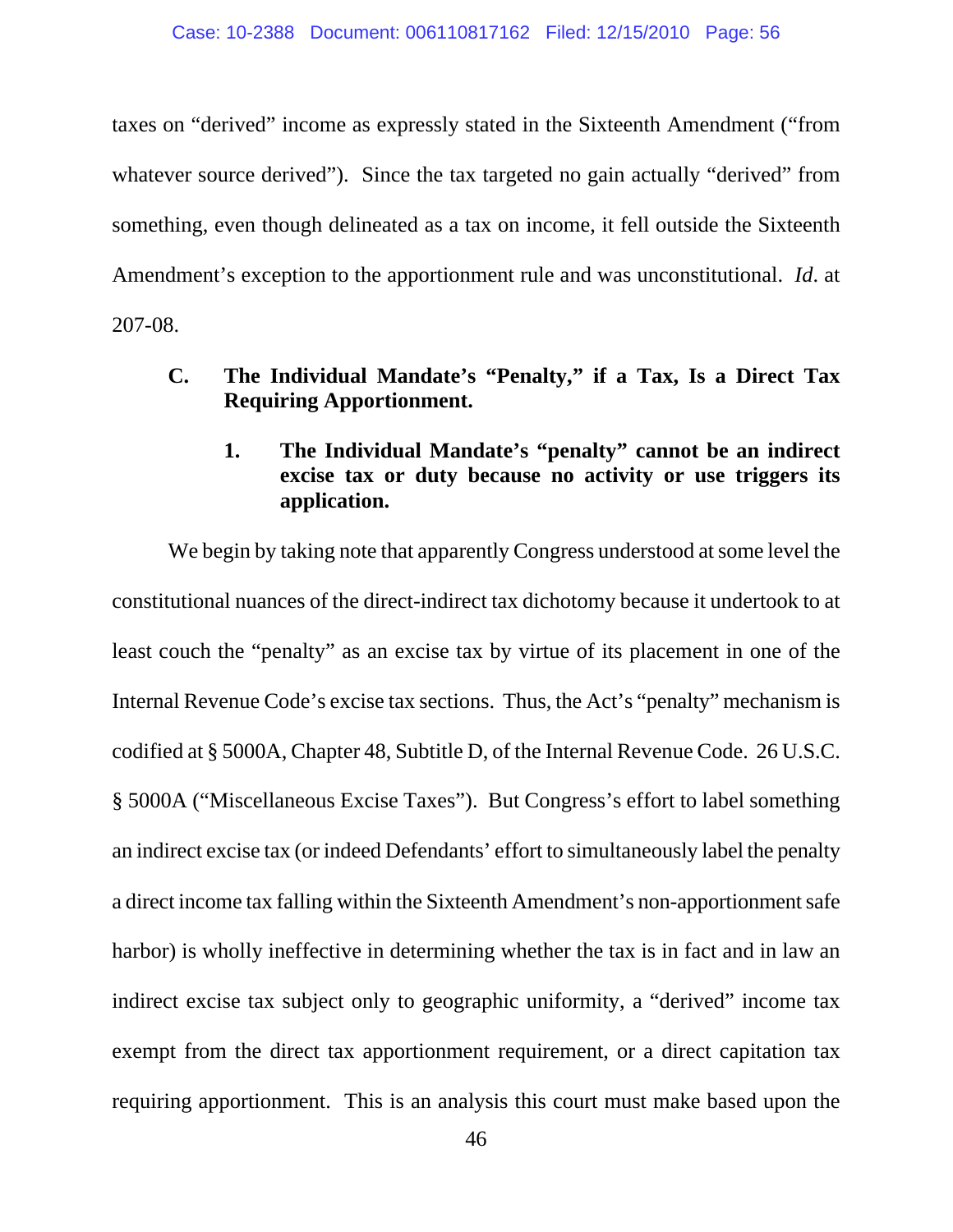structure and effect of the operational statutory language. *Pollock*, 157 U.S. at 554 ("[I]t is within judicial competency, by express provisions of the Constitution or by necessary inference and implication, to determine whether a given law of the United States is or is not made in pursuance of the Constitution, and to hold it valid or void accordingly.").

This judicial responsibility was underscored quite presciently in *Pollock* when the Court refused to allow Congress to disguise a direct pre-Sixteenth Amendment income tax requiring apportionment as an indirect tax subject only to geographic uniformity, warning that such games would render the Constitution and its limits meaningless:

If it be true that by varying the form the substance may be changed, *it is not easy to see that anything would remain of the limitations of the Constitution, or of the rule of taxation and representation*, so carefully recognized and guarded in favor of the citizens of each State. But constitutional provisions cannot be thus evaded. *It is the substance and not the form which controls*, as has indeed been established by repeated decisions of this court . . . . Chief Justice Marshall said: "It is impossible to conceal from ourselves, that this is varying the form, without varying the substance. It is treating a prohibition which is general, as if it were confined to a particular mode of doing the forbidden thing."

*Id.* at 581 (emphasis added); *see also Stadnyk v. Commissioner*, No. 09-1485, 2010 U.S. App. LEXIS 4209, \*22-23 (6th Cir. Feb. 26, 2010) (noting that the name given a

tax by Congress is not a factor for the court's analysis, but rather the actual form and

substance of the tax are what matter) (R-18: Ex. 3, Op.).

The straightforward question, then, is whether the penalty is in fact an indirect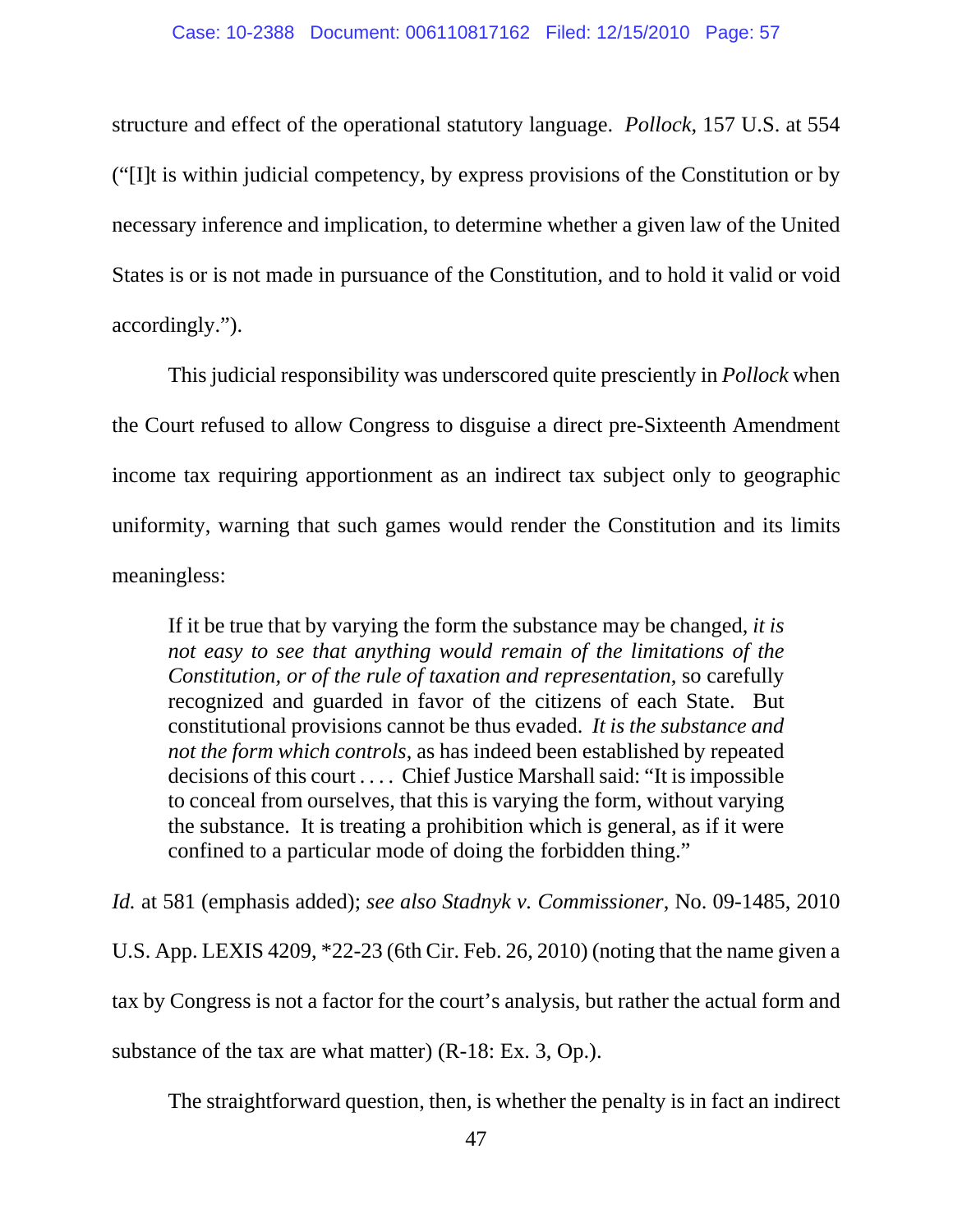tax such as an excise tax or duty. In other words, is the penalty triggered by an activity or privilege (excise) or on the use or transfer of one's property (excise or duty)? *See generally Thomas v. United States*, 192 U.S. 363 (1904) (citing to the range of indirect taxes approved by the Court); *see also Murphy v. IRS*, 493 F.3d 170, 184 (D.C. Cir. 2007) (citing to *Thomas* and defining an indirect tax as "a tax upon a use of property, a privilege, an activity, or a transaction"); *Stadnyk*, 2010 U.S. App. LEXIS 4209, \*22-23 (citing *Murphy* approvingly for the proposition that an indirect tax is a tax on an activity or use or transfer of property and a direct tax is on the person or the person's ownership of property).<sup>21</sup>

The penalty-"tax" imposed by the Act is quite obviously a penalty on nonaction (*i.e*., by expressed statutory language, the penalty is imposed on one who "*fails to meet* the requirement [of the Individual Mandate]"). Even assuming that the taxpayer has made some mental decision not to act (and this is certainly not a given since many taxpayers—like young, single people—will simply not even reach the point of actually making a decision one way or the other, but will simply not consider the question at all), there is no "activity" or "use of property" or "transfer" that takes

-

 $21$  It should not go unnoticed that in the history of the United States, there has never been an indirect tax of any kind triggered by inaction on the part of an individual. That is, there has never been a "failure-to-act" tax on an individual. *See, e.g., Commonwealth of Va.*, 2010 U.S. Dist. LEXIS 130814, at \*57 n.13 ("If allowed to stand as a tax, the [Individual Mandate] would be the only tax in U.S. history to be levied directly on individuals for their failure to affirmatively engage in activity mandated by the government not specifically delineated in the Constitution.").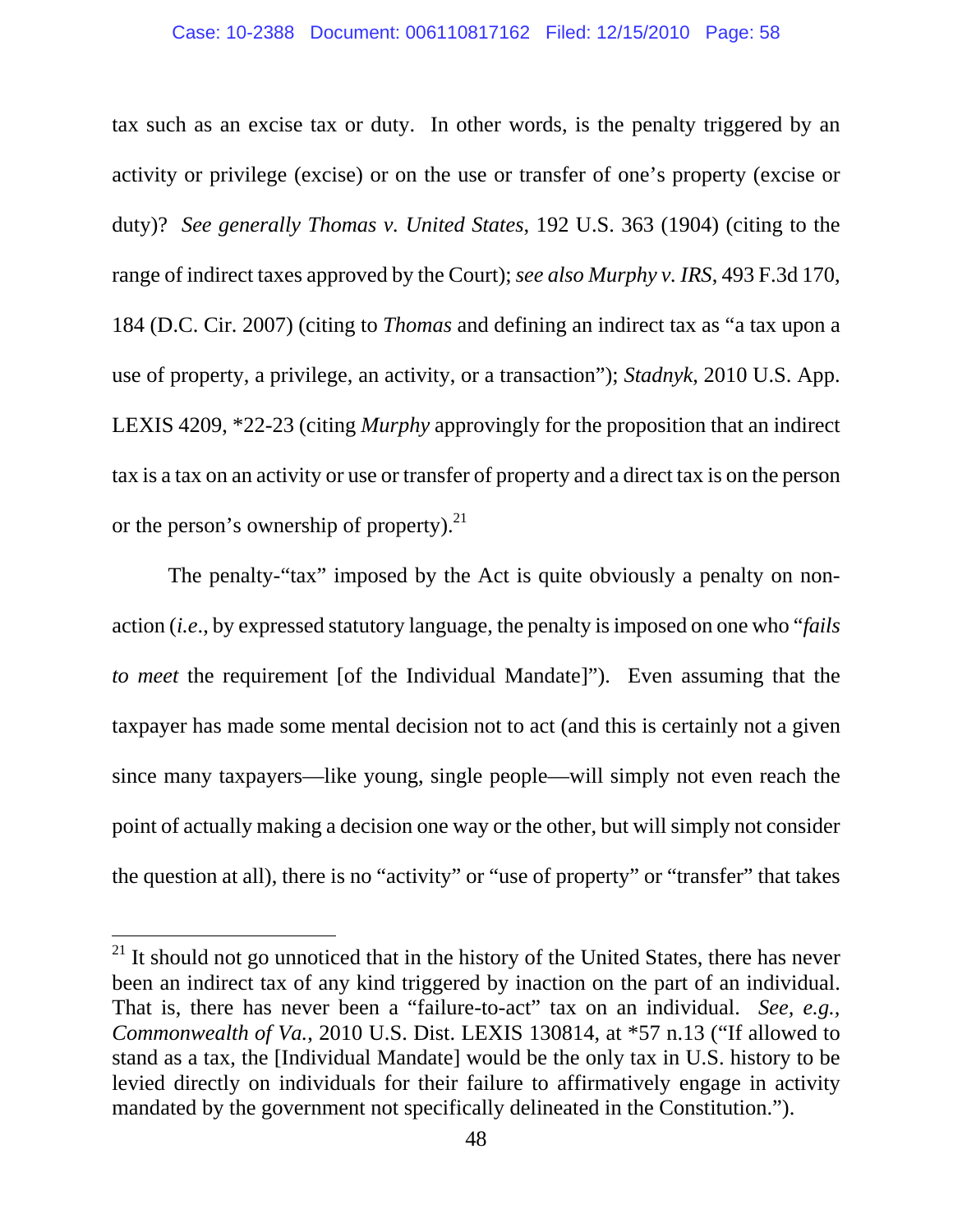place. There is only the sheer existence of the taxpayer (and his or her household) and the *status* of either being insured or uninsured. Only metaphysical fictions and a long chain of causal inferences could possibly convert the status of being an inactive person into a tax on activity. The attempt to engage in alchemy to convert status or inactivity into an indirect tax on activity (and then to argue that this purported indirect tax is actually a direct tax on income) all in an effort to avoid the constitutional requirement of apportionment must fail.

### **2. The Individual Mandate's "penalty" is manifestly not an income tax exempted from apportionment under the Sixteenth Amendment.**

Nowhere in the Act is the penalty "derived" from income.<sup>22</sup> Income simply operates as part of the calculus or, if there is insufficient income, a way to gain an exemption from the penalty. 26 U.S.C.  $\S$  5000A(e)(1). But the penalty is derived from the fact of being uninsured and is not "derived" from any income or wealth accumulation. In all of the important Supreme Court cases dealing with the Sixteenth Amendment's exception to the requirement of apportionment for direct income taxes,

j

 $22$  Per the Act, the penalty is calculated as the lesser of (i) a calculated amount (see below) or (ii) a determined "national average premium" for a "bronze level of coverage" policy. The calculated amount in (i) above is in turn based upon the greater of (a) a flat amount or (b) a percentage of income; however, even if calculated as a percentage of income, the penalty cannot exceed a certain amount unrelated to income. 26 U.S.C. § 5000A(c). As noted in more detail in the accompanying text, the "penalty" is not "derived" from income but only in a fraction of the cases in which uninsured "freeloaders" are subject to the penalty will income even be used to calculate the amount of the penalty. But the penalty itself is "derived" only from the fact of being or not-being insured—a capitation or head tax based on status.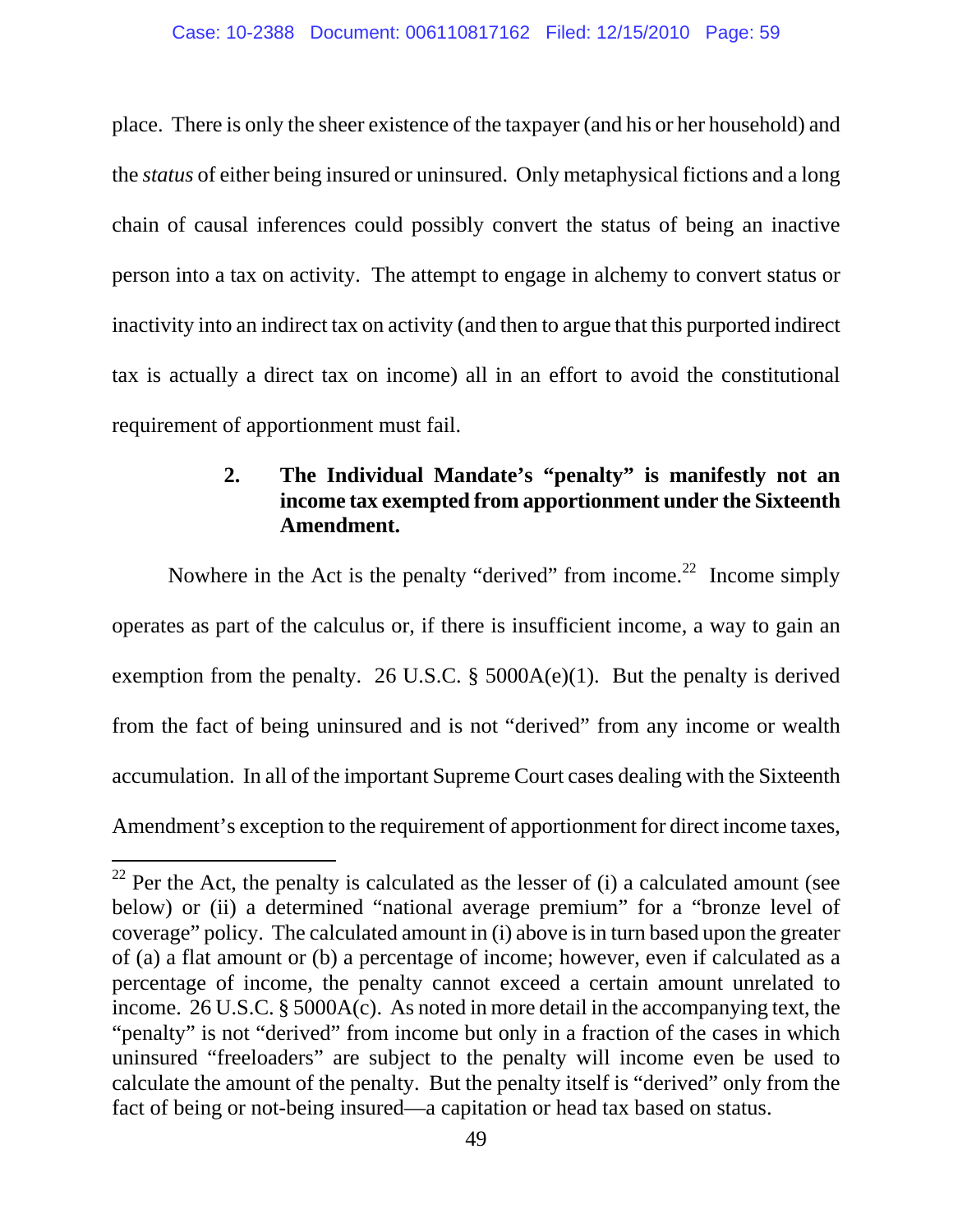the Court has been steadfast in requiring that the tax be on "derived income." While the Court has refined the definition of "derived" over the years, it remains the essential characteristic for a direct tax to qualify as an income tax exempted from apportionment under the Sixteenth Amendment. *See generally Macomber*, 252 U.S. at 189 (holding that stock dividends were not derived income because it was not severed from the property); *Helvering v. Bruun*, 309 U.S. 461 (1940) (holding that "severability" did not require physical severance of lessee improvements left over at termination, but there must be an event of increase of wealth and dominion); *Burnet v. Sanford & Brooks Co*., 282 U.S. 359 (1931) (holding that derived income may be measured through annual rather than transactional accounting methods); *Helvering v. Independent Life Ins. Co.*, 292 U.S. 371 (1934) (holding that Congress may allow or disallow deductions to income tax without regard to whether the qualification for the deduction is based upon derived income, while the income tax must be derived, the deduction regime need not be); *United States v. Kirby Lumber Co*., 284 U.S. 1 (1931) (holding that the discharge of indebtedness income is sufficiently derived to qualify under the Sixteenth Amendment); *Commissioner v. Glenshaw Glass*, 348 U.S. 426 (1955) (announcing the Court's most famous statement of "derived income," recognizing *Macomber* as its judicial source).

In *Glenshaw Glass*, Chief Justice Warren announced what has become the essential definition of derived income under the Sixteenth Amendment: "[U]ndeniable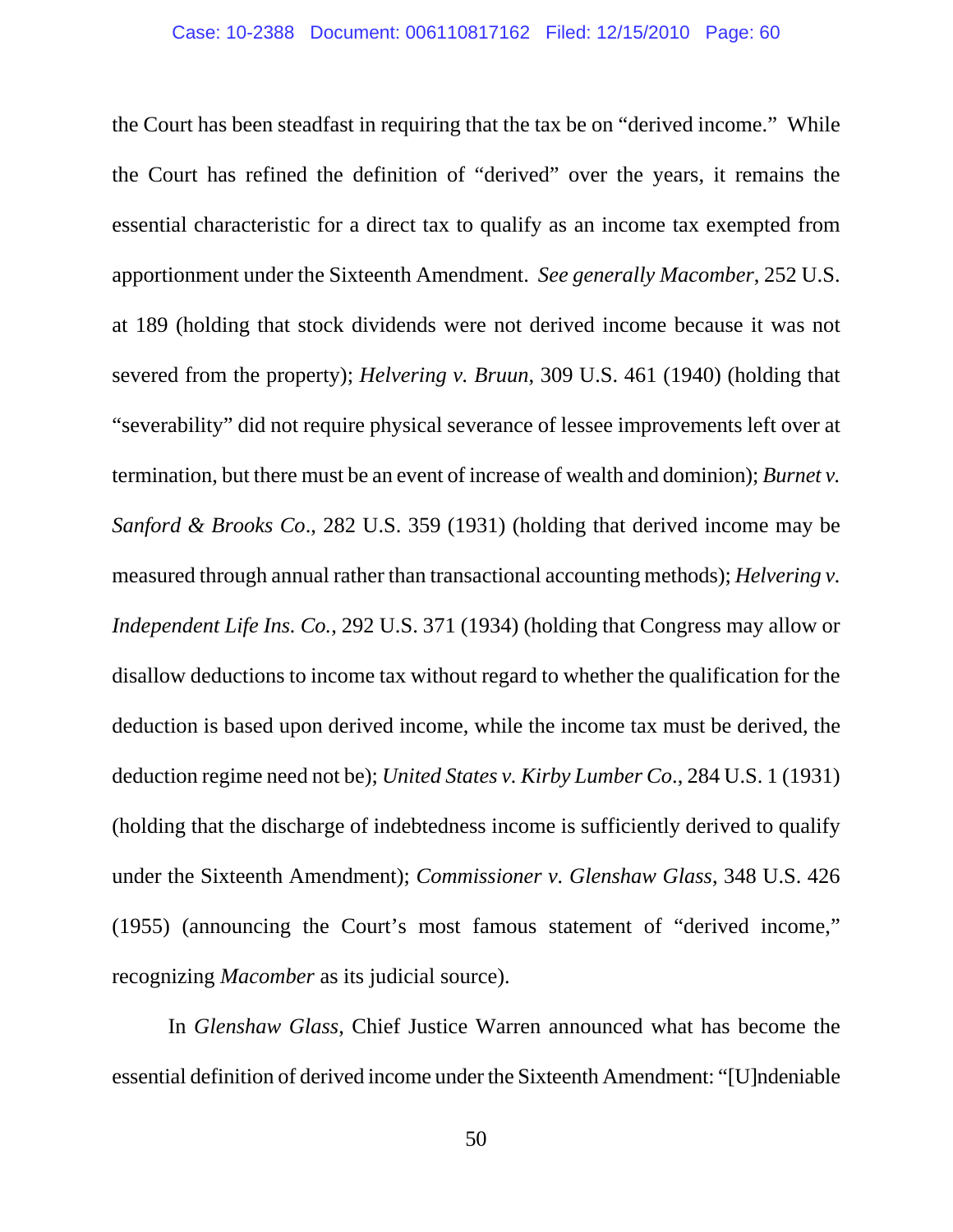accessions to wealth, clearly realized, and over which the taxpayers have complete dominion." *Glenshaw*, 348 U.S. at 431. Congress did not even attempt to meet this three-fold burden of (i) undeniable accession to wealth, (ii) clearly realized, and (iii) complete dominion by the taxpayer. How does one's status as an uninsured meet any of these requirements? How is this penalty understood to be derived from income in any meaningful way? Indeed, it is not.

And, as such, the *Macomber* Court's careful approach to safeguarding the meaning of constitutional language in the context of the Sixteenth Amendment rings true to this day:

The Sixteenth Amendment must be construed in connection with the taxing clauses of the original Constitution and the effect attributed to them before the Amendment was adopted. . . . As repeatedly held, [the Amendment] did not extend the taxing power to new subjects, but merely removed the necessity which otherwise might exist for an apportionment among the States of taxes laid on income. . . . *A proper regard for its genesis, as well as its very clear language, requires also that this Amendment shall not be extended by loose construction, so as to repeal or modify*, *except as applied to income, those provisions of the Constitution that require an apportionment according to population for direct taxes upon property, real and personal*. *This limitation still has an appropriate and important function, and is not to be overridden by Congress or disregarded by the courts*.

In order . . . that the clauses cited from Article I . . . may have proper force and effect, save only as modified by the Amendment, and that the latter also may have proper effect, it becomes essential to distinguish between what is and what is not "income," as the term is there used; and to apply the distinction, as cases arise, according to truth and substance, without regard to form. Congress cannot by any definition it may adopt conclude the matter, *since it cannot by legislation alter the Constitution*, from which alone it derives its power to legislate, and within whose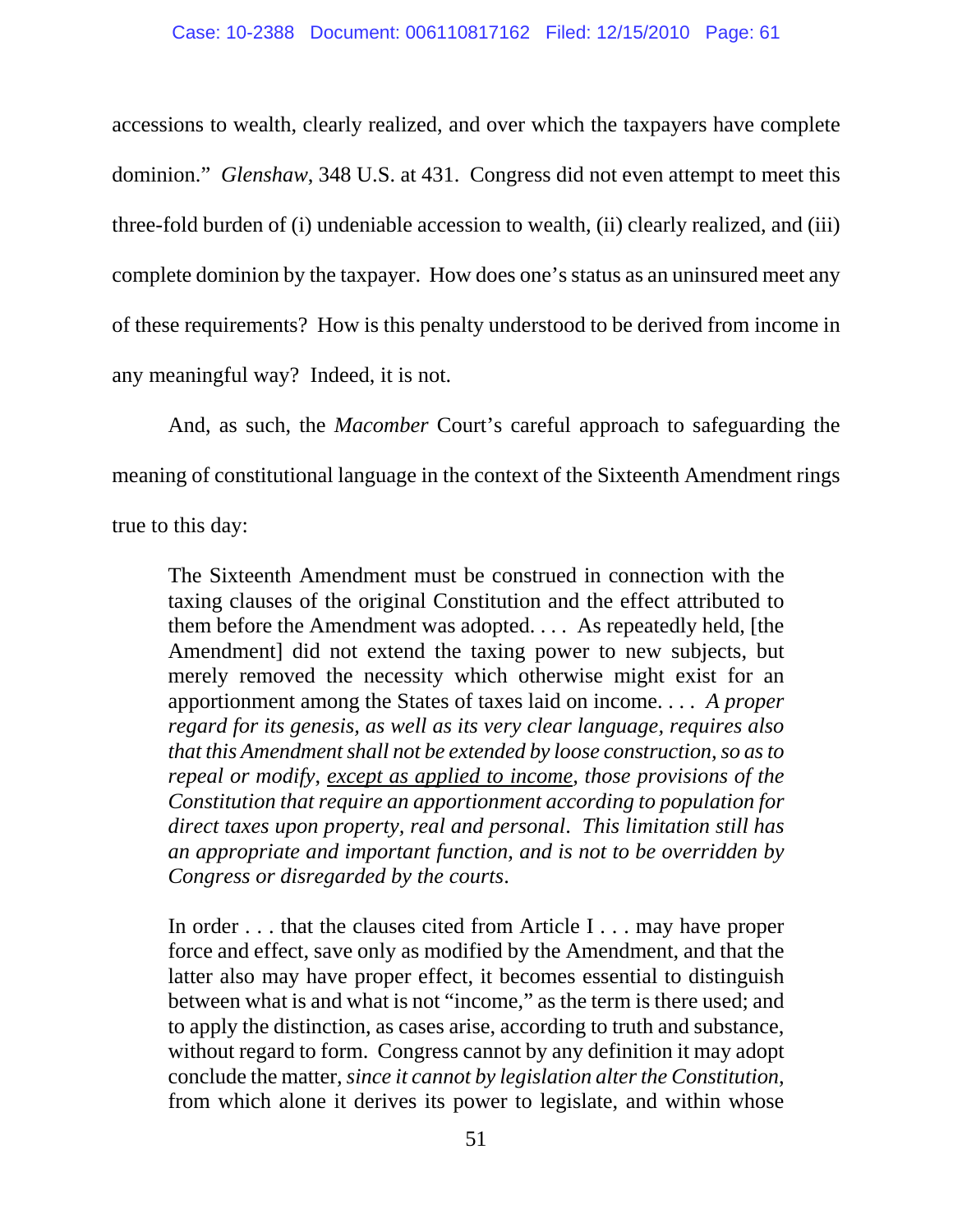limitations alone that power can be lawfully exercised.

*Macomber*, 252 U.S. at 205-06 (emphasis added).

 It should be clear that if the Individual Mandate's penalty is in fact a tax, and if this court finds it even necessary to address the tax question, the penalty-"tax" is a tax on the person based merely on his or her status of being uninsured—that is, the state of being inactive ("fails to meet the requirement"). As such, it is a classic direct tax on the person otherwise referred to as a capitation or head tax. As a capitation tax, the Individual Mandate's penalty is patently unconstitutional in that it is not apportioned and calculated with regard to the population census. Finally, even should this penalty somehow be construed as a kind of income tax, it is not a tax based upon any "derived income" as that term has been defined by the Supreme Court in *Macomber* and its progeny and would thus not qualify for the Sixteenth Amendment's exemption to the apportionment requirement. For these reasons, Plaintiffs respectfully request that this court reject any attempt to bootstrap this Act into constitutional compliance by claiming authority under the Taxing Power.

#### **CONCLUSION**

 Plaintiffs respectfully request that this court reverse the district court, declare the Individual Mandate provision of the Healthcare Reform Act unconstitutional, and enjoin its enforcement.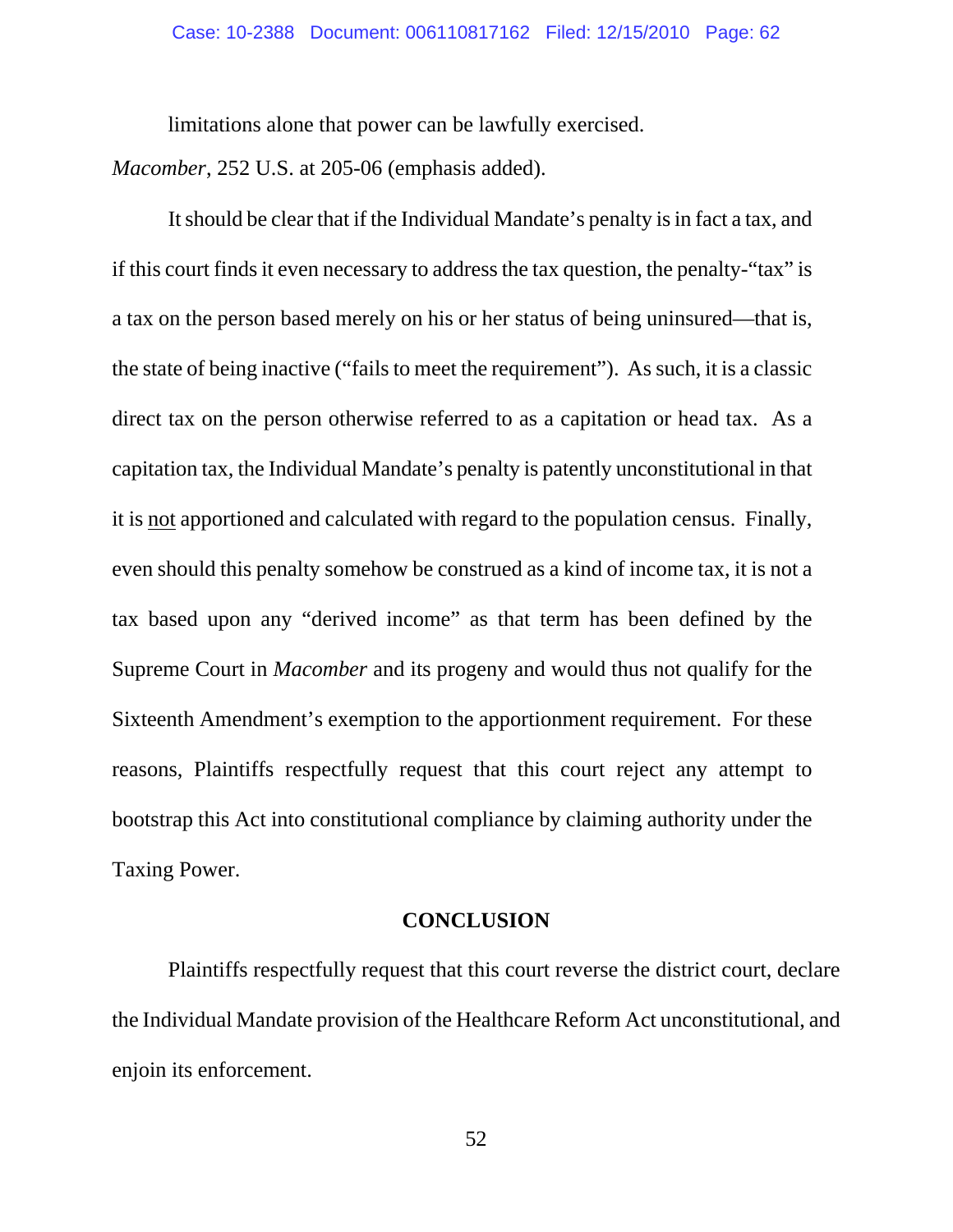Respectfully submitted,

### THOMAS MORE LAW CENTER

/s/ Robert J. Muise Robert J. Muise, Esq.

## LAW OFFICES OF DAVID YERUSHALMI, P.C.

/s/ David Yerushalmi David Yerushalmi, Esq.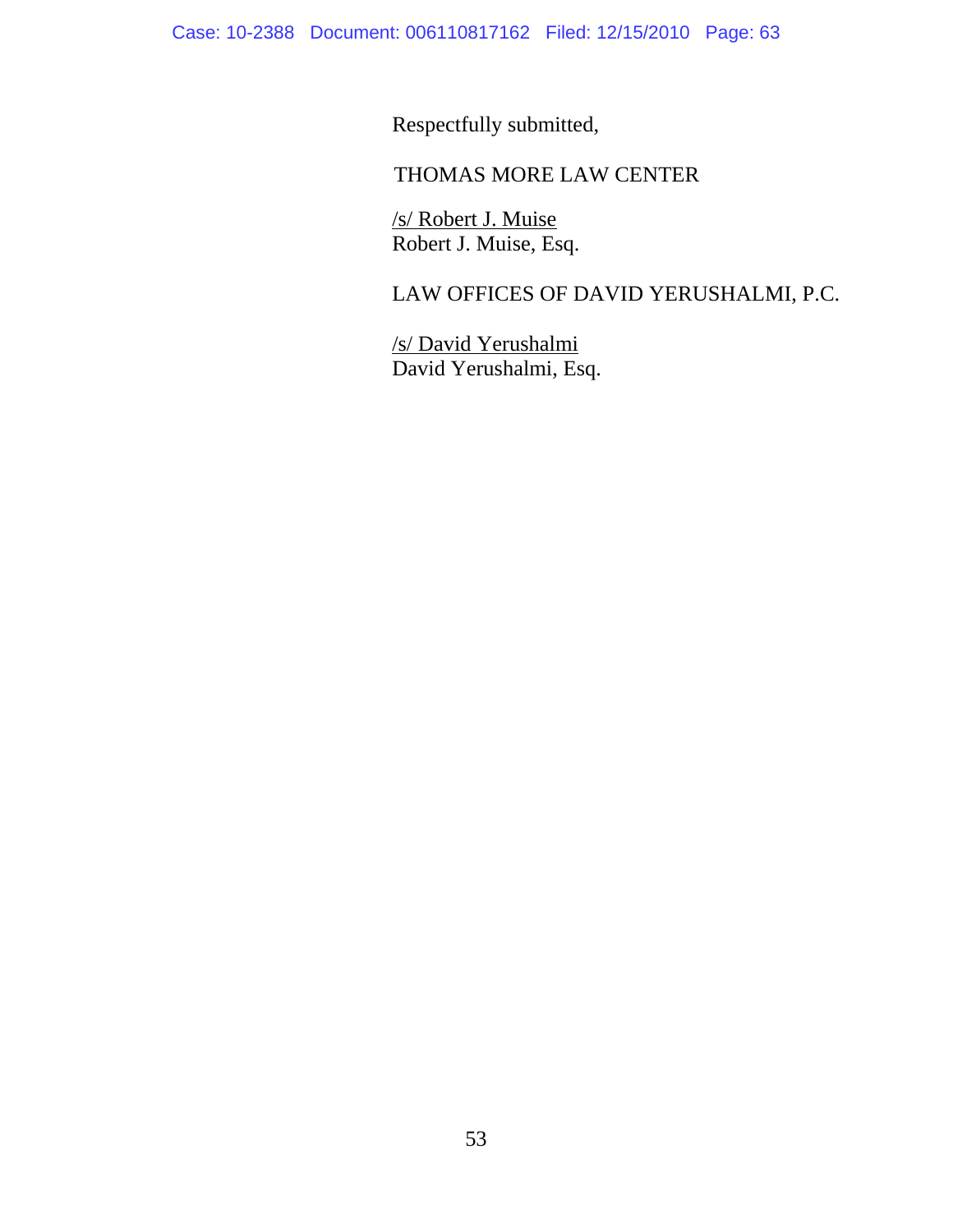### **CERTIFICATE OF COMPLIANCE**

 I certify that pursuant to Fed. R. App. P. 32(a)(7), the foregoing Brief is proportionally spaced, has a typeface of 14 points Times New Roman, and contains 13,976 words, excluding those sections identified in Fed. R. App. P. 32(a)(7)(B)(iii).

### THOMAS MORE LAW CENTER

/s/ Robert J. Muise Robert J. Muise, Esq.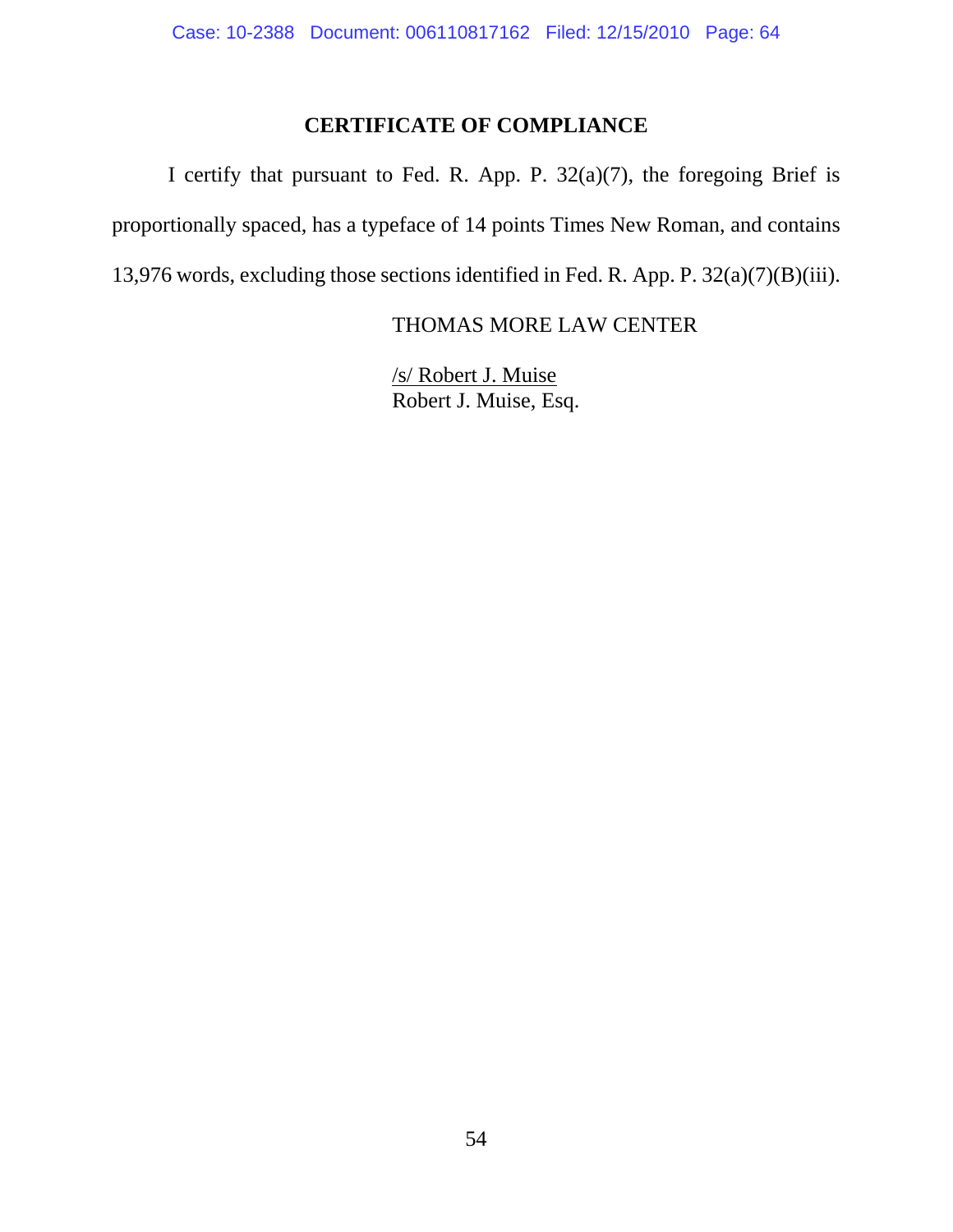### **CERTIFICATE OF SERVICE**

 I hereby certify that on December 15, 2010, I electronically filed the foregoing with the Clerk of the Court for the United States Court of Appeals for the Sixth Circuit by using the appellate CM/ECF system. Participants in the case who are registered CM/ECF users will be served by the appellate CM/ECF system. I further certify that all of the participants in this case are registered CM/ECF users.

### THOMAS MORE LAW CENTER

/s/ Robert J. Muise Robert J. Muise (P62849)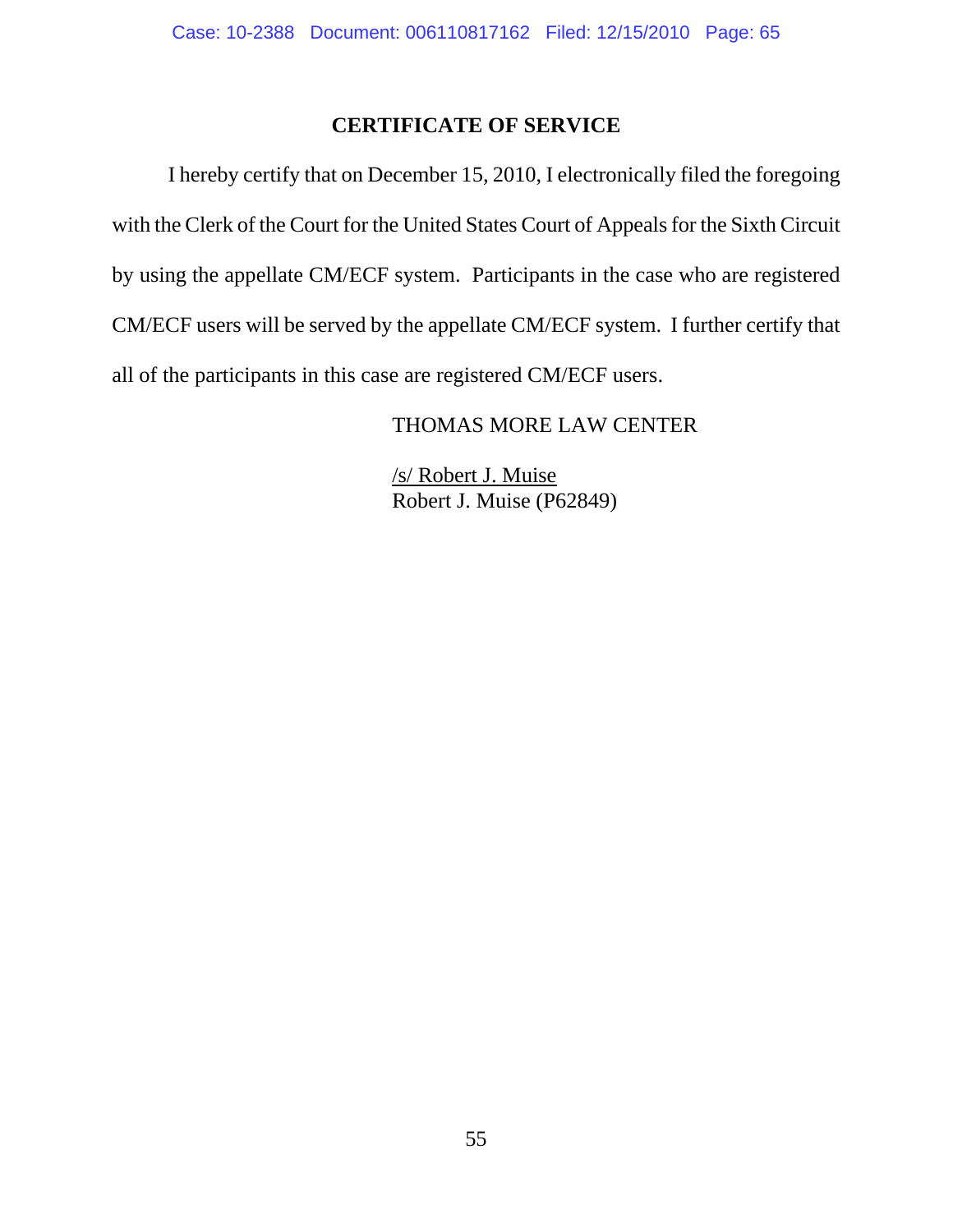## **ADDENDUM: DESIGNATION OF RELEVANT**

### **DISTRICT COURT DOCUMENTS**

| Record Entry No. | Description                                                                                                          |                                                                                                 |  |
|------------------|----------------------------------------------------------------------------------------------------------------------|-------------------------------------------------------------------------------------------------|--|
| $R-1$            | Complaint                                                                                                            |                                                                                                 |  |
| $R-7$            |                                                                                                                      | Plaintiffs' Motion for Preliminary Injunction                                                   |  |
|                  | Exhibit 1:                                                                                                           | Healthcare Reform Act (excerpts)                                                                |  |
|                  | Exhibit 2:                                                                                                           | Amendments to Healthcare Reform Act<br>(excerpts)                                               |  |
|                  |                                                                                                                      | Exhibit 3: CBO Memorandum                                                                       |  |
|                  |                                                                                                                      | Exhibit 4: Declaration of Plaintiff DeMars                                                      |  |
|                  | Exhibit 5:                                                                                                           | Declaration of Plaintiff Steven Hyder                                                           |  |
| $R-12$           | Defendants' Response to Motion for Preliminary Injunction                                                            |                                                                                                 |  |
| $R-14$           | Defendants' Notice of Supplemental Authority                                                                         |                                                                                                 |  |
| $R-18$           | Plaintiffs' Reply to Defendants' Response to Motion for<br>Preliminary Injunction                                    |                                                                                                 |  |
|                  | Exhibit 1:                                                                                                           | <b>Supplemental Declaration of Plaintiff DeMars</b>                                             |  |
|                  |                                                                                                                      | Exhibit 2: CBO Letter of May 11, 2010                                                           |  |
|                  | Exhibit 3:                                                                                                           | Stadnyk v. Commissioner, No. 09-1485, 2010<br>U.S. App. LEXIS 4209, (6th Cir. Feb. 26,<br>2010) |  |
| $R-21$           | Order Consolidating Hearing on Preliminary Injunction<br>with Trial on Merits pursuant to Fed. R. Civ. P. $65(a)(2)$ |                                                                                                 |  |
| $R-28$           |                                                                                                                      | Order Denying Plaintiffs' Motion for Injunction and                                             |  |